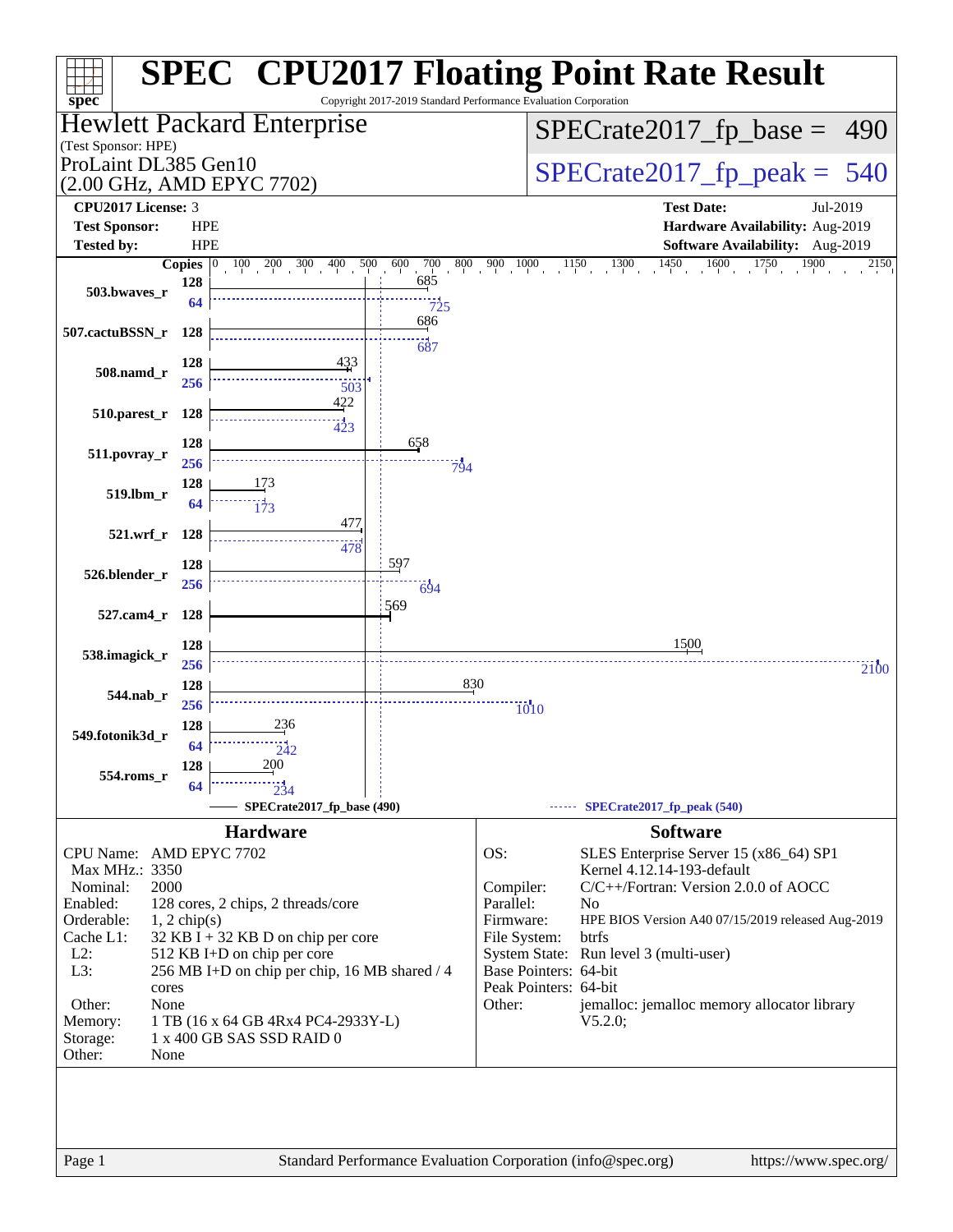Copyright 2017-2019 Standard Performance Evaluation Corporation

### Hewlett Packard Enterprise

#### (Test Sponsor: HPE)

#### (2.00 GHz, AMD EPYC 7702)

[SPECrate2017\\_fp\\_base =](http://www.spec.org/auto/cpu2017/Docs/result-fields.html#SPECrate2017fpbase) 490

ProLaint DL385 Gen10<br>(2.00 GHz, AMD EPYC 7702)  $\qquad$  [SPECrate2017\\_fp\\_peak =](http://www.spec.org/auto/cpu2017/Docs/result-fields.html#SPECrate2017fppeak) 540

**[CPU2017 License:](http://www.spec.org/auto/cpu2017/Docs/result-fields.html#CPU2017License)** 3 **[Test Date:](http://www.spec.org/auto/cpu2017/Docs/result-fields.html#TestDate)** Jul-2019 **[Test Sponsor:](http://www.spec.org/auto/cpu2017/Docs/result-fields.html#TestSponsor)** HPE **[Hardware Availability:](http://www.spec.org/auto/cpu2017/Docs/result-fields.html#HardwareAvailability)** Aug-2019 **[Tested by:](http://www.spec.org/auto/cpu2017/Docs/result-fields.html#Testedby)** HPE **[Software Availability:](http://www.spec.org/auto/cpu2017/Docs/result-fields.html#SoftwareAvailability)** Aug-2019

#### **[Results Table](http://www.spec.org/auto/cpu2017/Docs/result-fields.html#ResultsTable)**

|                          |               |                |       | <b>Base</b>    |       |                |       |               |                |              | <b>Peak</b>    |              |                |              |
|--------------------------|---------------|----------------|-------|----------------|-------|----------------|-------|---------------|----------------|--------------|----------------|--------------|----------------|--------------|
| <b>Benchmark</b>         | <b>Copies</b> | <b>Seconds</b> | Ratio | <b>Seconds</b> | Ratio | <b>Seconds</b> | Ratio | <b>Copies</b> | <b>Seconds</b> | <b>Ratio</b> | <b>Seconds</b> | <b>Ratio</b> | <b>Seconds</b> | <b>Ratio</b> |
| 503.bwayes r             | 128           | 1873           | 685   | 1875           | 685   | 1874           | 685   | 64            | 886            | 724          | 885            | 725          | 886            | 725          |
| 507.cactuBSSN r          | 128           | 236            | 686   | 236            | 686   | 236            | 686   | 128           | 236            | 687          | 236            | 688          | 236            | 687          |
| $508$ .namd $r$          | 128           | 281            | 433   | 274            | 444   | 281            | 433   | 256           | 484            | 503          | 484            | 502          | 482            | 504          |
| 510.parest_r             | 128           | 793            | 422   | 794            | 422   | 793            | 422   | 128           | 791            | 423          | 792            | 423          | 791            | 423          |
| 511.povray_r             | 128           | 457            | 654   | 454            | 658   | 454            | 659   | 256           | 752            | 795          | 755            | 792          | 753            | 794          |
| 519.lbm r                | 128           | 781            | 173   | 782            | 173   | 782            | 173   | 64            | 391            | 173          | 391            | 173          | 390            | 173          |
| $521$ .wrf r             | 128           | 599            | 479   | 600            | 477   | 603            | 476   | 128           | 599            | 479          | 600            | 478          | 600            | <u>478</u>   |
| 526.blender r            | 128           | 327            | 596   | 326            | 598   | 327            | 597   | 256           | 562            | 694          | 565            | 690          | 562            | <u>694</u>   |
| 527.cam4 r               | 128           | 393            | 569   | 393            | 569   | 396            | 566   | 128           | 393            | 569          | 393            | 569          | 396            | 566          |
| 538.imagick_r            | 128           | 212            | 1500  | 206            | 1550  | 212            | 1500  | 256           | 303            | 2100         | 303            | 2100         | 303            | 2100         |
| $544$ .nab r             | 128           | 259            | 831   | 259            | 830   | 260            | 830   | 256           | 427            | <b>1010</b>  | 426            | 1010         | 428            | 1010         |
| 549.fotonik3d r          | 128           | 2110           | 236   | 2112           | 236   | 2112           | 236   | 64            | 1030           | 242          | 1030           | 242          | 1031           | 242          |
| $554$ .roms r            | 128           | 1017           | 200   | 1015           | 200   | 1016           | 200   | 64            | 436            | 233          | 434            | 234          | 435            | 234          |
| $SPECrate2017$ fp base = |               |                | 490   |                |       |                |       |               |                |              |                |              |                |              |

**[SPECrate2017\\_fp\\_peak =](http://www.spec.org/auto/cpu2017/Docs/result-fields.html#SPECrate2017fppeak) 540**

Results appear in the [order in which they were run](http://www.spec.org/auto/cpu2017/Docs/result-fields.html#RunOrder). Bold underlined text [indicates a median measurement](http://www.spec.org/auto/cpu2017/Docs/result-fields.html#Median).

#### **[Compiler Notes](http://www.spec.org/auto/cpu2017/Docs/result-fields.html#CompilerNotes)**

The AMD64 AOCC Compiler Suite is available at <http://developer.amd.com/amd-aocc/>

#### **[Submit Notes](http://www.spec.org/auto/cpu2017/Docs/result-fields.html#SubmitNotes)**

The config file option 'submit' was used. 'numactl' was used to bind copies to the cores. See the configuration file for details.

### **[Operating System Notes](http://www.spec.org/auto/cpu2017/Docs/result-fields.html#OperatingSystemNotes)**

'ulimit -s unlimited' was used to set environment stack size 'ulimit -l 2097152' was used to set environment locked pages in memory limit

runcpu command invoked through numactl i.e.: numactl --interleave=all runcpu <etc>

Set dirty\_ratio=8 to limit dirty cache to 8% of memory Set swappiness=1 to swap only if necessary Set zone\_reclaim\_mode=1 to free local node memory and avoid remote memory sync then drop\_caches=3 to reset caches before invoking runcpu

**(Continued on next page)**

| Page 2 | Standard Performance Evaluation Corporation (info@spec.org) | https://www.spec.org/ |
|--------|-------------------------------------------------------------|-----------------------|

a tim **[spec](http://www.spec.org/)**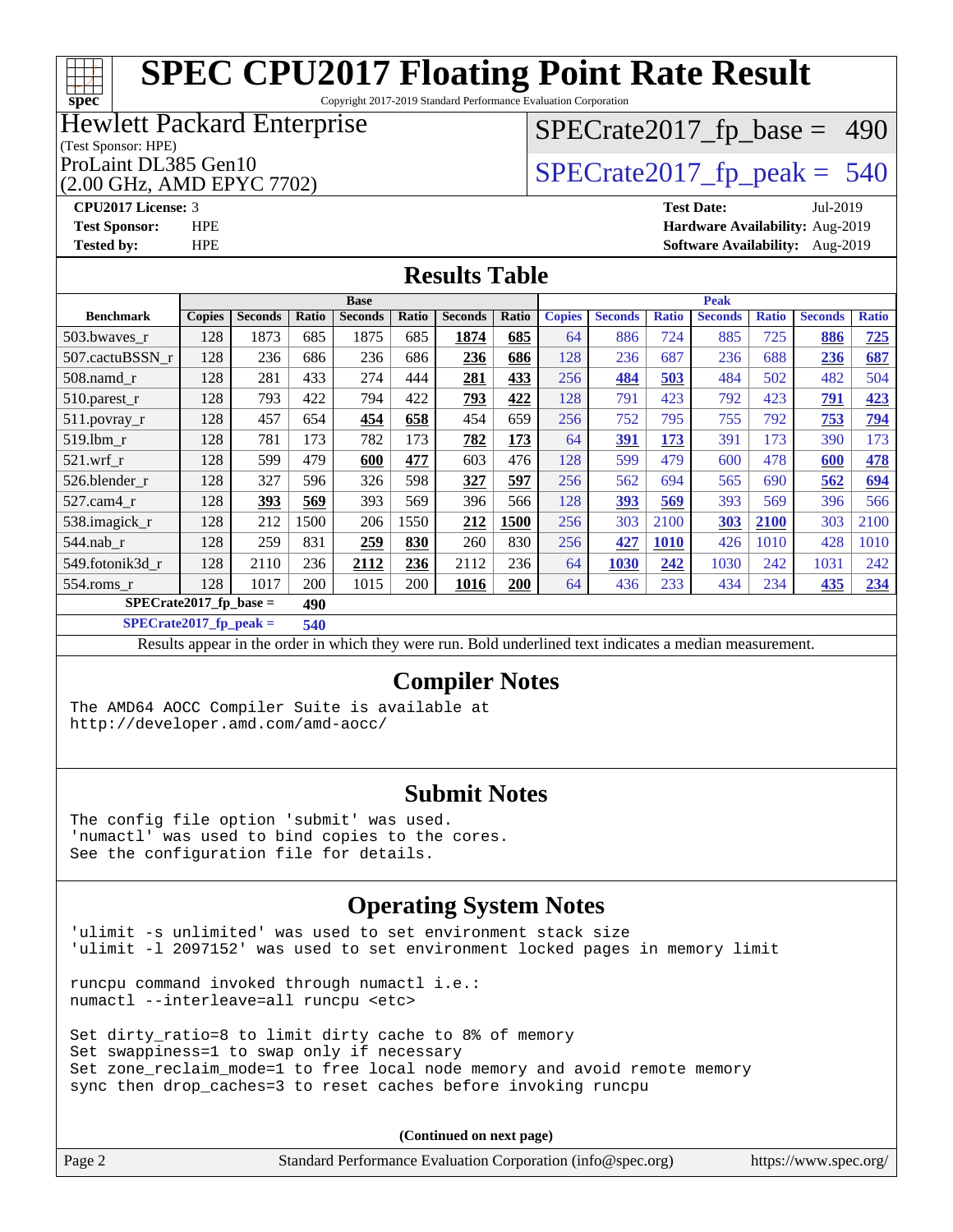Copyright 2017-2019 Standard Performance Evaluation Corporation

#### (Test Sponsor: HPE) Hewlett Packard Enterprise

[SPECrate2017\\_fp\\_base =](http://www.spec.org/auto/cpu2017/Docs/result-fields.html#SPECrate2017fpbase) 490

(2.00 GHz, AMD EPYC 7702)

ProLaint DL385 Gen10<br>  $\alpha$  on  $G$ H<sub>z</sub> AMD FPVC 7702)

**[spec](http://www.spec.org/)**

**[CPU2017 License:](http://www.spec.org/auto/cpu2017/Docs/result-fields.html#CPU2017License)** 3 **[Test Date:](http://www.spec.org/auto/cpu2017/Docs/result-fields.html#TestDate)** Jul-2019 **[Test Sponsor:](http://www.spec.org/auto/cpu2017/Docs/result-fields.html#TestSponsor)** HPE **[Hardware Availability:](http://www.spec.org/auto/cpu2017/Docs/result-fields.html#HardwareAvailability)** Aug-2019 **[Tested by:](http://www.spec.org/auto/cpu2017/Docs/result-fields.html#Testedby)** HPE **[Software Availability:](http://www.spec.org/auto/cpu2017/Docs/result-fields.html#SoftwareAvailability)** Aug-2019

#### **[Operating System Notes \(Continued\)](http://www.spec.org/auto/cpu2017/Docs/result-fields.html#OperatingSystemNotes)**

dirty\_ratio, swappiness, zone\_reclaim\_mode and drop caches were all set using privileged echo (e.g. echo 1 > /proc/sys/vm/swappiness).

Transparent huge pages set to 'always' for this run (OS default)

The kernel used in this result is a pre-released version of SLES15 SP1, Kernel 4.12.14-195.1. This kernel should be equivalent, or within the run rules allowing the use of pre-released software.

#### **[General Notes](http://www.spec.org/auto/cpu2017/Docs/result-fields.html#GeneralNotes)**

Environment variables set by runcpu before the start of the run: LD\_LIBRARY\_PATH = "/home/cpu2017/amd\_rate\_aocc200\_rome\_A\_lib/64;/home/cpu2017/amd\_rate\_aocc200\_rome\_A\_lib/32:" MALLOC\_CONF = "retain:true"

Binaries were compiled on a system with 2p AMD EPYC 7601 CPU + 512GB Memory using Fedora 26

NA: The test sponsor attests, as of date of publication, that CVE-2017-5754 (Meltdown) is mitigated in the system as tested and documented. Yes: The test sponsor attests, as of date of publication, that CVE-2017-5753 (Spectre variant 1) is mitigated in the system as tested and documented. Yes: The test sponsor attests, as of date of publication, that CVE-2017-5715 (Spectre variant 2) is mitigated in the system as tested and documented. jemalloc: configured and built with GCC 9.1.0 in Ubuntu 19.04 with flags: -Ofast -march=znver2. jemalloc 5.2.0 is available here: <https://github.com/jemalloc/jemalloc/releases/download/5.2.0/jemalloc-5.2.0.tar.bz2>

#### **[Platform Notes](http://www.spec.org/auto/cpu2017/Docs/result-fields.html#PlatformNotes)**

BIOS Configuration:

 Thermal Configuration set to Maximum Cooling Performance Determinism set to Power Deterministic Processor Power and Utliziation Monitoring set to Disabled Minimum Processor Idle Power Core C-State set to C6 State Memory Patrol Scrubbing set to Disabled Workload Profile set to General Throughput Compute Last-Level Cache (LLC) As NUMA Node set to Disabled NUMA memory domains per socket set to Four memory domains per socket Determinism Control set to Manual Sysinfo program /home/cpu2017/bin/sysinfo Rev: r5974 of 2018-05-19 9bcde8f2999c33d61f64985e45859ea9 running on linux-p14n Sat Jul 20 03:49:36 2019

 SUT (System Under Test) info as seen by some common utilities. For more information on this section, see <https://www.spec.org/cpu2017/Docs/config.html#sysinfo>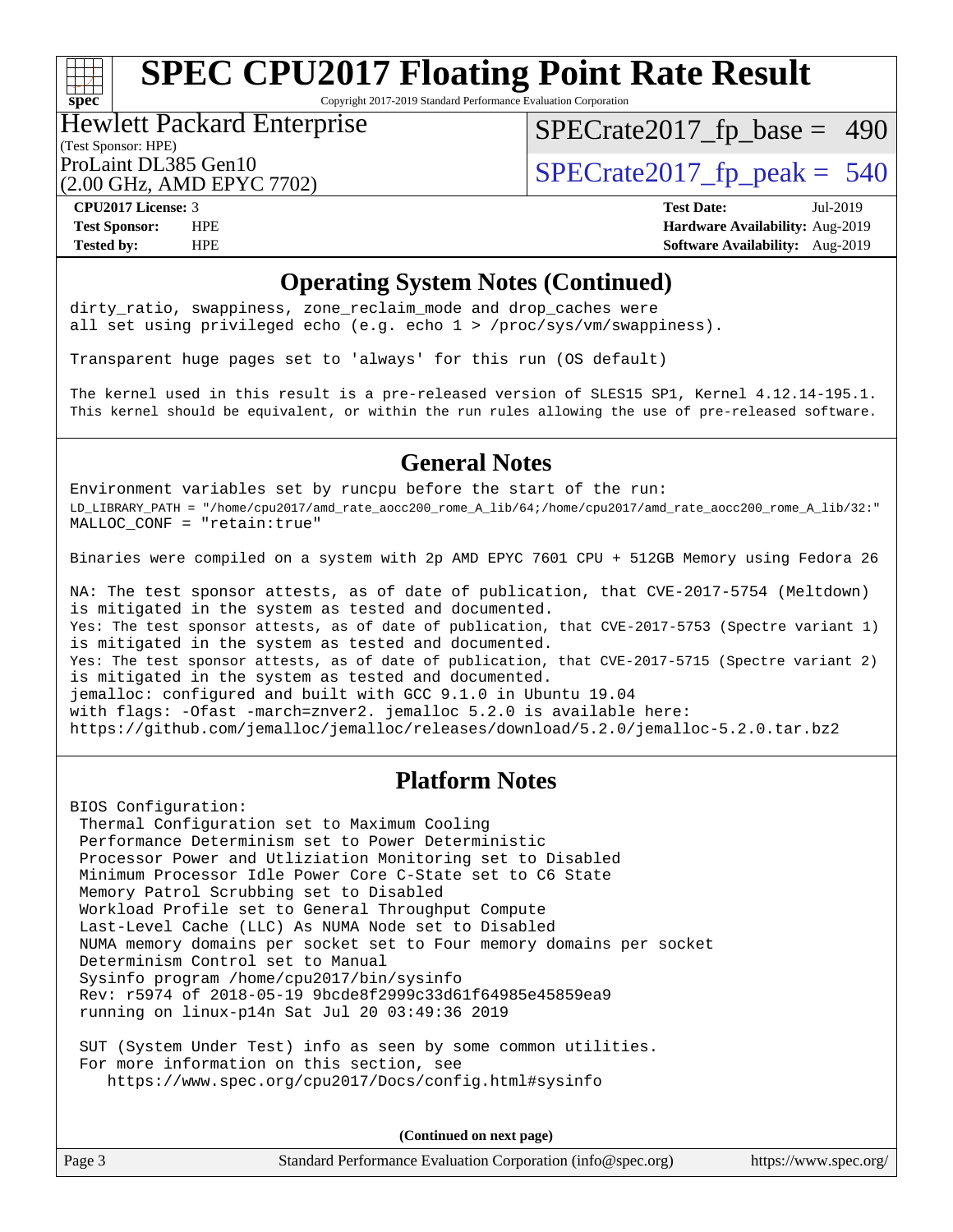Copyright 2017-2019 Standard Performance Evaluation Corporation

(Test Sponsor: HPE) Hewlett Packard Enterprise

[SPECrate2017\\_fp\\_base =](http://www.spec.org/auto/cpu2017/Docs/result-fields.html#SPECrate2017fpbase) 490

(2.00 GHz, AMD EPYC 7702)

ProLaint DL385 Gen10<br>  $(2.00 \text{ GHz} \cdot \text{AMD FPYC} \cdot 7702)$  [SPECrate2017\\_fp\\_peak =](http://www.spec.org/auto/cpu2017/Docs/result-fields.html#SPECrate2017fppeak) 540

**[spec](http://www.spec.org/)**

**[CPU2017 License:](http://www.spec.org/auto/cpu2017/Docs/result-fields.html#CPU2017License)** 3 **[Test Date:](http://www.spec.org/auto/cpu2017/Docs/result-fields.html#TestDate)** Jul-2019 **[Test Sponsor:](http://www.spec.org/auto/cpu2017/Docs/result-fields.html#TestSponsor)** HPE **[Hardware Availability:](http://www.spec.org/auto/cpu2017/Docs/result-fields.html#HardwareAvailability)** Aug-2019 **[Tested by:](http://www.spec.org/auto/cpu2017/Docs/result-fields.html#Testedby)** HPE **[Software Availability:](http://www.spec.org/auto/cpu2017/Docs/result-fields.html#SoftwareAvailability)** Aug-2019

#### **[Platform Notes \(Continued\)](http://www.spec.org/auto/cpu2017/Docs/result-fields.html#PlatformNotes)**

|        | From /proc/cpuinfo<br>"physical id"s (chips)<br>256 "processors"<br>cpu cores $: 64$<br>siblings : 128<br>53 54 55 56 57 58 59 60 61 62 63<br>53 54 55 56 57 58 59 60 61 62 63                                                                                                                                                                                                                                                                                                                                                                                                                         | model name : AMD EPYC 7702 64-Core Processor<br>cores, siblings (Caution: counting these is hw and system dependent. The following<br>excerpts from /proc/cpuinfo might not be reliable. Use with caution.)<br>physical 0: cores 0 1 2 3 4 5 6 7 8 9 10 11 12 13 14 15 16 17 18 19 20 21 22 23 24<br>25 26 27 28 29 30 31 32 33 34 35 36 37 38 39 40 41 42 43 44 45 46 47 48 49 50 51 52<br>physical 1: cores 0 1 2 3 4 5 6 7 8 9 10 11 12 13 14 15 16 17 18 19 20 21 22 23 24<br>25 26 27 28 29 30 31 32 33 34 35 36 37 38 39 40 41 42 43 44 45 46 47 48 49 50 51 52 |                       |
|--------|--------------------------------------------------------------------------------------------------------------------------------------------------------------------------------------------------------------------------------------------------------------------------------------------------------------------------------------------------------------------------------------------------------------------------------------------------------------------------------------------------------------------------------------------------------------------------------------------------------|-----------------------------------------------------------------------------------------------------------------------------------------------------------------------------------------------------------------------------------------------------------------------------------------------------------------------------------------------------------------------------------------------------------------------------------------------------------------------------------------------------------------------------------------------------------------------|-----------------------|
|        | From lscpu:<br>Architecture:<br>$CPU$ op-mode( $s$ ):<br>Byte Order:<br>Address sizes:<br>CPU(s):<br>On-line CPU(s) list: $0-255$<br>Thread(s) per core:<br>$Core(s)$ per socket:<br>Socket(s):<br>NUMA node(s):<br>Vendor ID:<br>CPU family:<br>Model:<br>Model name:<br>Stepping:<br>CPU MHz:<br>$CPU$ max $MHz$ :<br>CPU min MHz:<br>BogoMIPS:<br>Virtualization:<br>L1d cache:<br>Lli cache:<br>L2 cache:<br>$L3$ cache:<br>NUMA node0 CPU(s): 0-3,128-131<br>NUMA nodel CPU(s):<br>NUMA node2 CPU(s):<br>NUMA node3 CPU(s):<br>NUMA $node4$ $CPU(s):$<br>NUMA node5 CPU(s):<br>NUMA node6 CPU(s): | x86_64<br>32-bit, 64-bit<br>Little Endian<br>48 bits physical, 48 bits virtual<br>256<br>$\overline{2}$<br>64<br>$\overline{a}$<br>32<br>AuthenticAMD<br>23<br>49<br>AMD EPYC 7702 64-Core Processor<br>$\Omega$<br>2000.000<br>2000.0000<br>1500.0000<br>3992.65<br>AMD-V<br>32K<br>32K<br>512K<br>16384K<br>$4 - 7, 132 - 135$<br>$8 - 11, 136 - 139$<br>$12 - 15, 140 - 143$<br>$16 - 19, 144 - 147$<br>$20 - 23, 148 - 151$<br>$24 - 27, 152 - 155$                                                                                                               |                       |
|        |                                                                                                                                                                                                                                                                                                                                                                                                                                                                                                                                                                                                        | (Continued on next page)                                                                                                                                                                                                                                                                                                                                                                                                                                                                                                                                              |                       |
| Page 4 |                                                                                                                                                                                                                                                                                                                                                                                                                                                                                                                                                                                                        | Standard Performance Evaluation Corporation (info@spec.org)                                                                                                                                                                                                                                                                                                                                                                                                                                                                                                           | https://www.spec.org/ |
|        |                                                                                                                                                                                                                                                                                                                                                                                                                                                                                                                                                                                                        |                                                                                                                                                                                                                                                                                                                                                                                                                                                                                                                                                                       |                       |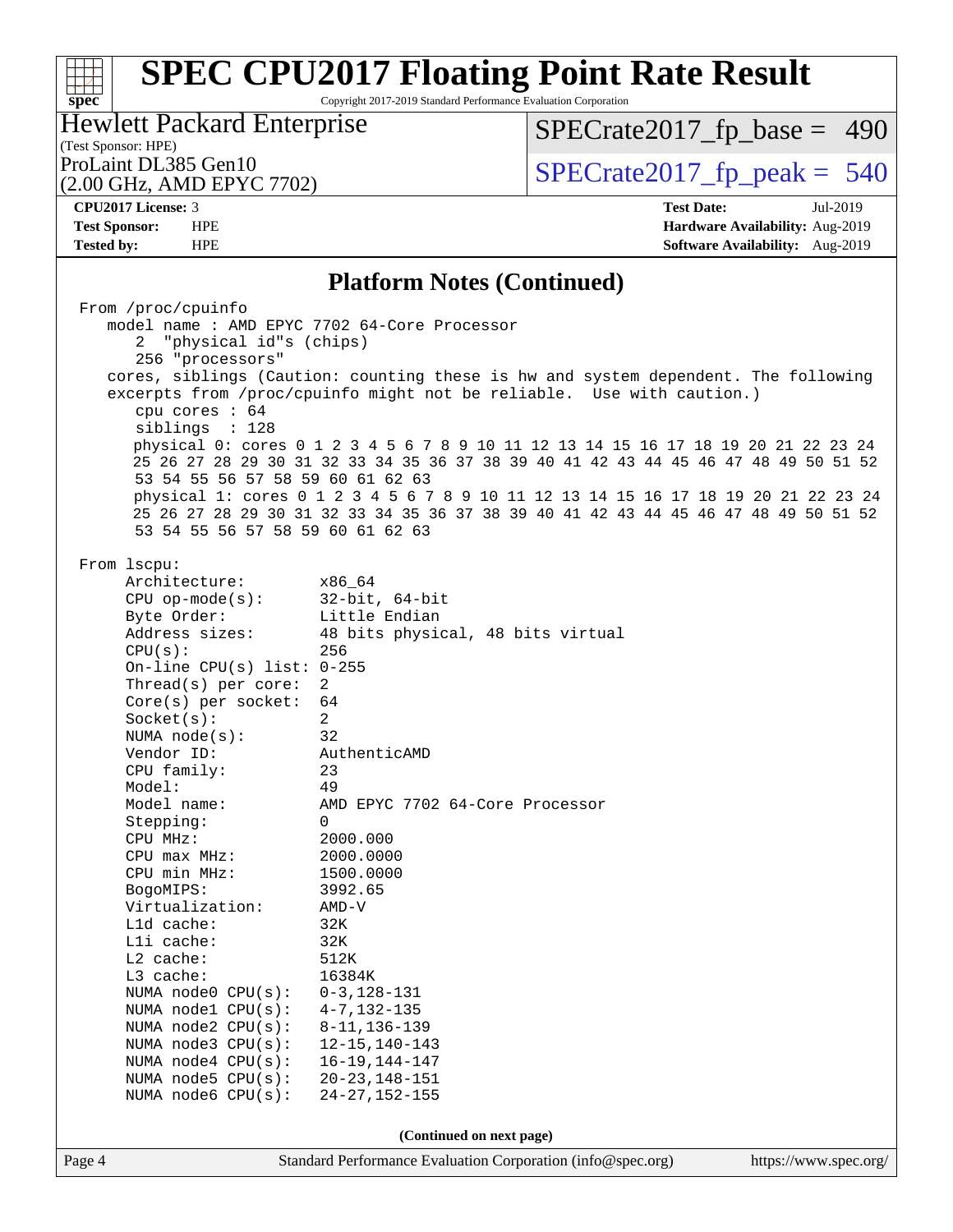Copyright 2017-2019 Standard Performance Evaluation Corporation

### Hewlett Packard Enterprise

(Test Sponsor: HPE)

(2.00 GHz, AMD EPYC 7702)

[SPECrate2017\\_fp\\_base =](http://www.spec.org/auto/cpu2017/Docs/result-fields.html#SPECrate2017fpbase) 490

ProLaint DL385 Gen10<br>(2.00 GHz, AMD EPYC 7702)  $\qquad$  [SPECrate2017\\_fp\\_peak =](http://www.spec.org/auto/cpu2017/Docs/result-fields.html#SPECrate2017fppeak) 540

pae mce cx8 apic sep mtrr pge mca cmov

#### **[CPU2017 License:](http://www.spec.org/auto/cpu2017/Docs/result-fields.html#CPU2017License)** 3 **[Test Date:](http://www.spec.org/auto/cpu2017/Docs/result-fields.html#TestDate)** Jul-2019

**[spec](http://www.spec.org/)**

 $\pm\pm\tau$ 

**[Test Sponsor:](http://www.spec.org/auto/cpu2017/Docs/result-fields.html#TestSponsor)** HPE **[Hardware Availability:](http://www.spec.org/auto/cpu2017/Docs/result-fields.html#HardwareAvailability)** Aug-2019 **[Tested by:](http://www.spec.org/auto/cpu2017/Docs/result-fields.html#Testedby)** HPE **[Software Availability:](http://www.spec.org/auto/cpu2017/Docs/result-fields.html#SoftwareAvailability)** Aug-2019

#### **[Platform Notes \(Continued\)](http://www.spec.org/auto/cpu2017/Docs/result-fields.html#PlatformNotes)**

|        |                           | NUMA node7 CPU(s): 28-31, 156-159            |
|--------|---------------------------|----------------------------------------------|
|        | NUMA node8 CPU(s):        | $32 - 35,160 - 163$                          |
|        | NUMA node9 CPU(s):        | $36 - 39, 164 - 167$                         |
|        |                           | NUMA node10 CPU(s): 40-43,168-171            |
|        |                           | NUMA node11 CPU(s): 44-47, 172-175           |
|        |                           | NUMA node12 CPU(s): 48-51,176-179            |
|        |                           | NUMA node13 CPU(s): 52-55,180-183            |
|        |                           | NUMA node14 CPU(s): 56-59,184-187            |
|        |                           | NUMA node15 CPU(s): 60-63,188-191            |
|        |                           | NUMA node16 CPU(s): 64-67,192-195            |
|        |                           | NUMA node17 CPU(s): 68-71,196-199            |
|        |                           | NUMA node18 CPU(s): 72-75,200-203            |
|        |                           | NUMA node19 CPU(s): 76-79, 204-207           |
|        |                           | NUMA node20 CPU(s): 80-83,208-211            |
|        |                           | NUMA node21 CPU(s): 84-87, 212-215           |
|        |                           | NUMA node22 CPU(s): 88-91, 216-219           |
|        | NUMA node23 CPU(s):       | $92 - 95, 220 - 223$                         |
|        |                           | NUMA node24 CPU(s): 96-99, 224-227           |
|        |                           | NUMA node25 CPU(s): 100-103,228-231          |
|        | NUMA $node26$ CPU( $s$ ): | $104 - 107, 232 - 235$                       |
|        | NUMA node27 CPU(s):       | 108-111, 236-239                             |
|        |                           | NUMA node28 CPU(s): 112-115, 240-243         |
|        |                           | NUMA $node29$ $CPU(s): 116-119,244-247$      |
|        |                           | NUMA node30 CPU(s): 120-123, 248-251         |
|        |                           | NUMA node31 CPU(s): 124-127,252-255          |
| Flags: |                           | fpu vme de pse tsc msr                       |
|        |                           | pat pse36 clflush mmx fxsr sse sse2 ht sysca |
|        |                           | constant_tsc rep_good nopl xtopology nonsto  |
|        |                           | pclmulqdq monitor ssse3 fma cx16 sse4_1 sse  |
|        |                           |                                              |

11 nx mmxext fxsr\_opt pdpe1gb rdtscp lm pp\_tsc cpuid extd\_apicid aperfmperf pni e4\_2 x2apic movbe popcnt aes xsave avx f16c rdrand lahf\_lm cmp\_legacy svm extapic cr8\_legacy abm sse4a misalignsse 3dnowprefetch osvw ibs skinit wdt tce topoext perfctr\_core perfctr\_nb bpext perfctr\_l2 mwaitx cpb cat\_l3 cdp\_l3 hw\_pstate ssbd ibrs ibpb stibp vmmcall fsgsbase bmi1 avx2 smep bmi2 cqm rdt\_a rdseed adx smap clflushopt clwb sha\_ni xsaveopt xsavec xgetbv1 xsaves cqm\_llc cqm\_occup\_llc cqm\_mbm\_total cqm\_mbm\_local clzero irperf xsaveerptr arat npt lbrv svm\_lock nrip\_save tsc\_scale vmcb\_clean flushbyasid decodeassists pausefilter pfthreshold avic v\_vmsave\_vmload vgif umip rdpid overflow\_recov succor smca

 /proc/cpuinfo cache data cache size : 512 KB

 From numactl --hardware WARNING: a numactl 'node' might or might not correspond to a physical chip. available: 32 nodes (0-31) node 0 cpus: 0 1 2 3 128 129 130 131 node 0 size: 32034 MB

node 0 free: 31709 MB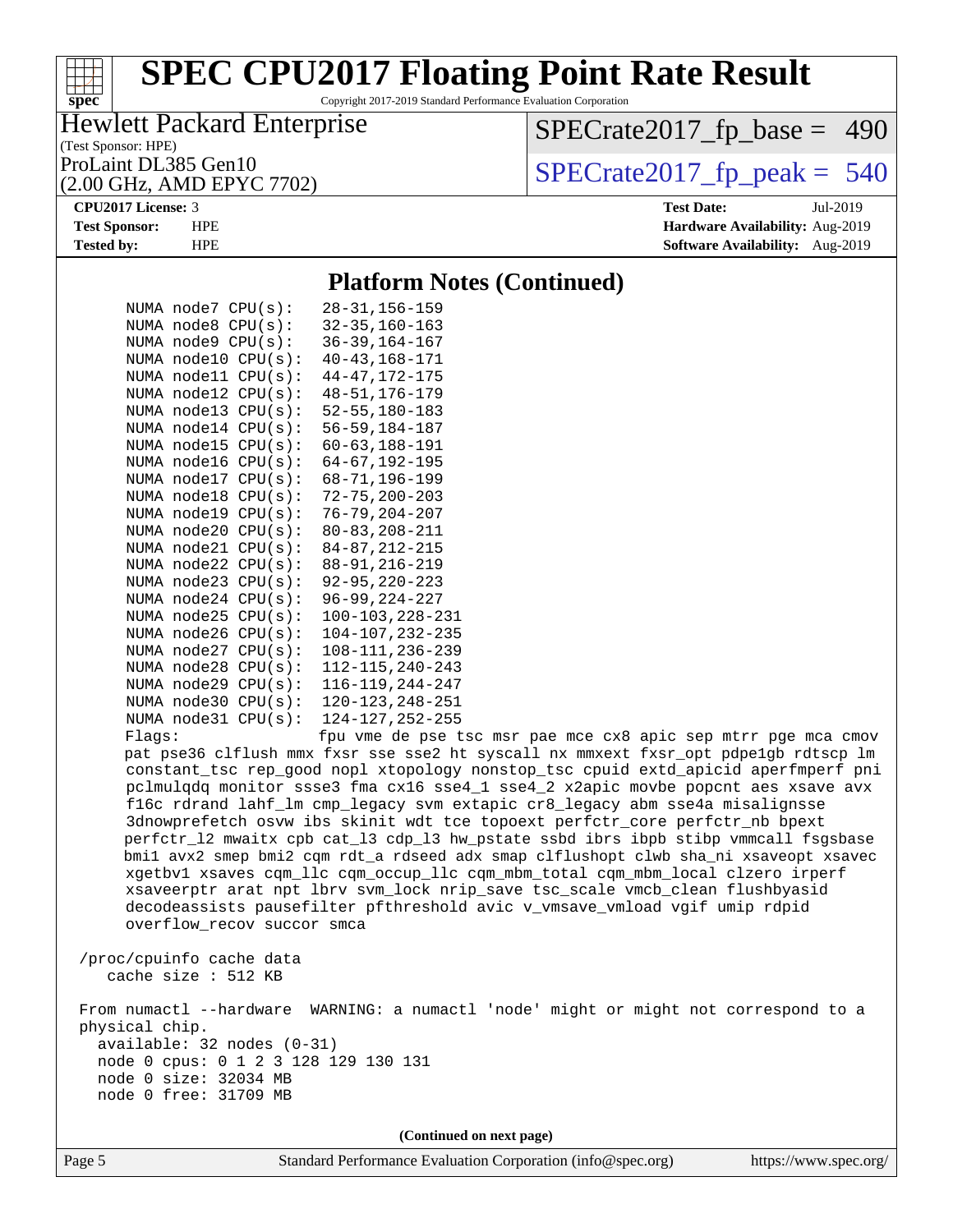# **[spec](http://www.spec.org/)**

# **[SPEC CPU2017 Floating Point Rate Result](http://www.spec.org/auto/cpu2017/Docs/result-fields.html#SPECCPU2017FloatingPointRateResult)**

Copyright 2017-2019 Standard Performance Evaluation Corporation

#### (Test Sponsor: HPE) Hewlett Packard Enterprise

[SPECrate2017\\_fp\\_base =](http://www.spec.org/auto/cpu2017/Docs/result-fields.html#SPECrate2017fpbase) 490

(2.00 GHz, AMD EPYC 7702)

ProLaint DL385 Gen10<br>  $(2.00 \text{ GHz} \cdot \text{AMD EPYC} \cdot 7702)$  SPECrate 2017\_fp\_peak = 540

**[CPU2017 License:](http://www.spec.org/auto/cpu2017/Docs/result-fields.html#CPU2017License)** 3 **[Test Date:](http://www.spec.org/auto/cpu2017/Docs/result-fields.html#TestDate)** Jul-2019 **[Test Sponsor:](http://www.spec.org/auto/cpu2017/Docs/result-fields.html#TestSponsor)** HPE **[Hardware Availability:](http://www.spec.org/auto/cpu2017/Docs/result-fields.html#HardwareAvailability)** Aug-2019 **[Tested by:](http://www.spec.org/auto/cpu2017/Docs/result-fields.html#Testedby)** HPE **[Software Availability:](http://www.spec.org/auto/cpu2017/Docs/result-fields.html#SoftwareAvailability)** Aug-2019

#### **[Platform Notes \(Continued\)](http://www.spec.org/auto/cpu2017/Docs/result-fields.html#PlatformNotes)**

| node<br>node         | 1<br>1         | cpus:<br>size:          | 4 5 6<br>32254          |    |                         |    | 7 132 133<br>MВ |    |     |             | 134 |     | 135 |     |     |
|----------------------|----------------|-------------------------|-------------------------|----|-------------------------|----|-----------------|----|-----|-------------|-----|-----|-----|-----|-----|
| node<br>node<br>node | 1<br>2<br>2    | free:<br>cpus:          | 31976<br>89             |    |                         | 10 | MB<br>11<br>MВ  |    |     | 136 137 138 |     |     |     | 139 |     |
| node                 | 2<br>3         | size:<br>free:          | 32254<br>31978          |    |                         |    | MВ              | 15 | 140 |             | 141 |     | 142 |     | 143 |
| node<br>node         | 3<br>3         | cpus:<br>size:          | 12<br>32253             |    | 13                      |    | 14<br>МB        |    |     |             |     |     |     |     |     |
| node<br>node<br>node | 4<br>4         | free:<br>cpus:<br>size: | 31965<br>16 17<br>32254 |    |                         |    | МB<br>18<br>MB  | 19 | 144 |             | 145 |     | 146 |     | 147 |
| node<br>node         | 4<br>5         | free:<br>cpus:          | 31980<br>20 21          |    |                         |    | МB<br>22        | 23 | 148 |             | 149 |     | 150 |     | 151 |
| node<br>node         | 5<br>5         | size:<br>free:          | 32254<br>31977          |    |                         |    | МB<br>MB        |    |     |             |     |     |     |     |     |
| node<br>node         | 6<br>6         | cpus:<br>size:          | 24<br>32224             |    | 25                      |    | 26<br>МB        | 27 | 152 |             | 153 |     | 154 |     | 155 |
| node<br>node         | 6<br>7         | free:<br>cpus:          | 31943<br>28 29          |    |                         |    | МB<br>30        | 31 | 156 |             | 157 |     | 158 |     | 159 |
| node<br>node         | 7<br>7         | size:<br>free:          | 32253<br>31975          |    |                         |    | МB<br>МB        |    |     |             |     |     |     |     |     |
| node<br>node         | 8<br>8         | cpus:<br>size:          | 32 33                   |    |                         |    | 34<br>32254 MB  | 35 | 160 |             | 161 |     | 162 |     | 163 |
| node<br>node         | 8<br>9         | free:<br>cpus:          | 31975<br>36             |    | 37                      |    | MB<br>38        | 39 | 164 |             | 165 |     | 166 |     | 167 |
| node<br>node<br>node | 9<br>9<br>10   | size:<br>free:          | 32254<br>31979          |    | 40 41                   |    | MB<br>МB<br>42  | 43 | 168 |             |     | 169 | 170 |     | 171 |
| node<br>node         | 10<br>10       | cpus:<br>size:<br>free: |                         |    | 32254<br>31977          |    | MB<br>MB        |    |     |             |     |     |     |     |     |
| node<br>node         | 11<br>11       | cpus:<br>size:          |                         |    | 44 45<br>32253          |    | 46<br>МB        | 47 | 172 |             |     | 173 | 174 |     | 175 |
| node<br>node         | 11<br>12       | free:<br>cpus:          |                         | 48 | 31973                   | 49 | МB<br>50        | 51 |     | 176 177     |     |     | 178 |     | 179 |
| node<br>node         | 12<br>12       | size:<br>free:          |                         |    | 32254<br>31976          |    | MB<br>МB        |    |     |             |     |     |     |     |     |
| node<br>node         | 13<br>13       | cpus:<br>size:          |                         | 52 | 32254                   | 53 | 54<br>МB        | 55 |     | 180 181     |     |     | 182 |     | 183 |
| node<br>node         | 13<br>14       | free:<br>cpus:          |                         |    | 31974<br>56 57          |    | MB<br>58        | 59 | 184 |             |     | 185 | 186 |     | 187 |
| node<br>node         | 14<br>14       | size:<br>free:          |                         |    | 32254<br>31980          |    | MB<br>MB        |    |     |             |     |     |     |     |     |
| node<br>node<br>node | 15<br>15<br>15 | cpus:<br>size:<br>free: |                         |    | 60 61<br>32241<br>31966 |    | 62<br>MB<br>МB  | 63 | 188 |             |     | 189 | 190 |     | 191 |
| node<br>node         | 16<br>16       | cpus:<br>size:          |                         |    | 64 65<br>32254          |    | 66<br>MB        | 67 |     | 192 193     |     |     | 194 |     | 195 |
|                      |                |                         |                         |    |                         |    |                 |    |     |             |     |     |     |     |     |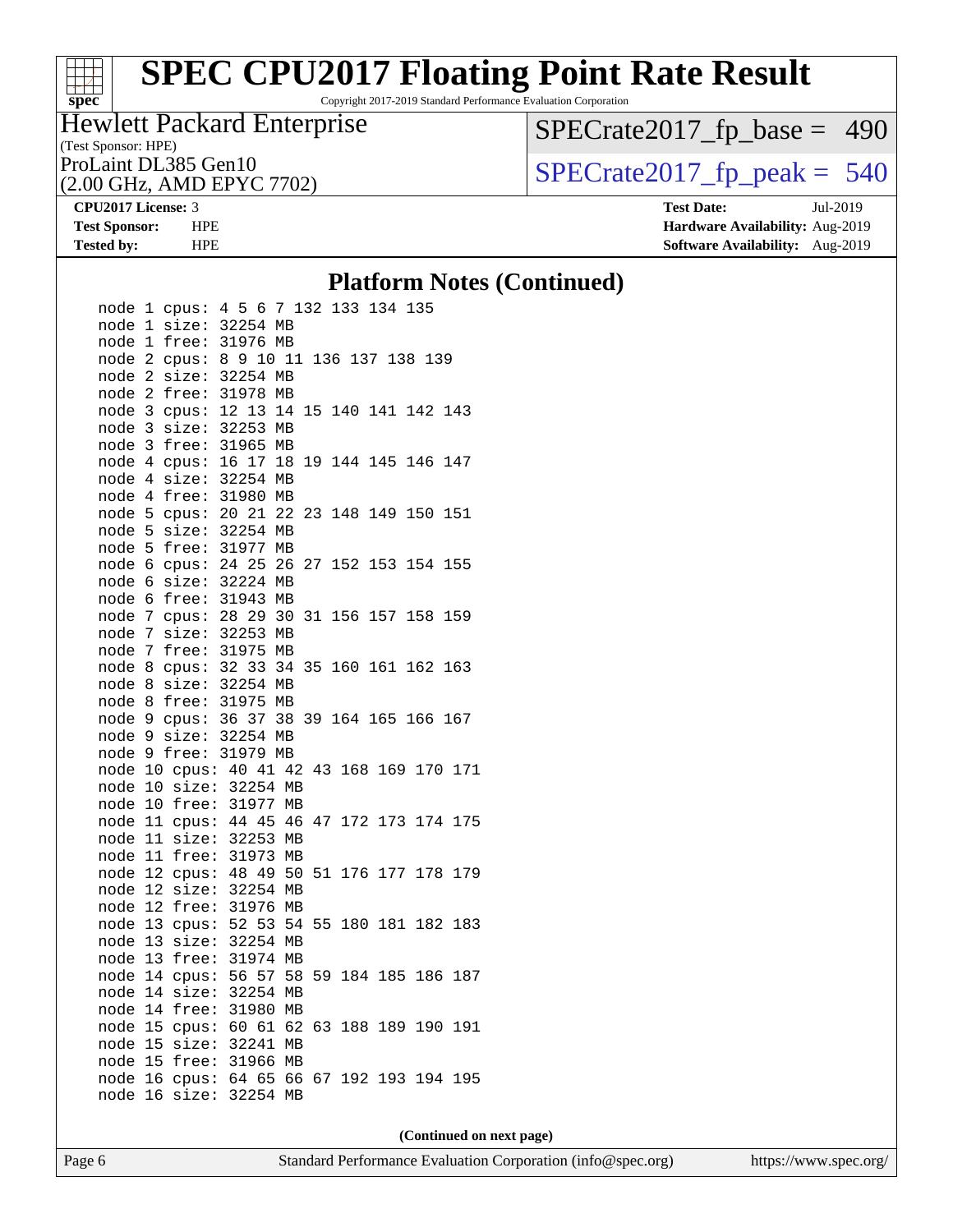Copyright 2017-2019 Standard Performance Evaluation Corporation

#### (Test Sponsor: HPE) Hewlett Packard Enterprise

(2.00 GHz, AMD EPYC 7702)

[SPECrate2017\\_fp\\_base =](http://www.spec.org/auto/cpu2017/Docs/result-fields.html#SPECrate2017fpbase) 490

ProLaint DL385 Gen10<br>  $(2.00 \text{ GHz} \cdot \text{AMD EPYC} \cdot 7702)$  SPECrate 2017\_fp\_peak = 540

**[spec](http://www.spec.org/)**

**[CPU2017 License:](http://www.spec.org/auto/cpu2017/Docs/result-fields.html#CPU2017License)** 3 **[Test Date:](http://www.spec.org/auto/cpu2017/Docs/result-fields.html#TestDate)** Jul-2019 **[Test Sponsor:](http://www.spec.org/auto/cpu2017/Docs/result-fields.html#TestSponsor)** HPE **[Hardware Availability:](http://www.spec.org/auto/cpu2017/Docs/result-fields.html#HardwareAvailability)** Aug-2019 **[Tested by:](http://www.spec.org/auto/cpu2017/Docs/result-fields.html#Testedby)** HPE **[Software Availability:](http://www.spec.org/auto/cpu2017/Docs/result-fields.html#SoftwareAvailability)** Aug-2019

#### **[Platform Notes \(Continued\)](http://www.spec.org/auto/cpu2017/Docs/result-fields.html#PlatformNotes)**

|         |    | node 16 free:          | 31975 MB                        |    |                    |  |      |     |
|---------|----|------------------------|---------------------------------|----|--------------------|--|------|-----|
|         |    | node 17 cpus:          | 68 69 70                        |    | 71 196 197 198 199 |  |      |     |
|         |    | node 17 size:          | 32254 MB                        |    |                    |  |      |     |
|         |    | node 17 free:          | 31977                           | MB |                    |  |      |     |
|         |    | node 18 cpus: 72 73 74 |                                 |    | 75 200 201 202 203 |  |      |     |
|         |    | node 18 size:          | 32254 MB                        |    |                    |  |      |     |
|         |    | node 18 free:          | 31959                           | MB |                    |  |      |     |
|         |    | node 19 cpus:          | 76 77 78                        |    | 79 204 205 206 207 |  |      |     |
|         |    | node 19 size:          | 32253 MB                        |    |                    |  |      |     |
|         |    | node 19 free:          | 31976 MB                        |    |                    |  |      |     |
|         |    | node 20 cpus:          | 80 81                           | 82 | 83 208 209 210     |  | -211 |     |
|         |    | node 20 size:          | 32254 MB                        |    |                    |  |      |     |
|         |    | node 20 free:          | 31965 MB                        |    |                    |  |      |     |
|         |    | node 21 cpus:          | 8485                            | 86 | 87 212 213 214 215 |  |      |     |
|         |    | node 21 size:          | 32254 MB                        |    |                    |  |      |     |
|         |    | node 21 free:          | 31963 MB                        |    |                    |  |      |     |
|         |    | node 22 cpus:          | 88 89 90                        |    | 91 216 217 218 219 |  |      |     |
|         |    | node 22 size:          | 32254 MB                        |    |                    |  |      |     |
|         |    | node 22 free:          | 31977                           | MB |                    |  |      |     |
|         |    | node 23 cpus:          | 92 93                           | 94 | 95 220 221 222 223 |  |      |     |
|         |    | node 23 size:          | 32253 MB                        |    |                    |  |      |     |
|         |    | node 23 free:          | 31982 MB                        |    |                    |  |      |     |
|         |    | node 24 cpus:          | 9697                            | 98 | 99 224 225 226 227 |  |      |     |
|         |    | node 24 size:          | 32254 MB                        |    |                    |  |      |     |
|         |    | node 24 free:          | 31980 MB                        |    |                    |  |      |     |
|         |    | node 25 cpus:          | 100 101 102 103 228 229 230     |    |                    |  |      | 231 |
|         |    | node 25 size:          | 32254 MB                        |    |                    |  |      |     |
|         |    | node 25 free:          | 31982 MB                        |    |                    |  |      |     |
|         |    | node 26 cpus:          | 104 105 106 107 232 233 234 235 |    |                    |  |      |     |
|         |    | node 26 size:          | 32254 MB                        |    |                    |  |      |     |
|         |    | node 26 free:          | 31973 MB                        |    |                    |  |      |     |
|         |    | node 27 cpus:          | 108 109 110 111 236 237 238 239 |    |                    |  |      |     |
|         |    | node 27 size:          | 32253 MB                        |    |                    |  |      |     |
|         |    | node 27 free:          | 31982 MB                        |    |                    |  |      |     |
|         |    | node 28 cpus:          | 112 113 114 115 240 241 242 243 |    |                    |  |      |     |
|         |    | node 28 size:          | 32254 MB                        |    |                    |  |      |     |
|         |    | node 28 free:          | 31978 MB                        |    |                    |  |      |     |
|         |    | node 29 cpus:          | 116 117 118 119 244 245 246     |    |                    |  |      | 247 |
|         |    | node 29 size:          | 32254 MB                        |    |                    |  |      |     |
|         |    | node 29 free:          | 31980 MB                        |    |                    |  |      |     |
|         |    | node 30 cpus:          | 120 121 122 123 248 249 250 251 |    |                    |  |      |     |
|         |    | node 30 size:          | 32254 MB                        |    |                    |  |      |     |
|         |    | node 30 free:          | 31980 MB                        |    |                    |  |      |     |
|         |    | node 31 cpus:          | 124 125 126 127 252 253 254 255 |    |                    |  |      |     |
| node 31 |    | size:                  | 32250 MB                        |    |                    |  |      |     |
| node    | 31 | free:                  | 31981                           | MB |                    |  |      |     |
|         |    | node distances:        |                                 |    |                    |  |      |     |
|         |    |                        |                                 |    |                    |  |      |     |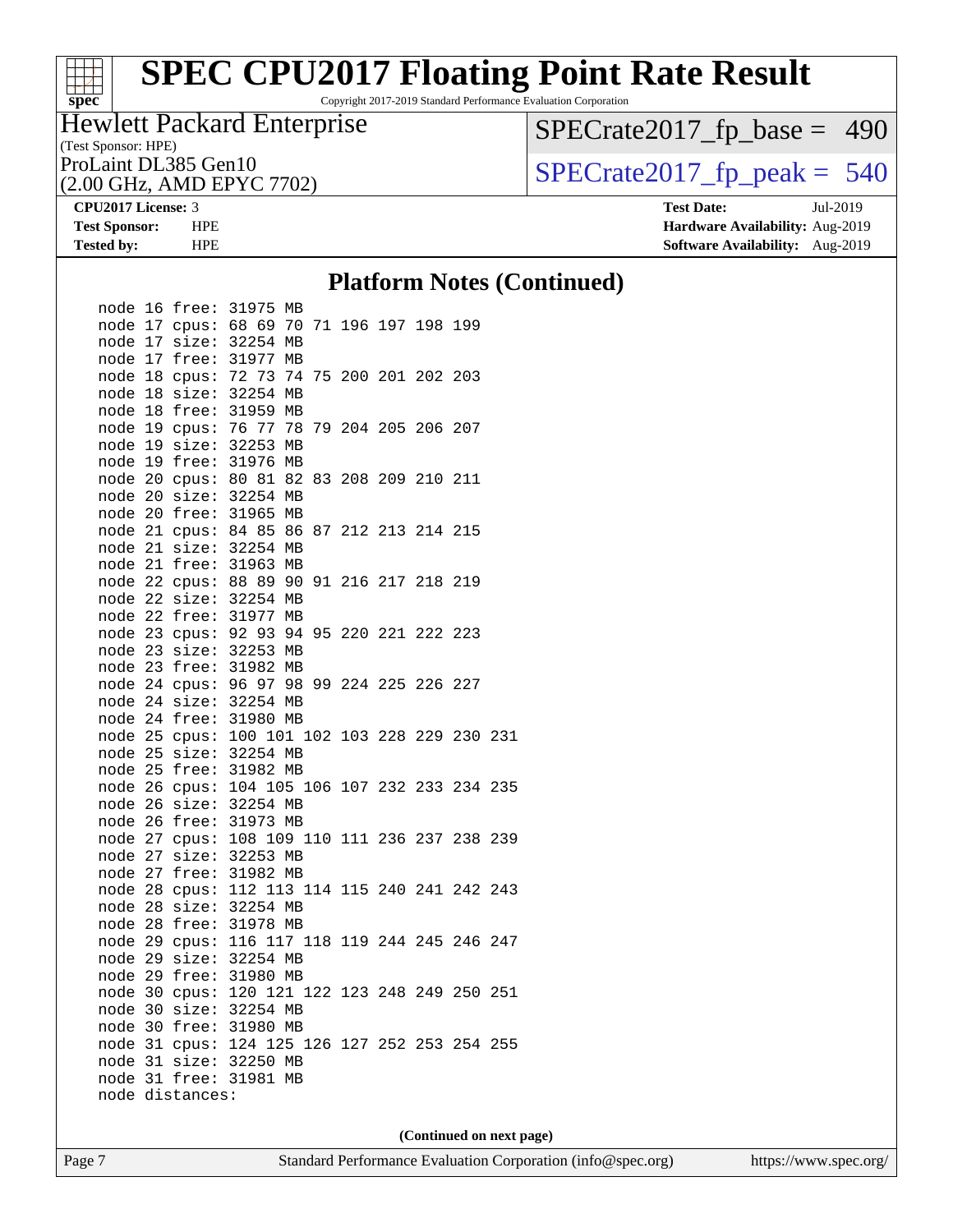Copyright 2017-2019 Standard Performance Evaluation Corporation

## Hewlett Packard Enterprise

(Test Sponsor: HPE)<br>ProLaint DL385 Gen10

(2.00 GHz, AMD EPYC 7702)

[SPECrate2017\\_fp\\_base =](http://www.spec.org/auto/cpu2017/Docs/result-fields.html#SPECrate2017fpbase) 490

 $SPECTate 2017_fp\_peak = 540$ 

#### **[CPU2017 License:](http://www.spec.org/auto/cpu2017/Docs/result-fields.html#CPU2017License)** 3 **[Test Date:](http://www.spec.org/auto/cpu2017/Docs/result-fields.html#TestDate)** Jul-2019

**[spec](http://www.spec.org/)**

**[Test Sponsor:](http://www.spec.org/auto/cpu2017/Docs/result-fields.html#TestSponsor)** HPE **[Hardware Availability:](http://www.spec.org/auto/cpu2017/Docs/result-fields.html#HardwareAvailability)** Aug-2019 **[Tested by:](http://www.spec.org/auto/cpu2017/Docs/result-fields.html#Testedby)** HPE **[Software Availability:](http://www.spec.org/auto/cpu2017/Docs/result-fields.html#SoftwareAvailability)** Aug-2019

| 5<br>6<br>$7\phantom{.}$<br>9 10<br>11<br>12<br>13<br>2<br>3<br>4<br>8<br>14<br>15<br>16<br>17<br>18<br>0<br>1<br>26 27 28 29 30 31<br>21 22<br>23<br>24 25<br>12<br>12<br>12<br>12<br>12<br>12<br>32<br>32<br>0:<br>10<br>11<br>11<br>11<br>12<br>12<br>12<br>12<br>12<br>12<br>32<br>32<br>32<br>32<br>32<br>32<br>32<br>32<br>32<br>32<br>32<br>32<br>32<br>11<br>11<br>12<br>12<br>12<br>12<br>12<br>12<br>12<br>12<br>12<br>12<br>12<br>12<br>32<br>32<br>1:<br>10<br>11<br>32<br>32<br>32<br>32<br>32<br>32<br>32<br>32<br>32<br>32<br>32<br>32<br>32<br>$12$<br>12<br>12<br>2:<br>11<br>11<br>10<br>$11\,$<br>12<br>12<br>12<br>12<br>12<br>12<br>12<br>12<br>32<br>32<br>32<br>12<br>32<br>32<br>32<br>32<br>32<br>32<br>32<br>32<br>32<br>32<br>32<br>32<br>3:<br>11<br>12<br>12<br>12<br>12<br>12<br>12<br>12<br>12<br>12<br>32<br>32<br>11<br>11<br>10<br>12<br>12<br>12<br>32<br>32<br>32<br>32<br>32<br>32<br>32<br>32<br>32<br>32<br>32<br>32<br>32<br>12<br>4:<br>12<br>12<br>12<br>10<br>11<br>11<br>11<br>12<br>12<br>12<br>12<br>12<br>12<br>12<br>12<br>32<br>32<br>32<br>32<br>32<br>32<br>32<br>32<br>32<br>32<br>32<br>32<br>32<br>32<br>32<br>12<br>12<br>12<br>$12\,$<br>5:<br>12<br>12<br>$11\,$<br>10<br>11<br>11<br>12<br>12<br>12<br>12<br>12<br>32<br>32<br>32<br>12<br>32<br>32<br>32<br>32<br>32<br>32<br>32<br>32<br>32<br>32<br>32<br>32<br>$6:$<br>12<br>12<br>12<br>12<br>12<br>12<br>12<br>12<br>12<br>32<br>32<br>12<br>12<br>11<br>11<br>10<br>11<br>12<br>32<br>32<br>32<br>32<br>32<br>32<br>32<br>32<br>32<br>32<br>32<br>32<br>32<br>12<br>7:<br>12<br>12<br>12<br>$11\,$<br>11<br>11<br>10<br>12<br>12<br>12<br>12<br>12<br>12<br>12<br>$12$<br>32<br>32<br>32<br>32<br>32<br>32<br>32<br>32<br>32<br>32<br>32<br>32<br>32<br>32<br>32<br>12<br>$12$<br>$12$<br>$12$<br>8:<br>12<br>12<br>12<br>12<br>10<br>11<br>12<br>12<br>12<br>12<br>32<br>32<br>32<br>11<br>11<br>32<br>32<br>32<br>32<br>32<br>32<br>32<br>32<br>32<br>32<br>32<br>32<br>9:<br>12<br>12<br>12<br>12<br>12<br>12<br>12<br>12<br>12<br>32<br>32<br>32<br>12<br>12<br>12<br>11<br>10<br>11<br>11<br>32<br>32<br>32<br>32<br>32<br>32<br>32<br>32<br>32<br>32<br>32<br>32<br>$12$<br>12<br>12<br>12<br>12<br>12<br>12<br>12<br>11<br>11<br>10<br>11<br>12<br>12<br>12<br>$12$<br>32<br>32<br>32<br>10:<br>32<br>32<br>32<br>32<br>32<br>32<br>32<br>32<br>32<br>32<br>32<br>32<br>12<br>12<br>$12$<br>$11\,$<br>12<br>12<br>12<br>12<br>12<br>11<br>11<br>12<br>12<br>12<br>12<br>32<br>32<br>11:<br>10<br>32<br>32<br>32<br>32<br>32<br>32<br>32<br>32<br>32<br>32<br>32<br>32<br>32<br>12<br>12<br>12<br>11<br>32<br>32<br>12:<br>12<br>12<br>12<br>12<br>12<br>12<br>12<br>12<br>12<br>10<br>11<br>11<br>32<br>32<br>32<br>32<br>32<br>32<br>32<br>32<br>32<br>32<br>32<br>32<br>32<br>12<br>12<br>12<br>12<br>12<br>12<br>12<br>12<br>12<br>12<br>12<br>12<br>$11\,$<br>$10$<br>11<br>32<br>13:<br>11<br>32<br>32<br>32<br>32<br>32<br>32<br>32<br>32<br>32<br>32<br>32<br>32<br>32<br>32<br>12<br>12<br>12<br>12<br>12<br>12<br>12<br>12<br>12<br>12<br>12<br>11<br>11<br>11<br>32<br>32<br>14:<br>12<br>10<br>32<br>32<br>32<br>32<br>32<br>32<br>32<br>32<br>32<br>32<br>32<br>32<br>32<br>$12$<br>$11\,$<br>32<br>32<br>12<br>12<br>12<br>12<br>12<br>12<br>12<br>12<br>12<br>12<br>12<br>11<br>11<br>10<br>32<br>15:<br>32<br>32<br>32<br>32<br>32<br>32<br>32<br>32<br>32<br>32<br>32<br>32<br>32<br>32<br>32<br>32<br>32<br>32<br>32<br>32<br>32<br>32<br>32<br>32<br>32<br>32<br>32<br>32<br>10<br>16:<br>11<br>11<br>$12$<br>12<br>$12$<br>$12$<br>$12\,$<br>$12$<br>$12\,$<br>$12$<br>$12$<br>12<br>12<br>12<br>32<br>32<br>32<br>32<br>32<br>32<br>32<br>32<br>32<br>32<br>32<br>32<br>32<br>32<br>17:<br>32<br>32<br>11<br>10<br>11<br>12<br>12<br>12<br>12<br>12<br>12<br>12<br>12<br>12<br>12<br>12<br>12<br>32<br>32<br>32 32<br>32 32 32 32 32<br>18:<br>32<br>32<br>32<br>32 32<br>32<br>32<br>11<br>11<br>10<br>12<br>$12$<br>$1\,2$<br>$12$<br>12<br>12<br>12<br>12<br>12<br>12<br>12<br>12<br>32<br>32<br>32<br>32<br>32<br>32<br>32<br>32<br>32<br>32<br>32<br>19:<br>32<br>32<br>32<br>32<br>32<br>11<br>11<br>11<br>$12$<br>$1\,2$<br>12<br>$12\,$<br>$12\,$<br>$12$<br>$12\,$<br>$12$<br>$12$<br>12<br>12<br>12<br>32<br>32<br>32<br>32<br>32<br>32<br>32<br>32<br>32<br>32<br>32<br>32<br>32<br>32<br>32<br>32<br>12<br>12<br>12<br>20:<br>11<br>12<br>12<br>12<br>12<br>12<br>12<br>12<br>12<br>10<br>11<br>11<br>32<br>32<br>32<br>32<br>32<br>32<br>32<br>32<br>32<br>32<br>12<br>12<br>12<br>21:<br>32<br>32<br>32<br>32<br>32<br>32<br>$12$<br>$12$<br>$12$<br>12<br>$12$<br>$12$<br>12<br>11<br>10<br>11<br>11<br>12<br>32<br>22:<br>32<br>32<br>32<br>32<br>32<br>32<br>32<br>32<br>32<br>32<br>32<br>32<br>32<br>32<br>32<br>12<br>12<br>12<br>(Continued on next page)<br>Standard Performance Evaluation Corporation (info@spec.org)<br>https://www.spec.org/ |        |  |  |  |  |  | <b>Platform Notes (Continued)</b> |  |  |  |  |    |
|--------------------------------------------------------------------------------------------------------------------------------------------------------------------------------------------------------------------------------------------------------------------------------------------------------------------------------------------------------------------------------------------------------------------------------------------------------------------------------------------------------------------------------------------------------------------------------------------------------------------------------------------------------------------------------------------------------------------------------------------------------------------------------------------------------------------------------------------------------------------------------------------------------------------------------------------------------------------------------------------------------------------------------------------------------------------------------------------------------------------------------------------------------------------------------------------------------------------------------------------------------------------------------------------------------------------------------------------------------------------------------------------------------------------------------------------------------------------------------------------------------------------------------------------------------------------------------------------------------------------------------------------------------------------------------------------------------------------------------------------------------------------------------------------------------------------------------------------------------------------------------------------------------------------------------------------------------------------------------------------------------------------------------------------------------------------------------------------------------------------------------------------------------------------------------------------------------------------------------------------------------------------------------------------------------------------------------------------------------------------------------------------------------------------------------------------------------------------------------------------------------------------------------------------------------------------------------------------------------------------------------------------------------------------------------------------------------------------------------------------------------------------------------------------------------------------------------------------------------------------------------------------------------------------------------------------------------------------------------------------------------------------------------------------------------------------------------------------------------------------------------------------------------------------------------------------------------------------------------------------------------------------------------------------------------------------------------------------------------------------------------------------------------------------------------------------------------------------------------------------------------------------------------------------------------------------------------------------------------------------------------------------------------------------------------------------------------------------------------------------------------------------------------------------------------------------------------------------------------------------------------------------------------------------------------------------------------------------------------------------------------------------------------------------------------------------------------------------------------------------------------------------------------------------------------------------------------------------------------------------------------------------------------------------------------------------------------------------------------------------------------------------------------------------------------------------------------------------------------------------------------------------------------------------------------------------------------------------------------------------------------------------------------------------------------------------------------------------------------------------------------------------------------------------------------------------------------------------------------------------------------------------------------------------|--------|--|--|--|--|--|-----------------------------------|--|--|--|--|----|
|                                                                                                                                                                                                                                                                                                                                                                                                                                                                                                                                                                                                                                                                                                                                                                                                                                                                                                                                                                                                                                                                                                                                                                                                                                                                                                                                                                                                                                                                                                                                                                                                                                                                                                                                                                                                                                                                                                                                                                                                                                                                                                                                                                                                                                                                                                                                                                                                                                                                                                                                                                                                                                                                                                                                                                                                                                                                                                                                                                                                                                                                                                                                                                                                                                                                                                                                                                                                                                                                                                                                                                                                                                                                                                                                                                                                                                                                                                                                                                                                                                                                                                                                                                                                                                                                                                                                                                                                                                                                                                                                                                                                                                                                                                                                                                                                                                                                                                                    | node   |  |  |  |  |  |                                   |  |  |  |  | 19 |
|                                                                                                                                                                                                                                                                                                                                                                                                                                                                                                                                                                                                                                                                                                                                                                                                                                                                                                                                                                                                                                                                                                                                                                                                                                                                                                                                                                                                                                                                                                                                                                                                                                                                                                                                                                                                                                                                                                                                                                                                                                                                                                                                                                                                                                                                                                                                                                                                                                                                                                                                                                                                                                                                                                                                                                                                                                                                                                                                                                                                                                                                                                                                                                                                                                                                                                                                                                                                                                                                                                                                                                                                                                                                                                                                                                                                                                                                                                                                                                                                                                                                                                                                                                                                                                                                                                                                                                                                                                                                                                                                                                                                                                                                                                                                                                                                                                                                                                                    | 20     |  |  |  |  |  |                                   |  |  |  |  |    |
|                                                                                                                                                                                                                                                                                                                                                                                                                                                                                                                                                                                                                                                                                                                                                                                                                                                                                                                                                                                                                                                                                                                                                                                                                                                                                                                                                                                                                                                                                                                                                                                                                                                                                                                                                                                                                                                                                                                                                                                                                                                                                                                                                                                                                                                                                                                                                                                                                                                                                                                                                                                                                                                                                                                                                                                                                                                                                                                                                                                                                                                                                                                                                                                                                                                                                                                                                                                                                                                                                                                                                                                                                                                                                                                                                                                                                                                                                                                                                                                                                                                                                                                                                                                                                                                                                                                                                                                                                                                                                                                                                                                                                                                                                                                                                                                                                                                                                                                    |        |  |  |  |  |  |                                   |  |  |  |  | 32 |
|                                                                                                                                                                                                                                                                                                                                                                                                                                                                                                                                                                                                                                                                                                                                                                                                                                                                                                                                                                                                                                                                                                                                                                                                                                                                                                                                                                                                                                                                                                                                                                                                                                                                                                                                                                                                                                                                                                                                                                                                                                                                                                                                                                                                                                                                                                                                                                                                                                                                                                                                                                                                                                                                                                                                                                                                                                                                                                                                                                                                                                                                                                                                                                                                                                                                                                                                                                                                                                                                                                                                                                                                                                                                                                                                                                                                                                                                                                                                                                                                                                                                                                                                                                                                                                                                                                                                                                                                                                                                                                                                                                                                                                                                                                                                                                                                                                                                                                                    |        |  |  |  |  |  |                                   |  |  |  |  |    |
|                                                                                                                                                                                                                                                                                                                                                                                                                                                                                                                                                                                                                                                                                                                                                                                                                                                                                                                                                                                                                                                                                                                                                                                                                                                                                                                                                                                                                                                                                                                                                                                                                                                                                                                                                                                                                                                                                                                                                                                                                                                                                                                                                                                                                                                                                                                                                                                                                                                                                                                                                                                                                                                                                                                                                                                                                                                                                                                                                                                                                                                                                                                                                                                                                                                                                                                                                                                                                                                                                                                                                                                                                                                                                                                                                                                                                                                                                                                                                                                                                                                                                                                                                                                                                                                                                                                                                                                                                                                                                                                                                                                                                                                                                                                                                                                                                                                                                                                    |        |  |  |  |  |  |                                   |  |  |  |  |    |
|                                                                                                                                                                                                                                                                                                                                                                                                                                                                                                                                                                                                                                                                                                                                                                                                                                                                                                                                                                                                                                                                                                                                                                                                                                                                                                                                                                                                                                                                                                                                                                                                                                                                                                                                                                                                                                                                                                                                                                                                                                                                                                                                                                                                                                                                                                                                                                                                                                                                                                                                                                                                                                                                                                                                                                                                                                                                                                                                                                                                                                                                                                                                                                                                                                                                                                                                                                                                                                                                                                                                                                                                                                                                                                                                                                                                                                                                                                                                                                                                                                                                                                                                                                                                                                                                                                                                                                                                                                                                                                                                                                                                                                                                                                                                                                                                                                                                                                                    |        |  |  |  |  |  |                                   |  |  |  |  |    |
|                                                                                                                                                                                                                                                                                                                                                                                                                                                                                                                                                                                                                                                                                                                                                                                                                                                                                                                                                                                                                                                                                                                                                                                                                                                                                                                                                                                                                                                                                                                                                                                                                                                                                                                                                                                                                                                                                                                                                                                                                                                                                                                                                                                                                                                                                                                                                                                                                                                                                                                                                                                                                                                                                                                                                                                                                                                                                                                                                                                                                                                                                                                                                                                                                                                                                                                                                                                                                                                                                                                                                                                                                                                                                                                                                                                                                                                                                                                                                                                                                                                                                                                                                                                                                                                                                                                                                                                                                                                                                                                                                                                                                                                                                                                                                                                                                                                                                                                    |        |  |  |  |  |  |                                   |  |  |  |  |    |
|                                                                                                                                                                                                                                                                                                                                                                                                                                                                                                                                                                                                                                                                                                                                                                                                                                                                                                                                                                                                                                                                                                                                                                                                                                                                                                                                                                                                                                                                                                                                                                                                                                                                                                                                                                                                                                                                                                                                                                                                                                                                                                                                                                                                                                                                                                                                                                                                                                                                                                                                                                                                                                                                                                                                                                                                                                                                                                                                                                                                                                                                                                                                                                                                                                                                                                                                                                                                                                                                                                                                                                                                                                                                                                                                                                                                                                                                                                                                                                                                                                                                                                                                                                                                                                                                                                                                                                                                                                                                                                                                                                                                                                                                                                                                                                                                                                                                                                                    |        |  |  |  |  |  |                                   |  |  |  |  |    |
|                                                                                                                                                                                                                                                                                                                                                                                                                                                                                                                                                                                                                                                                                                                                                                                                                                                                                                                                                                                                                                                                                                                                                                                                                                                                                                                                                                                                                                                                                                                                                                                                                                                                                                                                                                                                                                                                                                                                                                                                                                                                                                                                                                                                                                                                                                                                                                                                                                                                                                                                                                                                                                                                                                                                                                                                                                                                                                                                                                                                                                                                                                                                                                                                                                                                                                                                                                                                                                                                                                                                                                                                                                                                                                                                                                                                                                                                                                                                                                                                                                                                                                                                                                                                                                                                                                                                                                                                                                                                                                                                                                                                                                                                                                                                                                                                                                                                                                                    |        |  |  |  |  |  |                                   |  |  |  |  |    |
|                                                                                                                                                                                                                                                                                                                                                                                                                                                                                                                                                                                                                                                                                                                                                                                                                                                                                                                                                                                                                                                                                                                                                                                                                                                                                                                                                                                                                                                                                                                                                                                                                                                                                                                                                                                                                                                                                                                                                                                                                                                                                                                                                                                                                                                                                                                                                                                                                                                                                                                                                                                                                                                                                                                                                                                                                                                                                                                                                                                                                                                                                                                                                                                                                                                                                                                                                                                                                                                                                                                                                                                                                                                                                                                                                                                                                                                                                                                                                                                                                                                                                                                                                                                                                                                                                                                                                                                                                                                                                                                                                                                                                                                                                                                                                                                                                                                                                                                    |        |  |  |  |  |  |                                   |  |  |  |  |    |
|                                                                                                                                                                                                                                                                                                                                                                                                                                                                                                                                                                                                                                                                                                                                                                                                                                                                                                                                                                                                                                                                                                                                                                                                                                                                                                                                                                                                                                                                                                                                                                                                                                                                                                                                                                                                                                                                                                                                                                                                                                                                                                                                                                                                                                                                                                                                                                                                                                                                                                                                                                                                                                                                                                                                                                                                                                                                                                                                                                                                                                                                                                                                                                                                                                                                                                                                                                                                                                                                                                                                                                                                                                                                                                                                                                                                                                                                                                                                                                                                                                                                                                                                                                                                                                                                                                                                                                                                                                                                                                                                                                                                                                                                                                                                                                                                                                                                                                                    |        |  |  |  |  |  |                                   |  |  |  |  |    |
|                                                                                                                                                                                                                                                                                                                                                                                                                                                                                                                                                                                                                                                                                                                                                                                                                                                                                                                                                                                                                                                                                                                                                                                                                                                                                                                                                                                                                                                                                                                                                                                                                                                                                                                                                                                                                                                                                                                                                                                                                                                                                                                                                                                                                                                                                                                                                                                                                                                                                                                                                                                                                                                                                                                                                                                                                                                                                                                                                                                                                                                                                                                                                                                                                                                                                                                                                                                                                                                                                                                                                                                                                                                                                                                                                                                                                                                                                                                                                                                                                                                                                                                                                                                                                                                                                                                                                                                                                                                                                                                                                                                                                                                                                                                                                                                                                                                                                                                    |        |  |  |  |  |  |                                   |  |  |  |  |    |
|                                                                                                                                                                                                                                                                                                                                                                                                                                                                                                                                                                                                                                                                                                                                                                                                                                                                                                                                                                                                                                                                                                                                                                                                                                                                                                                                                                                                                                                                                                                                                                                                                                                                                                                                                                                                                                                                                                                                                                                                                                                                                                                                                                                                                                                                                                                                                                                                                                                                                                                                                                                                                                                                                                                                                                                                                                                                                                                                                                                                                                                                                                                                                                                                                                                                                                                                                                                                                                                                                                                                                                                                                                                                                                                                                                                                                                                                                                                                                                                                                                                                                                                                                                                                                                                                                                                                                                                                                                                                                                                                                                                                                                                                                                                                                                                                                                                                                                                    |        |  |  |  |  |  |                                   |  |  |  |  |    |
|                                                                                                                                                                                                                                                                                                                                                                                                                                                                                                                                                                                                                                                                                                                                                                                                                                                                                                                                                                                                                                                                                                                                                                                                                                                                                                                                                                                                                                                                                                                                                                                                                                                                                                                                                                                                                                                                                                                                                                                                                                                                                                                                                                                                                                                                                                                                                                                                                                                                                                                                                                                                                                                                                                                                                                                                                                                                                                                                                                                                                                                                                                                                                                                                                                                                                                                                                                                                                                                                                                                                                                                                                                                                                                                                                                                                                                                                                                                                                                                                                                                                                                                                                                                                                                                                                                                                                                                                                                                                                                                                                                                                                                                                                                                                                                                                                                                                                                                    |        |  |  |  |  |  |                                   |  |  |  |  |    |
|                                                                                                                                                                                                                                                                                                                                                                                                                                                                                                                                                                                                                                                                                                                                                                                                                                                                                                                                                                                                                                                                                                                                                                                                                                                                                                                                                                                                                                                                                                                                                                                                                                                                                                                                                                                                                                                                                                                                                                                                                                                                                                                                                                                                                                                                                                                                                                                                                                                                                                                                                                                                                                                                                                                                                                                                                                                                                                                                                                                                                                                                                                                                                                                                                                                                                                                                                                                                                                                                                                                                                                                                                                                                                                                                                                                                                                                                                                                                                                                                                                                                                                                                                                                                                                                                                                                                                                                                                                                                                                                                                                                                                                                                                                                                                                                                                                                                                                                    |        |  |  |  |  |  |                                   |  |  |  |  |    |
|                                                                                                                                                                                                                                                                                                                                                                                                                                                                                                                                                                                                                                                                                                                                                                                                                                                                                                                                                                                                                                                                                                                                                                                                                                                                                                                                                                                                                                                                                                                                                                                                                                                                                                                                                                                                                                                                                                                                                                                                                                                                                                                                                                                                                                                                                                                                                                                                                                                                                                                                                                                                                                                                                                                                                                                                                                                                                                                                                                                                                                                                                                                                                                                                                                                                                                                                                                                                                                                                                                                                                                                                                                                                                                                                                                                                                                                                                                                                                                                                                                                                                                                                                                                                                                                                                                                                                                                                                                                                                                                                                                                                                                                                                                                                                                                                                                                                                                                    |        |  |  |  |  |  |                                   |  |  |  |  |    |
|                                                                                                                                                                                                                                                                                                                                                                                                                                                                                                                                                                                                                                                                                                                                                                                                                                                                                                                                                                                                                                                                                                                                                                                                                                                                                                                                                                                                                                                                                                                                                                                                                                                                                                                                                                                                                                                                                                                                                                                                                                                                                                                                                                                                                                                                                                                                                                                                                                                                                                                                                                                                                                                                                                                                                                                                                                                                                                                                                                                                                                                                                                                                                                                                                                                                                                                                                                                                                                                                                                                                                                                                                                                                                                                                                                                                                                                                                                                                                                                                                                                                                                                                                                                                                                                                                                                                                                                                                                                                                                                                                                                                                                                                                                                                                                                                                                                                                                                    |        |  |  |  |  |  |                                   |  |  |  |  |    |
|                                                                                                                                                                                                                                                                                                                                                                                                                                                                                                                                                                                                                                                                                                                                                                                                                                                                                                                                                                                                                                                                                                                                                                                                                                                                                                                                                                                                                                                                                                                                                                                                                                                                                                                                                                                                                                                                                                                                                                                                                                                                                                                                                                                                                                                                                                                                                                                                                                                                                                                                                                                                                                                                                                                                                                                                                                                                                                                                                                                                                                                                                                                                                                                                                                                                                                                                                                                                                                                                                                                                                                                                                                                                                                                                                                                                                                                                                                                                                                                                                                                                                                                                                                                                                                                                                                                                                                                                                                                                                                                                                                                                                                                                                                                                                                                                                                                                                                                    |        |  |  |  |  |  |                                   |  |  |  |  |    |
|                                                                                                                                                                                                                                                                                                                                                                                                                                                                                                                                                                                                                                                                                                                                                                                                                                                                                                                                                                                                                                                                                                                                                                                                                                                                                                                                                                                                                                                                                                                                                                                                                                                                                                                                                                                                                                                                                                                                                                                                                                                                                                                                                                                                                                                                                                                                                                                                                                                                                                                                                                                                                                                                                                                                                                                                                                                                                                                                                                                                                                                                                                                                                                                                                                                                                                                                                                                                                                                                                                                                                                                                                                                                                                                                                                                                                                                                                                                                                                                                                                                                                                                                                                                                                                                                                                                                                                                                                                                                                                                                                                                                                                                                                                                                                                                                                                                                                                                    |        |  |  |  |  |  |                                   |  |  |  |  |    |
|                                                                                                                                                                                                                                                                                                                                                                                                                                                                                                                                                                                                                                                                                                                                                                                                                                                                                                                                                                                                                                                                                                                                                                                                                                                                                                                                                                                                                                                                                                                                                                                                                                                                                                                                                                                                                                                                                                                                                                                                                                                                                                                                                                                                                                                                                                                                                                                                                                                                                                                                                                                                                                                                                                                                                                                                                                                                                                                                                                                                                                                                                                                                                                                                                                                                                                                                                                                                                                                                                                                                                                                                                                                                                                                                                                                                                                                                                                                                                                                                                                                                                                                                                                                                                                                                                                                                                                                                                                                                                                                                                                                                                                                                                                                                                                                                                                                                                                                    |        |  |  |  |  |  |                                   |  |  |  |  |    |
|                                                                                                                                                                                                                                                                                                                                                                                                                                                                                                                                                                                                                                                                                                                                                                                                                                                                                                                                                                                                                                                                                                                                                                                                                                                                                                                                                                                                                                                                                                                                                                                                                                                                                                                                                                                                                                                                                                                                                                                                                                                                                                                                                                                                                                                                                                                                                                                                                                                                                                                                                                                                                                                                                                                                                                                                                                                                                                                                                                                                                                                                                                                                                                                                                                                                                                                                                                                                                                                                                                                                                                                                                                                                                                                                                                                                                                                                                                                                                                                                                                                                                                                                                                                                                                                                                                                                                                                                                                                                                                                                                                                                                                                                                                                                                                                                                                                                                                                    |        |  |  |  |  |  |                                   |  |  |  |  |    |
|                                                                                                                                                                                                                                                                                                                                                                                                                                                                                                                                                                                                                                                                                                                                                                                                                                                                                                                                                                                                                                                                                                                                                                                                                                                                                                                                                                                                                                                                                                                                                                                                                                                                                                                                                                                                                                                                                                                                                                                                                                                                                                                                                                                                                                                                                                                                                                                                                                                                                                                                                                                                                                                                                                                                                                                                                                                                                                                                                                                                                                                                                                                                                                                                                                                                                                                                                                                                                                                                                                                                                                                                                                                                                                                                                                                                                                                                                                                                                                                                                                                                                                                                                                                                                                                                                                                                                                                                                                                                                                                                                                                                                                                                                                                                                                                                                                                                                                                    |        |  |  |  |  |  |                                   |  |  |  |  |    |
|                                                                                                                                                                                                                                                                                                                                                                                                                                                                                                                                                                                                                                                                                                                                                                                                                                                                                                                                                                                                                                                                                                                                                                                                                                                                                                                                                                                                                                                                                                                                                                                                                                                                                                                                                                                                                                                                                                                                                                                                                                                                                                                                                                                                                                                                                                                                                                                                                                                                                                                                                                                                                                                                                                                                                                                                                                                                                                                                                                                                                                                                                                                                                                                                                                                                                                                                                                                                                                                                                                                                                                                                                                                                                                                                                                                                                                                                                                                                                                                                                                                                                                                                                                                                                                                                                                                                                                                                                                                                                                                                                                                                                                                                                                                                                                                                                                                                                                                    |        |  |  |  |  |  |                                   |  |  |  |  |    |
|                                                                                                                                                                                                                                                                                                                                                                                                                                                                                                                                                                                                                                                                                                                                                                                                                                                                                                                                                                                                                                                                                                                                                                                                                                                                                                                                                                                                                                                                                                                                                                                                                                                                                                                                                                                                                                                                                                                                                                                                                                                                                                                                                                                                                                                                                                                                                                                                                                                                                                                                                                                                                                                                                                                                                                                                                                                                                                                                                                                                                                                                                                                                                                                                                                                                                                                                                                                                                                                                                                                                                                                                                                                                                                                                                                                                                                                                                                                                                                                                                                                                                                                                                                                                                                                                                                                                                                                                                                                                                                                                                                                                                                                                                                                                                                                                                                                                                                                    |        |  |  |  |  |  |                                   |  |  |  |  |    |
|                                                                                                                                                                                                                                                                                                                                                                                                                                                                                                                                                                                                                                                                                                                                                                                                                                                                                                                                                                                                                                                                                                                                                                                                                                                                                                                                                                                                                                                                                                                                                                                                                                                                                                                                                                                                                                                                                                                                                                                                                                                                                                                                                                                                                                                                                                                                                                                                                                                                                                                                                                                                                                                                                                                                                                                                                                                                                                                                                                                                                                                                                                                                                                                                                                                                                                                                                                                                                                                                                                                                                                                                                                                                                                                                                                                                                                                                                                                                                                                                                                                                                                                                                                                                                                                                                                                                                                                                                                                                                                                                                                                                                                                                                                                                                                                                                                                                                                                    |        |  |  |  |  |  |                                   |  |  |  |  |    |
|                                                                                                                                                                                                                                                                                                                                                                                                                                                                                                                                                                                                                                                                                                                                                                                                                                                                                                                                                                                                                                                                                                                                                                                                                                                                                                                                                                                                                                                                                                                                                                                                                                                                                                                                                                                                                                                                                                                                                                                                                                                                                                                                                                                                                                                                                                                                                                                                                                                                                                                                                                                                                                                                                                                                                                                                                                                                                                                                                                                                                                                                                                                                                                                                                                                                                                                                                                                                                                                                                                                                                                                                                                                                                                                                                                                                                                                                                                                                                                                                                                                                                                                                                                                                                                                                                                                                                                                                                                                                                                                                                                                                                                                                                                                                                                                                                                                                                                                    |        |  |  |  |  |  |                                   |  |  |  |  |    |
|                                                                                                                                                                                                                                                                                                                                                                                                                                                                                                                                                                                                                                                                                                                                                                                                                                                                                                                                                                                                                                                                                                                                                                                                                                                                                                                                                                                                                                                                                                                                                                                                                                                                                                                                                                                                                                                                                                                                                                                                                                                                                                                                                                                                                                                                                                                                                                                                                                                                                                                                                                                                                                                                                                                                                                                                                                                                                                                                                                                                                                                                                                                                                                                                                                                                                                                                                                                                                                                                                                                                                                                                                                                                                                                                                                                                                                                                                                                                                                                                                                                                                                                                                                                                                                                                                                                                                                                                                                                                                                                                                                                                                                                                                                                                                                                                                                                                                                                    |        |  |  |  |  |  |                                   |  |  |  |  |    |
|                                                                                                                                                                                                                                                                                                                                                                                                                                                                                                                                                                                                                                                                                                                                                                                                                                                                                                                                                                                                                                                                                                                                                                                                                                                                                                                                                                                                                                                                                                                                                                                                                                                                                                                                                                                                                                                                                                                                                                                                                                                                                                                                                                                                                                                                                                                                                                                                                                                                                                                                                                                                                                                                                                                                                                                                                                                                                                                                                                                                                                                                                                                                                                                                                                                                                                                                                                                                                                                                                                                                                                                                                                                                                                                                                                                                                                                                                                                                                                                                                                                                                                                                                                                                                                                                                                                                                                                                                                                                                                                                                                                                                                                                                                                                                                                                                                                                                                                    |        |  |  |  |  |  |                                   |  |  |  |  |    |
|                                                                                                                                                                                                                                                                                                                                                                                                                                                                                                                                                                                                                                                                                                                                                                                                                                                                                                                                                                                                                                                                                                                                                                                                                                                                                                                                                                                                                                                                                                                                                                                                                                                                                                                                                                                                                                                                                                                                                                                                                                                                                                                                                                                                                                                                                                                                                                                                                                                                                                                                                                                                                                                                                                                                                                                                                                                                                                                                                                                                                                                                                                                                                                                                                                                                                                                                                                                                                                                                                                                                                                                                                                                                                                                                                                                                                                                                                                                                                                                                                                                                                                                                                                                                                                                                                                                                                                                                                                                                                                                                                                                                                                                                                                                                                                                                                                                                                                                    |        |  |  |  |  |  |                                   |  |  |  |  |    |
|                                                                                                                                                                                                                                                                                                                                                                                                                                                                                                                                                                                                                                                                                                                                                                                                                                                                                                                                                                                                                                                                                                                                                                                                                                                                                                                                                                                                                                                                                                                                                                                                                                                                                                                                                                                                                                                                                                                                                                                                                                                                                                                                                                                                                                                                                                                                                                                                                                                                                                                                                                                                                                                                                                                                                                                                                                                                                                                                                                                                                                                                                                                                                                                                                                                                                                                                                                                                                                                                                                                                                                                                                                                                                                                                                                                                                                                                                                                                                                                                                                                                                                                                                                                                                                                                                                                                                                                                                                                                                                                                                                                                                                                                                                                                                                                                                                                                                                                    |        |  |  |  |  |  |                                   |  |  |  |  |    |
|                                                                                                                                                                                                                                                                                                                                                                                                                                                                                                                                                                                                                                                                                                                                                                                                                                                                                                                                                                                                                                                                                                                                                                                                                                                                                                                                                                                                                                                                                                                                                                                                                                                                                                                                                                                                                                                                                                                                                                                                                                                                                                                                                                                                                                                                                                                                                                                                                                                                                                                                                                                                                                                                                                                                                                                                                                                                                                                                                                                                                                                                                                                                                                                                                                                                                                                                                                                                                                                                                                                                                                                                                                                                                                                                                                                                                                                                                                                                                                                                                                                                                                                                                                                                                                                                                                                                                                                                                                                                                                                                                                                                                                                                                                                                                                                                                                                                                                                    |        |  |  |  |  |  |                                   |  |  |  |  |    |
|                                                                                                                                                                                                                                                                                                                                                                                                                                                                                                                                                                                                                                                                                                                                                                                                                                                                                                                                                                                                                                                                                                                                                                                                                                                                                                                                                                                                                                                                                                                                                                                                                                                                                                                                                                                                                                                                                                                                                                                                                                                                                                                                                                                                                                                                                                                                                                                                                                                                                                                                                                                                                                                                                                                                                                                                                                                                                                                                                                                                                                                                                                                                                                                                                                                                                                                                                                                                                                                                                                                                                                                                                                                                                                                                                                                                                                                                                                                                                                                                                                                                                                                                                                                                                                                                                                                                                                                                                                                                                                                                                                                                                                                                                                                                                                                                                                                                                                                    |        |  |  |  |  |  |                                   |  |  |  |  |    |
|                                                                                                                                                                                                                                                                                                                                                                                                                                                                                                                                                                                                                                                                                                                                                                                                                                                                                                                                                                                                                                                                                                                                                                                                                                                                                                                                                                                                                                                                                                                                                                                                                                                                                                                                                                                                                                                                                                                                                                                                                                                                                                                                                                                                                                                                                                                                                                                                                                                                                                                                                                                                                                                                                                                                                                                                                                                                                                                                                                                                                                                                                                                                                                                                                                                                                                                                                                                                                                                                                                                                                                                                                                                                                                                                                                                                                                                                                                                                                                                                                                                                                                                                                                                                                                                                                                                                                                                                                                                                                                                                                                                                                                                                                                                                                                                                                                                                                                                    |        |  |  |  |  |  |                                   |  |  |  |  |    |
|                                                                                                                                                                                                                                                                                                                                                                                                                                                                                                                                                                                                                                                                                                                                                                                                                                                                                                                                                                                                                                                                                                                                                                                                                                                                                                                                                                                                                                                                                                                                                                                                                                                                                                                                                                                                                                                                                                                                                                                                                                                                                                                                                                                                                                                                                                                                                                                                                                                                                                                                                                                                                                                                                                                                                                                                                                                                                                                                                                                                                                                                                                                                                                                                                                                                                                                                                                                                                                                                                                                                                                                                                                                                                                                                                                                                                                                                                                                                                                                                                                                                                                                                                                                                                                                                                                                                                                                                                                                                                                                                                                                                                                                                                                                                                                                                                                                                                                                    |        |  |  |  |  |  |                                   |  |  |  |  |    |
|                                                                                                                                                                                                                                                                                                                                                                                                                                                                                                                                                                                                                                                                                                                                                                                                                                                                                                                                                                                                                                                                                                                                                                                                                                                                                                                                                                                                                                                                                                                                                                                                                                                                                                                                                                                                                                                                                                                                                                                                                                                                                                                                                                                                                                                                                                                                                                                                                                                                                                                                                                                                                                                                                                                                                                                                                                                                                                                                                                                                                                                                                                                                                                                                                                                                                                                                                                                                                                                                                                                                                                                                                                                                                                                                                                                                                                                                                                                                                                                                                                                                                                                                                                                                                                                                                                                                                                                                                                                                                                                                                                                                                                                                                                                                                                                                                                                                                                                    |        |  |  |  |  |  |                                   |  |  |  |  |    |
|                                                                                                                                                                                                                                                                                                                                                                                                                                                                                                                                                                                                                                                                                                                                                                                                                                                                                                                                                                                                                                                                                                                                                                                                                                                                                                                                                                                                                                                                                                                                                                                                                                                                                                                                                                                                                                                                                                                                                                                                                                                                                                                                                                                                                                                                                                                                                                                                                                                                                                                                                                                                                                                                                                                                                                                                                                                                                                                                                                                                                                                                                                                                                                                                                                                                                                                                                                                                                                                                                                                                                                                                                                                                                                                                                                                                                                                                                                                                                                                                                                                                                                                                                                                                                                                                                                                                                                                                                                                                                                                                                                                                                                                                                                                                                                                                                                                                                                                    |        |  |  |  |  |  |                                   |  |  |  |  |    |
|                                                                                                                                                                                                                                                                                                                                                                                                                                                                                                                                                                                                                                                                                                                                                                                                                                                                                                                                                                                                                                                                                                                                                                                                                                                                                                                                                                                                                                                                                                                                                                                                                                                                                                                                                                                                                                                                                                                                                                                                                                                                                                                                                                                                                                                                                                                                                                                                                                                                                                                                                                                                                                                                                                                                                                                                                                                                                                                                                                                                                                                                                                                                                                                                                                                                                                                                                                                                                                                                                                                                                                                                                                                                                                                                                                                                                                                                                                                                                                                                                                                                                                                                                                                                                                                                                                                                                                                                                                                                                                                                                                                                                                                                                                                                                                                                                                                                                                                    |        |  |  |  |  |  |                                   |  |  |  |  |    |
|                                                                                                                                                                                                                                                                                                                                                                                                                                                                                                                                                                                                                                                                                                                                                                                                                                                                                                                                                                                                                                                                                                                                                                                                                                                                                                                                                                                                                                                                                                                                                                                                                                                                                                                                                                                                                                                                                                                                                                                                                                                                                                                                                                                                                                                                                                                                                                                                                                                                                                                                                                                                                                                                                                                                                                                                                                                                                                                                                                                                                                                                                                                                                                                                                                                                                                                                                                                                                                                                                                                                                                                                                                                                                                                                                                                                                                                                                                                                                                                                                                                                                                                                                                                                                                                                                                                                                                                                                                                                                                                                                                                                                                                                                                                                                                                                                                                                                                                    |        |  |  |  |  |  |                                   |  |  |  |  |    |
|                                                                                                                                                                                                                                                                                                                                                                                                                                                                                                                                                                                                                                                                                                                                                                                                                                                                                                                                                                                                                                                                                                                                                                                                                                                                                                                                                                                                                                                                                                                                                                                                                                                                                                                                                                                                                                                                                                                                                                                                                                                                                                                                                                                                                                                                                                                                                                                                                                                                                                                                                                                                                                                                                                                                                                                                                                                                                                                                                                                                                                                                                                                                                                                                                                                                                                                                                                                                                                                                                                                                                                                                                                                                                                                                                                                                                                                                                                                                                                                                                                                                                                                                                                                                                                                                                                                                                                                                                                                                                                                                                                                                                                                                                                                                                                                                                                                                                                                    |        |  |  |  |  |  |                                   |  |  |  |  |    |
|                                                                                                                                                                                                                                                                                                                                                                                                                                                                                                                                                                                                                                                                                                                                                                                                                                                                                                                                                                                                                                                                                                                                                                                                                                                                                                                                                                                                                                                                                                                                                                                                                                                                                                                                                                                                                                                                                                                                                                                                                                                                                                                                                                                                                                                                                                                                                                                                                                                                                                                                                                                                                                                                                                                                                                                                                                                                                                                                                                                                                                                                                                                                                                                                                                                                                                                                                                                                                                                                                                                                                                                                                                                                                                                                                                                                                                                                                                                                                                                                                                                                                                                                                                                                                                                                                                                                                                                                                                                                                                                                                                                                                                                                                                                                                                                                                                                                                                                    |        |  |  |  |  |  |                                   |  |  |  |  |    |
|                                                                                                                                                                                                                                                                                                                                                                                                                                                                                                                                                                                                                                                                                                                                                                                                                                                                                                                                                                                                                                                                                                                                                                                                                                                                                                                                                                                                                                                                                                                                                                                                                                                                                                                                                                                                                                                                                                                                                                                                                                                                                                                                                                                                                                                                                                                                                                                                                                                                                                                                                                                                                                                                                                                                                                                                                                                                                                                                                                                                                                                                                                                                                                                                                                                                                                                                                                                                                                                                                                                                                                                                                                                                                                                                                                                                                                                                                                                                                                                                                                                                                                                                                                                                                                                                                                                                                                                                                                                                                                                                                                                                                                                                                                                                                                                                                                                                                                                    |        |  |  |  |  |  |                                   |  |  |  |  |    |
|                                                                                                                                                                                                                                                                                                                                                                                                                                                                                                                                                                                                                                                                                                                                                                                                                                                                                                                                                                                                                                                                                                                                                                                                                                                                                                                                                                                                                                                                                                                                                                                                                                                                                                                                                                                                                                                                                                                                                                                                                                                                                                                                                                                                                                                                                                                                                                                                                                                                                                                                                                                                                                                                                                                                                                                                                                                                                                                                                                                                                                                                                                                                                                                                                                                                                                                                                                                                                                                                                                                                                                                                                                                                                                                                                                                                                                                                                                                                                                                                                                                                                                                                                                                                                                                                                                                                                                                                                                                                                                                                                                                                                                                                                                                                                                                                                                                                                                                    |        |  |  |  |  |  |                                   |  |  |  |  |    |
|                                                                                                                                                                                                                                                                                                                                                                                                                                                                                                                                                                                                                                                                                                                                                                                                                                                                                                                                                                                                                                                                                                                                                                                                                                                                                                                                                                                                                                                                                                                                                                                                                                                                                                                                                                                                                                                                                                                                                                                                                                                                                                                                                                                                                                                                                                                                                                                                                                                                                                                                                                                                                                                                                                                                                                                                                                                                                                                                                                                                                                                                                                                                                                                                                                                                                                                                                                                                                                                                                                                                                                                                                                                                                                                                                                                                                                                                                                                                                                                                                                                                                                                                                                                                                                                                                                                                                                                                                                                                                                                                                                                                                                                                                                                                                                                                                                                                                                                    |        |  |  |  |  |  |                                   |  |  |  |  |    |
|                                                                                                                                                                                                                                                                                                                                                                                                                                                                                                                                                                                                                                                                                                                                                                                                                                                                                                                                                                                                                                                                                                                                                                                                                                                                                                                                                                                                                                                                                                                                                                                                                                                                                                                                                                                                                                                                                                                                                                                                                                                                                                                                                                                                                                                                                                                                                                                                                                                                                                                                                                                                                                                                                                                                                                                                                                                                                                                                                                                                                                                                                                                                                                                                                                                                                                                                                                                                                                                                                                                                                                                                                                                                                                                                                                                                                                                                                                                                                                                                                                                                                                                                                                                                                                                                                                                                                                                                                                                                                                                                                                                                                                                                                                                                                                                                                                                                                                                    |        |  |  |  |  |  |                                   |  |  |  |  |    |
|                                                                                                                                                                                                                                                                                                                                                                                                                                                                                                                                                                                                                                                                                                                                                                                                                                                                                                                                                                                                                                                                                                                                                                                                                                                                                                                                                                                                                                                                                                                                                                                                                                                                                                                                                                                                                                                                                                                                                                                                                                                                                                                                                                                                                                                                                                                                                                                                                                                                                                                                                                                                                                                                                                                                                                                                                                                                                                                                                                                                                                                                                                                                                                                                                                                                                                                                                                                                                                                                                                                                                                                                                                                                                                                                                                                                                                                                                                                                                                                                                                                                                                                                                                                                                                                                                                                                                                                                                                                                                                                                                                                                                                                                                                                                                                                                                                                                                                                    |        |  |  |  |  |  |                                   |  |  |  |  |    |
|                                                                                                                                                                                                                                                                                                                                                                                                                                                                                                                                                                                                                                                                                                                                                                                                                                                                                                                                                                                                                                                                                                                                                                                                                                                                                                                                                                                                                                                                                                                                                                                                                                                                                                                                                                                                                                                                                                                                                                                                                                                                                                                                                                                                                                                                                                                                                                                                                                                                                                                                                                                                                                                                                                                                                                                                                                                                                                                                                                                                                                                                                                                                                                                                                                                                                                                                                                                                                                                                                                                                                                                                                                                                                                                                                                                                                                                                                                                                                                                                                                                                                                                                                                                                                                                                                                                                                                                                                                                                                                                                                                                                                                                                                                                                                                                                                                                                                                                    |        |  |  |  |  |  |                                   |  |  |  |  |    |
|                                                                                                                                                                                                                                                                                                                                                                                                                                                                                                                                                                                                                                                                                                                                                                                                                                                                                                                                                                                                                                                                                                                                                                                                                                                                                                                                                                                                                                                                                                                                                                                                                                                                                                                                                                                                                                                                                                                                                                                                                                                                                                                                                                                                                                                                                                                                                                                                                                                                                                                                                                                                                                                                                                                                                                                                                                                                                                                                                                                                                                                                                                                                                                                                                                                                                                                                                                                                                                                                                                                                                                                                                                                                                                                                                                                                                                                                                                                                                                                                                                                                                                                                                                                                                                                                                                                                                                                                                                                                                                                                                                                                                                                                                                                                                                                                                                                                                                                    |        |  |  |  |  |  |                                   |  |  |  |  |    |
|                                                                                                                                                                                                                                                                                                                                                                                                                                                                                                                                                                                                                                                                                                                                                                                                                                                                                                                                                                                                                                                                                                                                                                                                                                                                                                                                                                                                                                                                                                                                                                                                                                                                                                                                                                                                                                                                                                                                                                                                                                                                                                                                                                                                                                                                                                                                                                                                                                                                                                                                                                                                                                                                                                                                                                                                                                                                                                                                                                                                                                                                                                                                                                                                                                                                                                                                                                                                                                                                                                                                                                                                                                                                                                                                                                                                                                                                                                                                                                                                                                                                                                                                                                                                                                                                                                                                                                                                                                                                                                                                                                                                                                                                                                                                                                                                                                                                                                                    |        |  |  |  |  |  |                                   |  |  |  |  |    |
|                                                                                                                                                                                                                                                                                                                                                                                                                                                                                                                                                                                                                                                                                                                                                                                                                                                                                                                                                                                                                                                                                                                                                                                                                                                                                                                                                                                                                                                                                                                                                                                                                                                                                                                                                                                                                                                                                                                                                                                                                                                                                                                                                                                                                                                                                                                                                                                                                                                                                                                                                                                                                                                                                                                                                                                                                                                                                                                                                                                                                                                                                                                                                                                                                                                                                                                                                                                                                                                                                                                                                                                                                                                                                                                                                                                                                                                                                                                                                                                                                                                                                                                                                                                                                                                                                                                                                                                                                                                                                                                                                                                                                                                                                                                                                                                                                                                                                                                    |        |  |  |  |  |  |                                   |  |  |  |  |    |
|                                                                                                                                                                                                                                                                                                                                                                                                                                                                                                                                                                                                                                                                                                                                                                                                                                                                                                                                                                                                                                                                                                                                                                                                                                                                                                                                                                                                                                                                                                                                                                                                                                                                                                                                                                                                                                                                                                                                                                                                                                                                                                                                                                                                                                                                                                                                                                                                                                                                                                                                                                                                                                                                                                                                                                                                                                                                                                                                                                                                                                                                                                                                                                                                                                                                                                                                                                                                                                                                                                                                                                                                                                                                                                                                                                                                                                                                                                                                                                                                                                                                                                                                                                                                                                                                                                                                                                                                                                                                                                                                                                                                                                                                                                                                                                                                                                                                                                                    | Page 8 |  |  |  |  |  |                                   |  |  |  |  |    |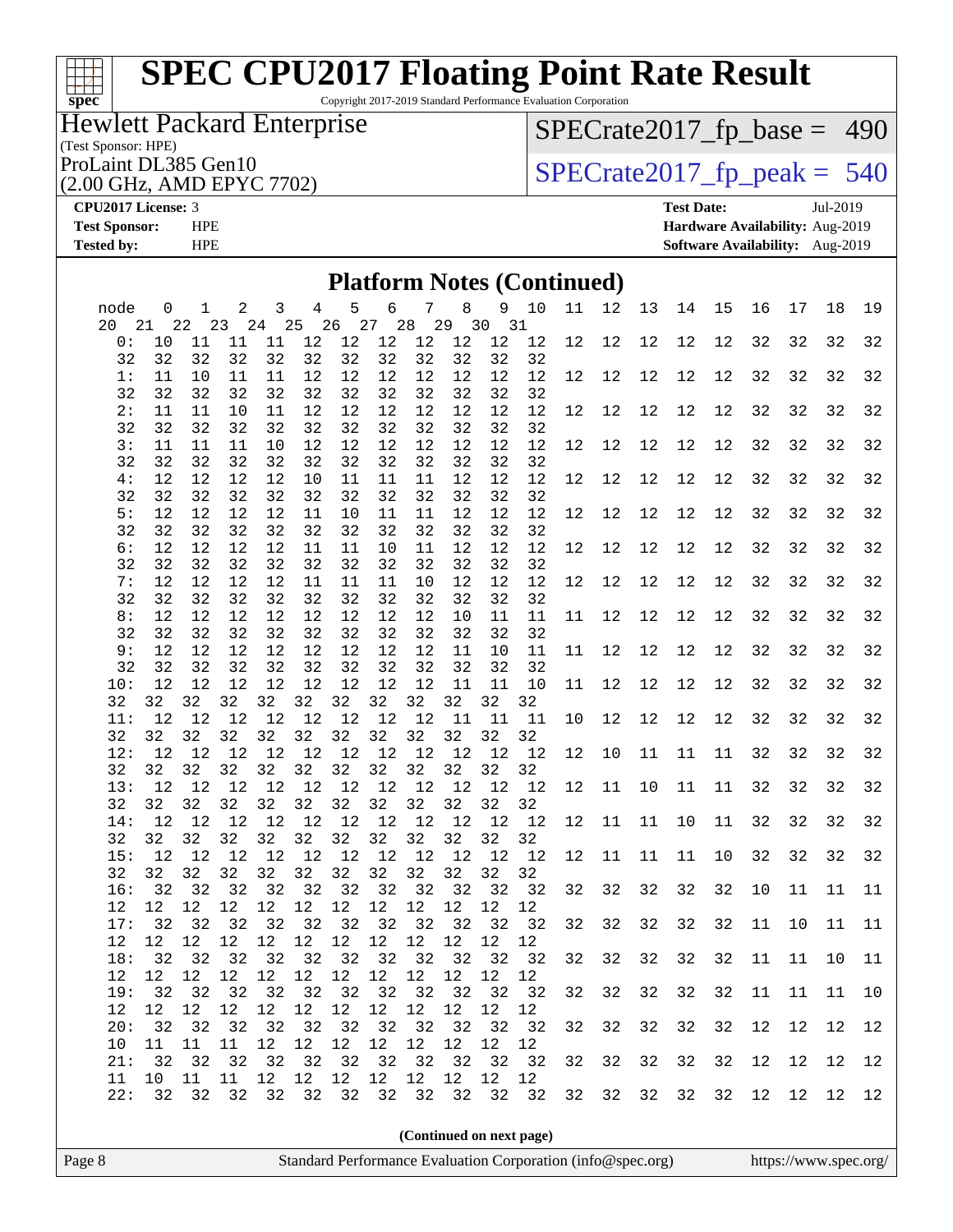Copyright 2017-2019 Standard Performance Evaluation Corporation

### Hewlett Packard Enterprise

(Test Sponsor: HPE)

(2.00 GHz, AMD EPYC 7702)

[SPECrate2017\\_fp\\_base =](http://www.spec.org/auto/cpu2017/Docs/result-fields.html#SPECrate2017fpbase) 490

ProLaint DL385 Gen10<br>  $(2.00 \text{ GHz} \cdot \text{AMD EPYC} \cdot 7702)$  SPECrate 2017\_fp\_peak = 540

**[spec](http://www.spec.org/)**

**[CPU2017 License:](http://www.spec.org/auto/cpu2017/Docs/result-fields.html#CPU2017License)** 3 **[Test Date:](http://www.spec.org/auto/cpu2017/Docs/result-fields.html#TestDate)** Jul-2019 **[Test Sponsor:](http://www.spec.org/auto/cpu2017/Docs/result-fields.html#TestSponsor)** HPE **[Hardware Availability:](http://www.spec.org/auto/cpu2017/Docs/result-fields.html#HardwareAvailability)** Aug-2019 **[Tested by:](http://www.spec.org/auto/cpu2017/Docs/result-fields.html#Testedby)** HPE **[Software Availability:](http://www.spec.org/auto/cpu2017/Docs/result-fields.html#SoftwareAvailability)** Aug-2019

#### **[Platform Notes \(Continued\)](http://www.spec.org/auto/cpu2017/Docs/result-fields.html#PlatformNotes)**

| 11<br>23:                                                                                                                                                                                                                                    | 11<br>32                                                                                                                                                                                                                 | 10<br>32                | 11<br>32                | 12<br>32 | 12<br>32 | 12<br>32                                | 12<br>32          | 12<br>32                | 12<br>32     | 12<br>32 | 12<br>32                                                                          | 32 | 32 | 32 | 32 | 32 | 12 | 12 | 12 | 12 |
|----------------------------------------------------------------------------------------------------------------------------------------------------------------------------------------------------------------------------------------------|--------------------------------------------------------------------------------------------------------------------------------------------------------------------------------------------------------------------------|-------------------------|-------------------------|----------|----------|-----------------------------------------|-------------------|-------------------------|--------------|----------|-----------------------------------------------------------------------------------|----|----|----|----|----|----|----|----|----|
| 11                                                                                                                                                                                                                                           | 11                                                                                                                                                                                                                       | 11                      | 10                      | 12       | $12$     | 12                                      | 12                | $1\,2$                  | $12\,$       | 12       | 12                                                                                |    |    |    |    |    |    |    |    |    |
| 24:                                                                                                                                                                                                                                          | 32                                                                                                                                                                                                                       | 32                      | 32                      | 32       | 32       | 32                                      | 32                | 32                      | 32           | 32       | 32                                                                                | 32 | 32 | 32 | 32 | 32 | 12 | 12 | 12 | 12 |
| 12                                                                                                                                                                                                                                           | $12 \overline{ }$                                                                                                                                                                                                        | $12 \overline{ }$       | $12 \overline{ }$       | 10       | 11       | 11                                      | 11                | 12                      | 12           | 12       | 12                                                                                |    |    |    |    |    |    |    |    |    |
| 25:<br>$12 \overline{ }$                                                                                                                                                                                                                     | 32<br>$12 \overline{ }$                                                                                                                                                                                                  | 32<br>12                | 32<br>$12 \,$           | 32<br>11 | 32<br>10 | 32<br>11                                | 32<br>11          | 32<br>$12 \overline{ }$ | 32<br>12     | 32<br>12 | 32<br>12                                                                          | 32 | 32 | 32 | 32 | 32 | 12 | 12 | 12 | 12 |
| 26:                                                                                                                                                                                                                                          | 32                                                                                                                                                                                                                       | 32                      | 32                      | 32       | 32       | 32                                      | 32                | 32                      | 32           | 32       | 32                                                                                | 32 | 32 | 32 | 32 | 32 | 12 | 12 | 12 | 12 |
| $12 \overline{ }$                                                                                                                                                                                                                            | $12 \overline{ }$                                                                                                                                                                                                        | 12                      | 12                      | 11       | 11       | 10                                      | 11                | 12                      | 12           | 12       | 12                                                                                |    |    |    |    |    |    |    |    |    |
| 27:                                                                                                                                                                                                                                          | 32                                                                                                                                                                                                                       | 32                      | 32                      | 32       | 32       | 32                                      | 32                | 32                      | 32           | 32       | 32                                                                                | 32 | 32 | 32 | 32 | 32 | 12 | 12 | 12 | 12 |
| $12 \overline{ }$                                                                                                                                                                                                                            | 12                                                                                                                                                                                                                       | $12 \overline{ }$       | 12                      | 11       | 11       | 11                                      | 10                | 12                      | 12           | 12       | 12                                                                                |    |    |    |    |    |    |    |    |    |
| 28:<br>$12 \overline{ }$                                                                                                                                                                                                                     | 32<br>12                                                                                                                                                                                                                 | 32<br>$12 \overline{ }$ | 32<br>$12 \overline{ }$ | 32<br>12 | 32<br>12 | 32<br>12                                | 32<br>12          | 32<br>10                | 32<br>11     | 32<br>11 | 32<br>11                                                                          | 32 | 32 | 32 | 32 | 32 | 12 | 12 | 12 | 12 |
| 29:                                                                                                                                                                                                                                          | 32                                                                                                                                                                                                                       | 32                      | 32                      | 32       | 32       | 32                                      | 32                | 32                      | 32           | 32       | 32                                                                                | 32 | 32 | 32 | 32 | 32 | 12 | 12 | 12 | 12 |
| $12 \overline{ }$                                                                                                                                                                                                                            | $12 \overline{ }$                                                                                                                                                                                                        | $12 \overline{ }$       | 12                      | 12       | 12       | 12                                      | 12                | 11                      | 10           | 11       | 11                                                                                |    |    |    |    |    |    |    |    |    |
| 30:                                                                                                                                                                                                                                          | 32                                                                                                                                                                                                                       | 32                      | 32                      | 32       | 32       | 32                                      | 32                | 32                      | 32           | 32       | 32                                                                                | 32 | 32 | 32 | 32 | 32 | 12 | 12 | 12 | 12 |
| $12 \overline{ }$<br>31:                                                                                                                                                                                                                     | $12 \overline{ }$<br>32                                                                                                                                                                                                  | 12<br>32                | $12 \overline{ }$<br>32 | 12<br>32 | 12<br>32 | 12<br>32                                | 12<br>32          | 11<br>32                | 11<br>32     | 10<br>32 | 11<br>32                                                                          | 32 | 32 | 32 | 32 | 32 | 12 | 12 | 12 | 12 |
| $12 \overline{ }$                                                                                                                                                                                                                            | 12                                                                                                                                                                                                                       | $12 \overline{ }$       | 12                      | 12       | 12       | 12                                      | $12 \overline{ }$ | 11                      | 11           | 11       | 10                                                                                |    |    |    |    |    |    |    |    |    |
| From /proc/meminfo<br>From /etc/*release* /etc/*version*                                                                                                                                                                                     | MemTotal:<br>HugePages_Total:<br>Hugepagesize:<br>os-release:<br>NAME="SLE HPC"<br>VERSION="15-SP1"<br>VERSION ID="15.1"<br>ID="sle hpc"<br>ID LIKE="suse"<br>ANSI COLOR="0;32"<br>CPE_NAME="cpe:/o:suse:sle_hpc:15:sp1" |                         |                         |          |          | 1056632380 kB<br>$\mathbf 0$<br>2048 kB |                   |                         |              |          | PRETTY_NAME="SUSE Linux Enterprise High Performance Computing 15 SP1"             |    |    |    |    |    |    |    |    |    |
| uname $-a$ :                                                                                                                                                                                                                                 | x86_64 x86_64 x86_64 GNU/Linux                                                                                                                                                                                           |                         |                         |          |          |                                         |                   |                         |              |          | Linux linux-p14n 4.12.14-193-default #1 SMP Tue Apr 9 13:29:32 UTC 2019 (85c4156) |    |    |    |    |    |    |    |    |    |
| Kernel self-reported vulnerability status:                                                                                                                                                                                                   |                                                                                                                                                                                                                          |                         |                         |          |          |                                         |                   |                         |              |          |                                                                                   |    |    |    |    |    |    |    |    |    |
| CVE-2017-5754 (Meltdown):<br>CVE-2017-5753 (Spectre variant 1): Mitigation: __user pointer sanitization<br>CVE-2017-5715 (Spectre variant 2): Mitigation: Full AMD retpoline, IBPB: conditional,<br>IBRS_FW, STIBP: conditional, RSB filling |                                                                                                                                                                                                                          |                         |                         |          |          |                                         |                   |                         | Not affected |          |                                                                                   |    |    |    |    |    |    |    |    |    |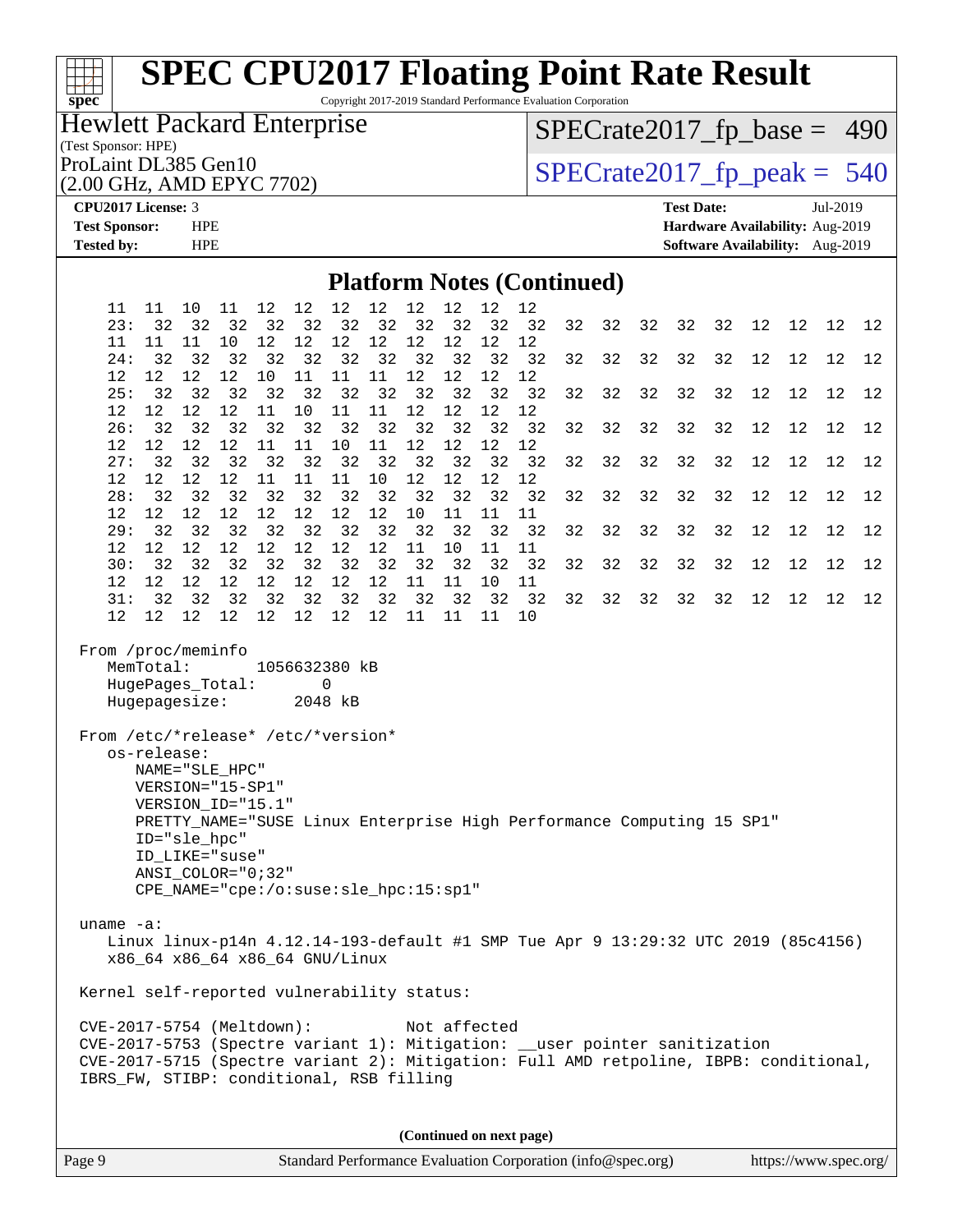#### **[spec](http://www.spec.org/) [SPEC CPU2017 Floating Point Rate Result](http://www.spec.org/auto/cpu2017/Docs/result-fields.html#SPECCPU2017FloatingPointRateResult)** Copyright 2017-2019 Standard Performance Evaluation Corporation

(Test Sponsor: HPE) Hewlett Packard Enterprise (2.00 GHz, AMD EPYC 7702)

[SPECrate2017\\_fp\\_base =](http://www.spec.org/auto/cpu2017/Docs/result-fields.html#SPECrate2017fpbase) 490

ProLaint DL385 Gen10<br>(2.00 GHz, AMD EPYC 7702)  $\qquad$  [SPECrate2017\\_fp\\_peak =](http://www.spec.org/auto/cpu2017/Docs/result-fields.html#SPECrate2017fppeak) 540

**[CPU2017 License:](http://www.spec.org/auto/cpu2017/Docs/result-fields.html#CPU2017License)** 3 **[Test Date:](http://www.spec.org/auto/cpu2017/Docs/result-fields.html#TestDate)** Jul-2019 **[Test Sponsor:](http://www.spec.org/auto/cpu2017/Docs/result-fields.html#TestSponsor)** HPE **[Hardware Availability:](http://www.spec.org/auto/cpu2017/Docs/result-fields.html#HardwareAvailability)** Aug-2019 **[Tested by:](http://www.spec.org/auto/cpu2017/Docs/result-fields.html#Testedby)** HPE **[Software Availability:](http://www.spec.org/auto/cpu2017/Docs/result-fields.html#SoftwareAvailability)** Aug-2019

#### **[Platform Notes \(Continued\)](http://www.spec.org/auto/cpu2017/Docs/result-fields.html#PlatformNotes)**

run-level 3 Jul 19 17:12

| SPEC is set to: /home/cpu2017 |                             |  |  |                                      |  |
|-------------------------------|-----------------------------|--|--|--------------------------------------|--|
| Filesystem                    |                             |  |  | Type Size Used Avail Use% Mounted on |  |
| /dev/sdc2                     | btrfs 371G 20G 350G 6%/home |  |  |                                      |  |

 Additional information from dmidecode follows. WARNING: Use caution when you interpret this section. The 'dmidecode' program reads system data which is "intended to allow hardware to be accurately determined", but the intent may not be met, as there are frequent changes to hardware, firmware, and the "DMTF SMBIOS" standard. BIOS HPE A40 07/15/2019 Memory: 16x UNKNOWN NOT AVAILABLE 16x UNKNOWN NOT AVAILABLE 64 GB 4 rank 2933

(End of data from sysinfo program)

#### **[Compiler Version Notes](http://www.spec.org/auto/cpu2017/Docs/result-fields.html#CompilerVersionNotes)**

| CC.     | 519.1bm_r(base, peak) 538.imagick_r(base, peak) 544.nab_r(base, peak)                                                                                                                                                                                     |                       |
|---------|-----------------------------------------------------------------------------------------------------------------------------------------------------------------------------------------------------------------------------------------------------------|-----------------------|
|         | AOCC.LLVM.2.0.0.B179.2019_06_12 clang version 8.0.0 (CLANG: Jenkins<br>AOCC_2_0_0-Build#179) (based on LLVM AOCC.LLVM.2.0.0.B179.2019_06_12)<br>Target: x86_64-unknown-linux-gnu<br>Thread model: posix<br>InstalledDir: /opt/AMD/aocc-compiler-2.0.0/bin |                       |
|         | CXXC 508. namd $r(base, peak)$ 510. parest $r(base, peak)$                                                                                                                                                                                                |                       |
|         | AOCC.LLVM.2.0.0.B179.2019_06_12 clang version 8.0.0 (CLANG: Jenkins<br>AOCC_2_0_0-Build#179) (based on LLVM AOCC.LLVM.2.0.0.B179.2019_06_12)<br>Target: x86_64-unknown-linux-gnu<br>Thread model: posix<br>InstalledDir: /opt/AMD/aocc-compiler-2.0.0/bin |                       |
| FC.     | 503.bwaves r(base, peak) 549.fotonik3d r(base, peak) 554.roms r(base,<br>peak)                                                                                                                                                                            |                       |
|         | AOCC.LLVM.2.0.0.B179.2019_06_12 clang version 8.0.0 (CLANG: Jenkins<br>AOCC 2 0 0-Build#179) (based on LLVM AOCC.LLVM.2.0.0.B179.2019 06 12)<br>Target: x86_64-unknown-linux-gnu                                                                          |                       |
|         | (Continued on next page)                                                                                                                                                                                                                                  |                       |
| Page 10 | Standard Performance Evaluation Corporation (info@spec.org)                                                                                                                                                                                               | https://www.spec.org/ |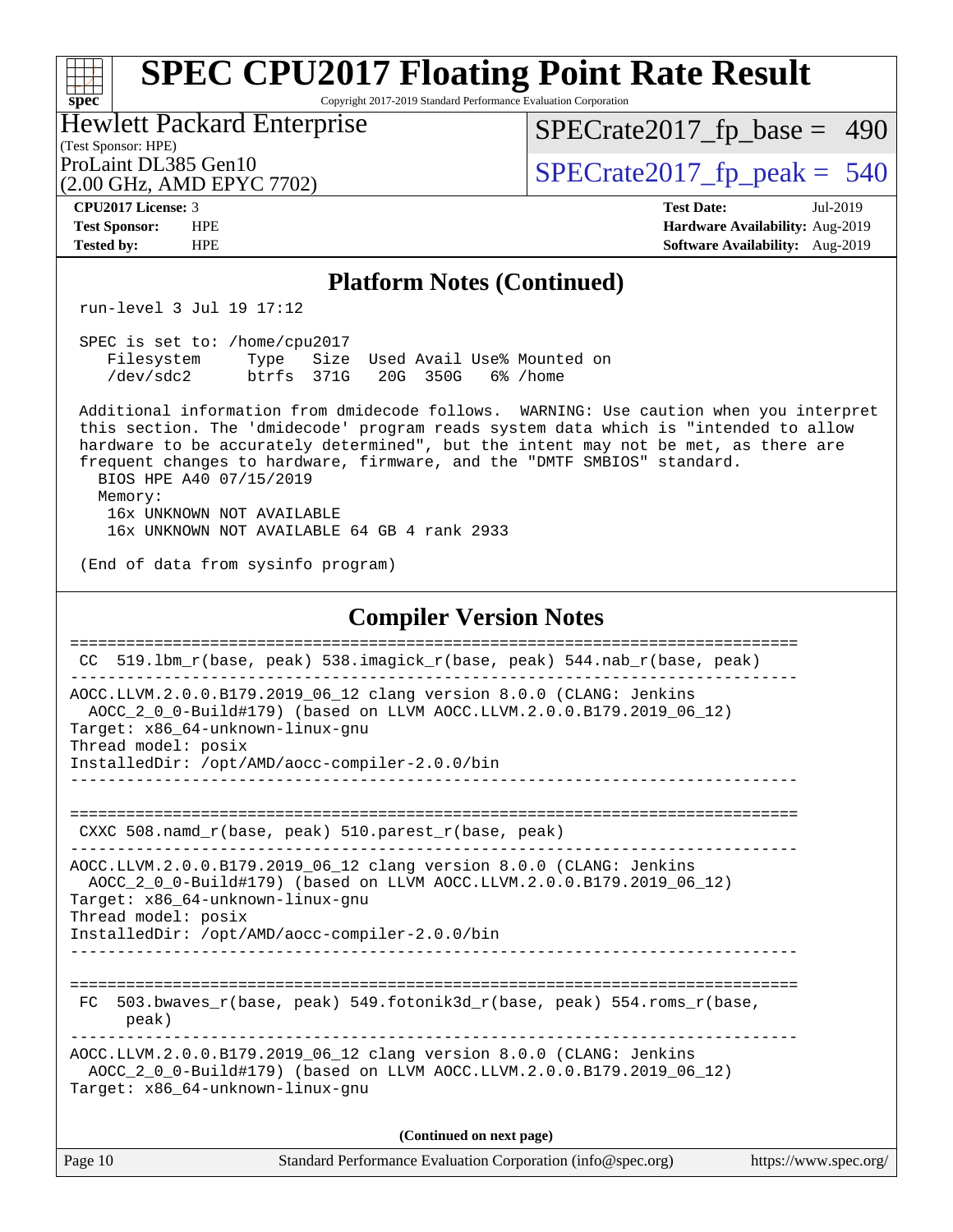Copyright 2017-2019 Standard Performance Evaluation Corporation

### (Test Sponsor: HPE) Hewlett Packard Enterprise

[SPECrate2017\\_fp\\_base =](http://www.spec.org/auto/cpu2017/Docs/result-fields.html#SPECrate2017fpbase) 490

(2.00 GHz, AMD EPYC 7702)

ProLaint DL385 Gen10<br>  $(2.00 \text{ GHz} \cdot \text{AMD FPYC} \cdot 7702)$  SPECrate 2017\_fp\_peak = 540

**[spec](http://www.spec.org/)**

**[CPU2017 License:](http://www.spec.org/auto/cpu2017/Docs/result-fields.html#CPU2017License)** 3 **[Test Date:](http://www.spec.org/auto/cpu2017/Docs/result-fields.html#TestDate)** Jul-2019 **[Test Sponsor:](http://www.spec.org/auto/cpu2017/Docs/result-fields.html#TestSponsor)** HPE **[Hardware Availability:](http://www.spec.org/auto/cpu2017/Docs/result-fields.html#HardwareAvailability)** Aug-2019 **[Tested by:](http://www.spec.org/auto/cpu2017/Docs/result-fields.html#Testedby)** HPE **[Software Availability:](http://www.spec.org/auto/cpu2017/Docs/result-fields.html#SoftwareAvailability)** Aug-2019

#### **[Compiler Version Notes \(Continued\)](http://www.spec.org/auto/cpu2017/Docs/result-fields.html#CompilerVersionNotes)**

| Thread model: posix<br>InstalledDir: /opt/AMD/aocc-compiler-2.0.0/bin<br>--------                                                                                                                                                                                                                                                                                                                                                                                                                                                                       |
|---------------------------------------------------------------------------------------------------------------------------------------------------------------------------------------------------------------------------------------------------------------------------------------------------------------------------------------------------------------------------------------------------------------------------------------------------------------------------------------------------------------------------------------------------------|
| 511.povray_r(base, peak) 521.wrf_r(base, peak) 526.blender_r(base, peak)<br>CC<br>$527.$ cam $4_r$ (base, peak)                                                                                                                                                                                                                                                                                                                                                                                                                                         |
| AOCC.LLVM.2.0.0.B179.2019_06_12 clang version 8.0.0 (CLANG: Jenkins<br>AOCC_2_0_0-Build#179) (based on LLVM AOCC.LLVM.2.0.0.B179.2019_06_12)<br>Target: x86_64-unknown-linux-gnu<br>Thread model: posix<br>InstalledDir: /opt/AMD/aocc-compiler-2.0.0/bin<br>AOCC.LLVM.2.0.0.B179.2019_06_12 clang version 8.0.0 (CLANG: Jenkins<br>AOCC_2_0_0-Build#179) (based on LLVM AOCC.LLVM.2.0.0.B179.2019_06_12)<br>Target: x86_64-unknown-linux-gnu<br>Thread model: posix<br>InstalledDir: /opt/AMD/aocc-compiler-2.0.0/bin<br>_____________________________ |
| FC 507.cactuBSSN_r(base, peak)                                                                                                                                                                                                                                                                                                                                                                                                                                                                                                                          |
| AOCC.LLVM.2.0.0.B179.2019_06_12 clang version 8.0.0 (CLANG: Jenkins<br>AOCC_2_0_0-Build#179) (based on LLVM AOCC.LLVM.2.0.0.B179.2019_06_12)<br>Target: x86_64-unknown-linux-gnu<br>Thread model: posix                                                                                                                                                                                                                                                                                                                                                 |
| InstalledDir: /opt/AMD/aocc-compiler-2.0.0/bin<br>AOCC.LLVM.2.0.0.B179.2019_06_12 clang version 8.0.0 (CLANG: Jenkins<br>AOCC_2_0_0-Build#179) (based on LLVM AOCC.LLVM.2.0.0.B179.2019_06_12)<br>Target: x86_64-unknown-linux-gnu                                                                                                                                                                                                                                                                                                                      |
| Thread model: posix<br>InstalledDir: /opt/AMD/aocc-compiler-2.0.0/bin<br>AOCC.LLVM.2.0.0.B179.2019_06_12 clang version 8.0.0 (CLANG: Jenkins<br>AOCC_2_0_0-Build#179) (based on LLVM AOCC.LLVM.2.0.0.B179.2019_06_12)<br>Target: x86_64-unknown-linux-gnu                                                                                                                                                                                                                                                                                               |
| Thread model: posix<br>InstalledDir: /opt/AMD/aocc-compiler-2.0.0/bin                                                                                                                                                                                                                                                                                                                                                                                                                                                                                   |
| <b>Base Compiler Invocation</b>                                                                                                                                                                                                                                                                                                                                                                                                                                                                                                                         |
| C benchmarks:                                                                                                                                                                                                                                                                                                                                                                                                                                                                                                                                           |

[clang](http://www.spec.org/cpu2017/results/res2019q3/cpu2017-20190723-16407.flags.html#user_CCbase_clang-c)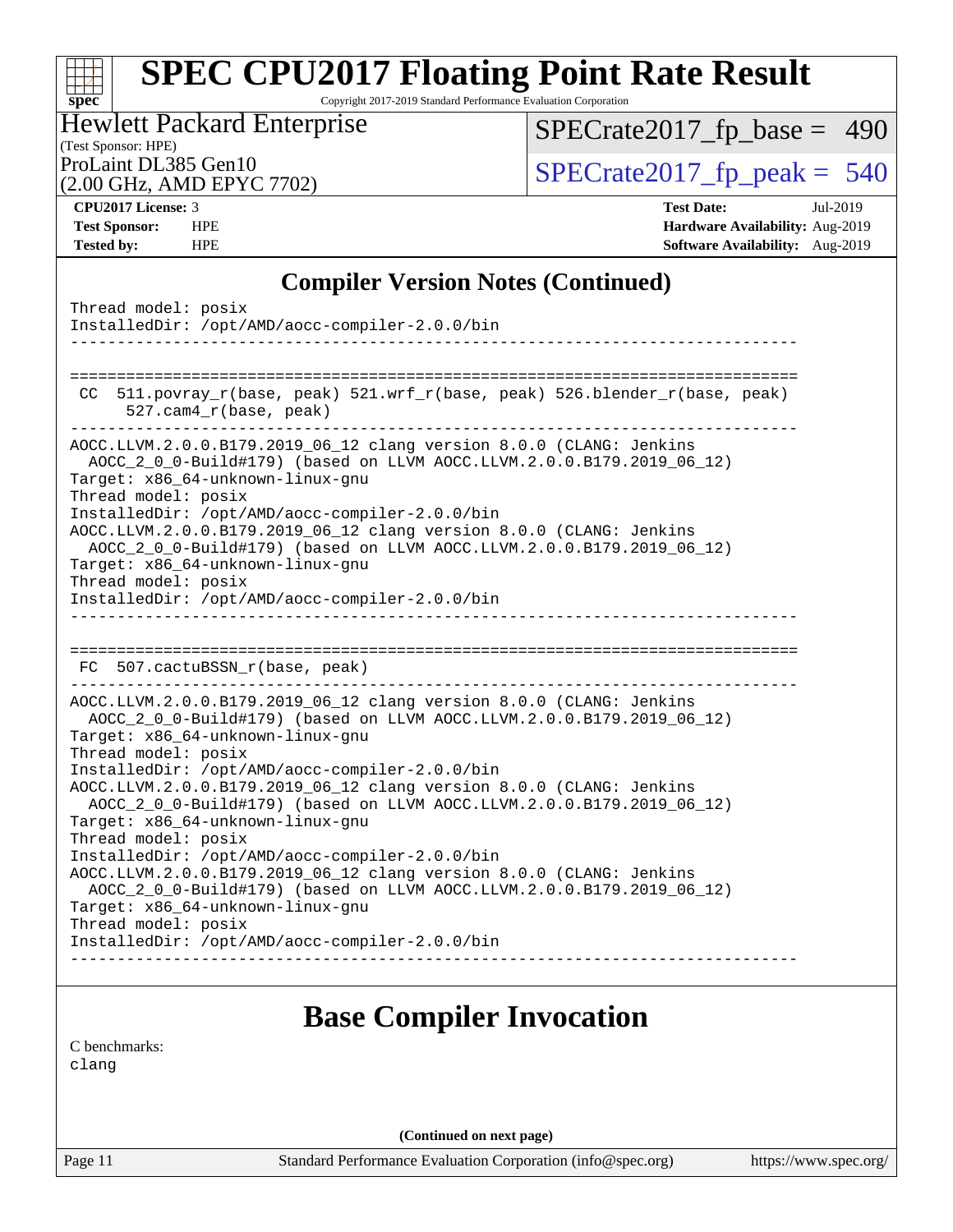Copyright 2017-2019 Standard Performance Evaluation Corporation

#### (Test Sponsor: HPE) Hewlett Packard Enterprise ProLaint DL385 Gen10<br>(2.00 GHz, AMD EPYC 7702)  $\qquad$  [SPECrate2017\\_fp\\_peak =](http://www.spec.org/auto/cpu2017/Docs/result-fields.html#SPECrate2017fppeak) 540

[SPECrate2017\\_fp\\_base =](http://www.spec.org/auto/cpu2017/Docs/result-fields.html#SPECrate2017fpbase) 490

(2.00 GHz, AMD EPYC 7702)

**[Tested by:](http://www.spec.org/auto/cpu2017/Docs/result-fields.html#Testedby)** HPE **[Software Availability:](http://www.spec.org/auto/cpu2017/Docs/result-fields.html#SoftwareAvailability)** Aug-2019

**[CPU2017 License:](http://www.spec.org/auto/cpu2017/Docs/result-fields.html#CPU2017License)** 3 **[Test Date:](http://www.spec.org/auto/cpu2017/Docs/result-fields.html#TestDate)** Jul-2019 **[Test Sponsor:](http://www.spec.org/auto/cpu2017/Docs/result-fields.html#TestSponsor)** HPE **[Hardware Availability:](http://www.spec.org/auto/cpu2017/Docs/result-fields.html#HardwareAvailability)** Aug-2019

### **[Base Compiler Invocation \(Continued\)](http://www.spec.org/auto/cpu2017/Docs/result-fields.html#BaseCompilerInvocation)**

[C++ benchmarks:](http://www.spec.org/auto/cpu2017/Docs/result-fields.html#CXXbenchmarks) [clang++](http://www.spec.org/cpu2017/results/res2019q3/cpu2017-20190723-16407.flags.html#user_CXXbase_clang-cpp)

**[spec](http://www.spec.org/)**

[Fortran benchmarks](http://www.spec.org/auto/cpu2017/Docs/result-fields.html#Fortranbenchmarks): [flang](http://www.spec.org/cpu2017/results/res2019q3/cpu2017-20190723-16407.flags.html#user_FCbase_flang)

[Benchmarks using both Fortran and C](http://www.spec.org/auto/cpu2017/Docs/result-fields.html#BenchmarksusingbothFortranandC): [flang](http://www.spec.org/cpu2017/results/res2019q3/cpu2017-20190723-16407.flags.html#user_CC_FCbase_flang) [clang](http://www.spec.org/cpu2017/results/res2019q3/cpu2017-20190723-16407.flags.html#user_CC_FCbase_clang-c)

[Benchmarks using both C and C++](http://www.spec.org/auto/cpu2017/Docs/result-fields.html#BenchmarksusingbothCandCXX): [clang++](http://www.spec.org/cpu2017/results/res2019q3/cpu2017-20190723-16407.flags.html#user_CC_CXXbase_clang-cpp) [clang](http://www.spec.org/cpu2017/results/res2019q3/cpu2017-20190723-16407.flags.html#user_CC_CXXbase_clang-c)

[Benchmarks using Fortran, C, and C++:](http://www.spec.org/auto/cpu2017/Docs/result-fields.html#BenchmarksusingFortranCandCXX) [clang++](http://www.spec.org/cpu2017/results/res2019q3/cpu2017-20190723-16407.flags.html#user_CC_CXX_FCbase_clang-cpp) [clang](http://www.spec.org/cpu2017/results/res2019q3/cpu2017-20190723-16407.flags.html#user_CC_CXX_FCbase_clang-c) [flang](http://www.spec.org/cpu2017/results/res2019q3/cpu2017-20190723-16407.flags.html#user_CC_CXX_FCbase_flang)

### **[Base Portability Flags](http://www.spec.org/auto/cpu2017/Docs/result-fields.html#BasePortabilityFlags)**

 503.bwaves\_r: [-DSPEC\\_LP64](http://www.spec.org/cpu2017/results/res2019q3/cpu2017-20190723-16407.flags.html#suite_baseEXTRA_PORTABILITY503_bwaves_r_DSPEC_LP64) 507.cactuBSSN\_r: [-DSPEC\\_LP64](http://www.spec.org/cpu2017/results/res2019q3/cpu2017-20190723-16407.flags.html#suite_baseEXTRA_PORTABILITY507_cactuBSSN_r_DSPEC_LP64) 508.namd\_r: [-DSPEC\\_LP64](http://www.spec.org/cpu2017/results/res2019q3/cpu2017-20190723-16407.flags.html#suite_baseEXTRA_PORTABILITY508_namd_r_DSPEC_LP64) 510.parest\_r: [-DSPEC\\_LP64](http://www.spec.org/cpu2017/results/res2019q3/cpu2017-20190723-16407.flags.html#suite_baseEXTRA_PORTABILITY510_parest_r_DSPEC_LP64) 511.povray\_r: [-DSPEC\\_LP64](http://www.spec.org/cpu2017/results/res2019q3/cpu2017-20190723-16407.flags.html#suite_baseEXTRA_PORTABILITY511_povray_r_DSPEC_LP64) 519.lbm\_r: [-DSPEC\\_LP64](http://www.spec.org/cpu2017/results/res2019q3/cpu2017-20190723-16407.flags.html#suite_baseEXTRA_PORTABILITY519_lbm_r_DSPEC_LP64) 521.wrf\_r: [-DSPEC\\_CASE\\_FLAG](http://www.spec.org/cpu2017/results/res2019q3/cpu2017-20190723-16407.flags.html#b521.wrf_r_baseCPORTABILITY_DSPEC_CASE_FLAG) [-Mbyteswapio](http://www.spec.org/cpu2017/results/res2019q3/cpu2017-20190723-16407.flags.html#user_baseFPORTABILITY521_wrf_r_F-mbyteswapio_543c39ce38db59bcbc3b888917ef58c313007ae1c27520b689e012995ae261114051d1d5efcb4182d175ce22a6a15532d3a9999882dd2c360e6d853f41da6883) [-DSPEC\\_LP64](http://www.spec.org/cpu2017/results/res2019q3/cpu2017-20190723-16407.flags.html#suite_baseEXTRA_PORTABILITY521_wrf_r_DSPEC_LP64) 526.blender\_r: [-funsigned-char](http://www.spec.org/cpu2017/results/res2019q3/cpu2017-20190723-16407.flags.html#user_baseCPORTABILITY526_blender_r_aocc-unsigned-char) [-D\\_\\_BOOL\\_DEFINED](http://www.spec.org/cpu2017/results/res2019q3/cpu2017-20190723-16407.flags.html#b526.blender_r_baseCXXPORTABILITY_D__BOOL_DEFINED) [-DSPEC\\_LP64](http://www.spec.org/cpu2017/results/res2019q3/cpu2017-20190723-16407.flags.html#suite_baseEXTRA_PORTABILITY526_blender_r_DSPEC_LP64) 527.cam4\_r: [-DSPEC\\_CASE\\_FLAG](http://www.spec.org/cpu2017/results/res2019q3/cpu2017-20190723-16407.flags.html#b527.cam4_r_basePORTABILITY_DSPEC_CASE_FLAG) [-DSPEC\\_LP64](http://www.spec.org/cpu2017/results/res2019q3/cpu2017-20190723-16407.flags.html#suite_baseEXTRA_PORTABILITY527_cam4_r_DSPEC_LP64) 538.imagick\_r: [-DSPEC\\_LP64](http://www.spec.org/cpu2017/results/res2019q3/cpu2017-20190723-16407.flags.html#suite_baseEXTRA_PORTABILITY538_imagick_r_DSPEC_LP64) 544.nab\_r: [-DSPEC\\_LP64](http://www.spec.org/cpu2017/results/res2019q3/cpu2017-20190723-16407.flags.html#suite_baseEXTRA_PORTABILITY544_nab_r_DSPEC_LP64) 549.fotonik3d\_r: [-DSPEC\\_LP64](http://www.spec.org/cpu2017/results/res2019q3/cpu2017-20190723-16407.flags.html#suite_baseEXTRA_PORTABILITY549_fotonik3d_r_DSPEC_LP64) 554.roms\_r: [-DSPEC\\_LP64](http://www.spec.org/cpu2017/results/res2019q3/cpu2017-20190723-16407.flags.html#suite_baseEXTRA_PORTABILITY554_roms_r_DSPEC_LP64)

### **[Base Optimization Flags](http://www.spec.org/auto/cpu2017/Docs/result-fields.html#BaseOptimizationFlags)**

[C benchmarks](http://www.spec.org/auto/cpu2017/Docs/result-fields.html#Cbenchmarks):

[-flto](http://www.spec.org/cpu2017/results/res2019q3/cpu2017-20190723-16407.flags.html#user_CCbase_aocc-flto) [-Wl,-mllvm -Wl,-function-specialize](http://www.spec.org/cpu2017/results/res2019q3/cpu2017-20190723-16407.flags.html#user_CCbase_F-function-specialize_7e7e661e57922243ee67c9a1251cb8910e607325179a0ce7f2884e09a6f5d4a5ef0ae4f37e8a2a11c95fc48e931f06dc2b6016f14b511fcb441e048bef1b065a) [-Wl,-mllvm -Wl,-region-vectorize](http://www.spec.org/cpu2017/results/res2019q3/cpu2017-20190723-16407.flags.html#user_CCbase_F-region-vectorize_fb6c6b5aa293c88efc6c7c2b52b20755e943585b1fe8658c35afef78727fff56e1a56891413c30e36b8e2a6f9a71126986319243e80eb6110b78b288f533c52b) [-Wl,-mllvm -Wl,-vector-library=LIBMVEC](http://www.spec.org/cpu2017/results/res2019q3/cpu2017-20190723-16407.flags.html#user_CCbase_F-use-vector-library_0a14b27fae317f283640384a31f7bfcc2bd4c1d0b5cfc618a3a430800c9b20217b00f61303eff223a3251b4f06ffbc9739dc5296db9d1fbb9ad24a3939d86d66) [-Wl,-mllvm -Wl,-reduce-array-computations=3](http://www.spec.org/cpu2017/results/res2019q3/cpu2017-20190723-16407.flags.html#user_CCbase_F-reduce-array-computations_b882aefe7a5dda4e33149f6299762b9a720dace3e498e13756f4c04e5a19edf5315c1f3993de2e61ec41e8c206231f84e05da7040e1bb5d69ba27d10a12507e4) [-O3](http://www.spec.org/cpu2017/results/res2019q3/cpu2017-20190723-16407.flags.html#user_CCbase_F-O3) [-ffast-math](http://www.spec.org/cpu2017/results/res2019q3/cpu2017-20190723-16407.flags.html#user_CCbase_aocc-ffast-math) [-march=znver2](http://www.spec.org/cpu2017/results/res2019q3/cpu2017-20190723-16407.flags.html#user_CCbase_aocc-march_3e2e19cff2eeef60c5d90b059483627c9ea47eca6d66670dbd53f9185f6439e27eb5e104cf773e9e8ab18c8842ce63e461a3e948d0214bd567ef3ade411bf467) [-fstruct-layout=3](http://www.spec.org/cpu2017/results/res2019q3/cpu2017-20190723-16407.flags.html#user_CCbase_F-struct-layout) [-mllvm -unroll-threshold=50](http://www.spec.org/cpu2017/results/res2019q3/cpu2017-20190723-16407.flags.html#user_CCbase_F-unroll-threshold_458874500b2c105d6d5cb4d7a611c40e2b16e9e3d26b355fea72d644c3673b4de4b3932662f0ed3dbec75c491a13da2d2ca81180bd779dc531083ef1e1e549dc) [-fremap-arrays](http://www.spec.org/cpu2017/results/res2019q3/cpu2017-20190723-16407.flags.html#user_CCbase_F-fremap-arrays) [-mllvm -function-specialize](http://www.spec.org/cpu2017/results/res2019q3/cpu2017-20190723-16407.flags.html#user_CCbase_F-function-specialize_233b3bdba86027f1b094368157e481c5bc59f40286dc25bfadc1858dcd5745c24fd30d5f188710db7fea399bcc9f44a80b3ce3aacc70a8870250c3ae5e1f35b8) [-mllvm -enable-gvn-hoist](http://www.spec.org/cpu2017/results/res2019q3/cpu2017-20190723-16407.flags.html#user_CCbase_F-enable-gvn-hoist_e5856354646dd6ca1333a0ad99b817e4cf8932b91b82809fd8fd47ceff7b22a89eba5c98fd3e3fa5200368fd772cec3dd56abc3c8f7b655a71b9f9848dddedd5) [-mllvm -reduce-array-computations=3](http://www.spec.org/cpu2017/results/res2019q3/cpu2017-20190723-16407.flags.html#user_CCbase_F-reduce-array-computations_aceadb8604558b566e0e3a0d7a3c1533923dd1fa0889614e16288028922629a28d5695c24d3b3be4306b1e311c54317dfffe3a2e57fbcaabc737a1798de39145) [-mllvm -global-vectorize-slp](http://www.spec.org/cpu2017/results/res2019q3/cpu2017-20190723-16407.flags.html#user_CCbase_F-global-vectorize-slp_a3935e8627af4ced727033b1ffd4db27f4d541a363d28d82bf4c2925fb3a0fd4115d6e42d13a2829f9e024d6608eb67a85cb49770f2da5c5ac8dbc737afad603) [-mllvm -vector-library=LIBMVEC](http://www.spec.org/cpu2017/results/res2019q3/cpu2017-20190723-16407.flags.html#user_CCbase_F-use-vector-library_e584e20b4f7ec96aa109254b65d8e01d864f3d68580371b9d93ed7c338191d4cfce20c3c864632264effc6bbe4c7c38153d02096a342ee92501c4a53204a7871) [-mllvm -inline-threshold=1000](http://www.spec.org/cpu2017/results/res2019q3/cpu2017-20190723-16407.flags.html#user_CCbase_dragonegg-llvm-inline-threshold_b7832241b0a6397e4ecdbaf0eb7defdc10f885c2a282fa3240fdc99844d543fda39cf8a4a9dccf68cf19b5438ac3b455264f478df15da0f4988afa40d8243bab) [-flv-function-specialization](http://www.spec.org/cpu2017/results/res2019q3/cpu2017-20190723-16407.flags.html#user_CCbase_F-flv-function-specialization) [-z muldefs](http://www.spec.org/cpu2017/results/res2019q3/cpu2017-20190723-16407.flags.html#user_CCbase_aocc-muldefs) [-lmvec](http://www.spec.org/cpu2017/results/res2019q3/cpu2017-20190723-16407.flags.html#user_CCbase_F-lmvec) [-lamdlibm](http://www.spec.org/cpu2017/results/res2019q3/cpu2017-20190723-16407.flags.html#user_CCbase_F-lamdlibm) [-ljemalloc](http://www.spec.org/cpu2017/results/res2019q3/cpu2017-20190723-16407.flags.html#user_CCbase_jemalloc-lib)

| Page 12 | Standard Performance Evaluation Corporation (info@spec.org) | https://www.spec.org/ |
|---------|-------------------------------------------------------------|-----------------------|
|---------|-------------------------------------------------------------|-----------------------|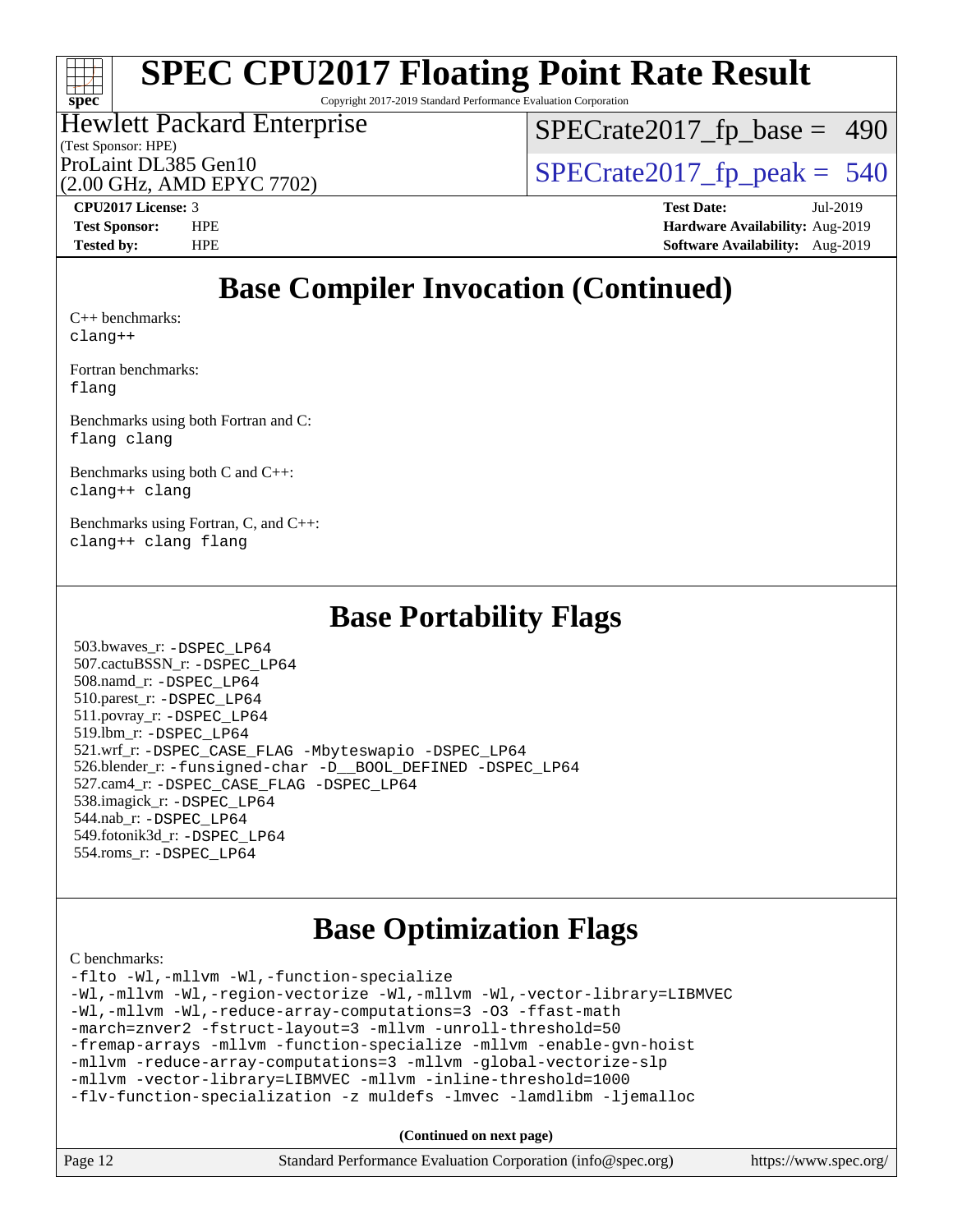Copyright 2017-2019 Standard Performance Evaluation Corporation

#### (Test Sponsor: HPE) Hewlett Packard Enterprise

 $SPECTate2017_fp\_base = 490$ 

(2.00 GHz, AMD EPYC 7702)

ProLaint DL385 Gen10<br>  $\alpha$  on  $G$ H<sub>2</sub> AMD FPYC 7702)

| CPU <sub>2017</sub> License: 3 |            |
|--------------------------------|------------|
| <b>Test Sponsor:</b>           | <b>HPF</b> |

**[CPU2017 License:](http://www.spec.org/auto/cpu2017/Docs/result-fields.html#CPU2017License)** 3 **[Test Date:](http://www.spec.org/auto/cpu2017/Docs/result-fields.html#TestDate)** Jul-2019 **[Test Sponsor:](http://www.spec.org/auto/cpu2017/Docs/result-fields.html#TestSponsor)** [Hardware Availability:](http://www.spec.org/auto/cpu2017/Docs/result-fields.html#HardwareAvailability) Aug-2019 **[Tested by:](http://www.spec.org/auto/cpu2017/Docs/result-fields.html#Testedby)** HPE **[Software Availability:](http://www.spec.org/auto/cpu2017/Docs/result-fields.html#SoftwareAvailability)** Aug-2019

### **[Base Optimization Flags \(Continued\)](http://www.spec.org/auto/cpu2017/Docs/result-fields.html#BaseOptimizationFlags)**

[C benchmarks](http://www.spec.org/auto/cpu2017/Docs/result-fields.html#Cbenchmarks) (continued):

[-lflang](http://www.spec.org/cpu2017/results/res2019q3/cpu2017-20190723-16407.flags.html#user_CCbase_F-lflang)

**[spec](http://www.spec.org/)**

[C++ benchmarks:](http://www.spec.org/auto/cpu2017/Docs/result-fields.html#CXXbenchmarks)

[-std=c++98](http://www.spec.org/cpu2017/results/res2019q3/cpu2017-20190723-16407.flags.html#user_CXXbase_std-cpp) [-flto](http://www.spec.org/cpu2017/results/res2019q3/cpu2017-20190723-16407.flags.html#user_CXXbase_aocc-flto) [-Wl,-mllvm -Wl,-function-specialize](http://www.spec.org/cpu2017/results/res2019q3/cpu2017-20190723-16407.flags.html#user_CXXbase_F-function-specialize_7e7e661e57922243ee67c9a1251cb8910e607325179a0ce7f2884e09a6f5d4a5ef0ae4f37e8a2a11c95fc48e931f06dc2b6016f14b511fcb441e048bef1b065a) [-Wl,-mllvm -Wl,-region-vectorize](http://www.spec.org/cpu2017/results/res2019q3/cpu2017-20190723-16407.flags.html#user_CXXbase_F-region-vectorize_fb6c6b5aa293c88efc6c7c2b52b20755e943585b1fe8658c35afef78727fff56e1a56891413c30e36b8e2a6f9a71126986319243e80eb6110b78b288f533c52b) [-Wl,-mllvm -Wl,-vector-library=LIBMVEC](http://www.spec.org/cpu2017/results/res2019q3/cpu2017-20190723-16407.flags.html#user_CXXbase_F-use-vector-library_0a14b27fae317f283640384a31f7bfcc2bd4c1d0b5cfc618a3a430800c9b20217b00f61303eff223a3251b4f06ffbc9739dc5296db9d1fbb9ad24a3939d86d66) [-Wl,-mllvm -Wl,-reduce-array-computations=3](http://www.spec.org/cpu2017/results/res2019q3/cpu2017-20190723-16407.flags.html#user_CXXbase_F-reduce-array-computations_b882aefe7a5dda4e33149f6299762b9a720dace3e498e13756f4c04e5a19edf5315c1f3993de2e61ec41e8c206231f84e05da7040e1bb5d69ba27d10a12507e4) [-Wl,-mllvm -Wl,-suppress-fmas](http://www.spec.org/cpu2017/results/res2019q3/cpu2017-20190723-16407.flags.html#user_CXXbase_F-suppress-fmas_f00f00630e4a059e8af9c161e9bbf420bcf19890a7f99d5933525e66aa4b0bb3ab2339d2b12d97d3a5f5d271e839fe9c109938e91fe06230fb53651590cfa1e8) [-O3](http://www.spec.org/cpu2017/results/res2019q3/cpu2017-20190723-16407.flags.html#user_CXXbase_F-O3) [-ffast-math](http://www.spec.org/cpu2017/results/res2019q3/cpu2017-20190723-16407.flags.html#user_CXXbase_aocc-ffast-math) [-march=znver2](http://www.spec.org/cpu2017/results/res2019q3/cpu2017-20190723-16407.flags.html#user_CXXbase_aocc-march_3e2e19cff2eeef60c5d90b059483627c9ea47eca6d66670dbd53f9185f6439e27eb5e104cf773e9e8ab18c8842ce63e461a3e948d0214bd567ef3ade411bf467) [-mllvm -loop-unswitch-threshold=200000](http://www.spec.org/cpu2017/results/res2019q3/cpu2017-20190723-16407.flags.html#user_CXXbase_F-loop-unswitch-threshold_f9a82ae3270e55b5fbf79d0d96ee93606b73edbbe527d20b18b7bff1a3a146ad50cfc7454c5297978340ae9213029016a7d16221274d672d3f7f42ed25274e1d) [-mllvm -vector-library=LIBMVEC](http://www.spec.org/cpu2017/results/res2019q3/cpu2017-20190723-16407.flags.html#user_CXXbase_F-use-vector-library_e584e20b4f7ec96aa109254b65d8e01d864f3d68580371b9d93ed7c338191d4cfce20c3c864632264effc6bbe4c7c38153d02096a342ee92501c4a53204a7871) [-mllvm -unroll-threshold=100](http://www.spec.org/cpu2017/results/res2019q3/cpu2017-20190723-16407.flags.html#user_CXXbase_F-unroll-threshold_2755d0c78138845d361fa1543e3a063fffa198df9b3edf0cfb856bbc88a81e1769b12ac7a550c5d35197be55360db1a3f95a8d1304df999456cabf5120c45168) [-flv-function-specialization](http://www.spec.org/cpu2017/results/res2019q3/cpu2017-20190723-16407.flags.html#user_CXXbase_F-flv-function-specialization) [-mllvm -enable-partial-unswitch](http://www.spec.org/cpu2017/results/res2019q3/cpu2017-20190723-16407.flags.html#user_CXXbase_F-enable-partial-unswitch_6e1c33f981d77963b1eaf834973128a7f33ce3f8e27f54689656697a35e89dcc875281e0e6283d043e32f367dcb605ba0e307a92e830f7e326789fa6c61b35d3) [-z muldefs](http://www.spec.org/cpu2017/results/res2019q3/cpu2017-20190723-16407.flags.html#user_CXXbase_aocc-muldefs) [-lmvec](http://www.spec.org/cpu2017/results/res2019q3/cpu2017-20190723-16407.flags.html#user_CXXbase_F-lmvec) [-lamdlibm](http://www.spec.org/cpu2017/results/res2019q3/cpu2017-20190723-16407.flags.html#user_CXXbase_F-lamdlibm) [-ljemalloc](http://www.spec.org/cpu2017/results/res2019q3/cpu2017-20190723-16407.flags.html#user_CXXbase_jemalloc-lib) [-lflang](http://www.spec.org/cpu2017/results/res2019q3/cpu2017-20190723-16407.flags.html#user_CXXbase_F-lflang)

#### [Fortran benchmarks](http://www.spec.org/auto/cpu2017/Docs/result-fields.html#Fortranbenchmarks):

[-flto](http://www.spec.org/cpu2017/results/res2019q3/cpu2017-20190723-16407.flags.html#user_FCbase_aocc-flto) [-Wl,-mllvm -Wl,-function-specialize](http://www.spec.org/cpu2017/results/res2019q3/cpu2017-20190723-16407.flags.html#user_FCbase_F-function-specialize_7e7e661e57922243ee67c9a1251cb8910e607325179a0ce7f2884e09a6f5d4a5ef0ae4f37e8a2a11c95fc48e931f06dc2b6016f14b511fcb441e048bef1b065a) [-Wl,-mllvm -Wl,-region-vectorize](http://www.spec.org/cpu2017/results/res2019q3/cpu2017-20190723-16407.flags.html#user_FCbase_F-region-vectorize_fb6c6b5aa293c88efc6c7c2b52b20755e943585b1fe8658c35afef78727fff56e1a56891413c30e36b8e2a6f9a71126986319243e80eb6110b78b288f533c52b) [-Wl,-mllvm -Wl,-vector-library=LIBMVEC](http://www.spec.org/cpu2017/results/res2019q3/cpu2017-20190723-16407.flags.html#user_FCbase_F-use-vector-library_0a14b27fae317f283640384a31f7bfcc2bd4c1d0b5cfc618a3a430800c9b20217b00f61303eff223a3251b4f06ffbc9739dc5296db9d1fbb9ad24a3939d86d66) [-Wl,-mllvm -Wl,-reduce-array-computations=3](http://www.spec.org/cpu2017/results/res2019q3/cpu2017-20190723-16407.flags.html#user_FCbase_F-reduce-array-computations_b882aefe7a5dda4e33149f6299762b9a720dace3e498e13756f4c04e5a19edf5315c1f3993de2e61ec41e8c206231f84e05da7040e1bb5d69ba27d10a12507e4) [-O3](http://www.spec.org/cpu2017/results/res2019q3/cpu2017-20190723-16407.flags.html#user_FCbase_F-O3) [-march=znver2](http://www.spec.org/cpu2017/results/res2019q3/cpu2017-20190723-16407.flags.html#user_FCbase_aocc-march_3e2e19cff2eeef60c5d90b059483627c9ea47eca6d66670dbd53f9185f6439e27eb5e104cf773e9e8ab18c8842ce63e461a3e948d0214bd567ef3ade411bf467) [-funroll-loops](http://www.spec.org/cpu2017/results/res2019q3/cpu2017-20190723-16407.flags.html#user_FCbase_aocc-unroll-loops) [-Mrecursive](http://www.spec.org/cpu2017/results/res2019q3/cpu2017-20190723-16407.flags.html#user_FCbase_F-mrecursive_20a145d63f12d5750a899e17d4450b5b8b40330a9bb4af13688ca650e6fb30857bbbe44fb35cdbb895df6e5b2769de0a0d7659f51ff17acfbef6febafec4023f) [-mllvm -vector-library=LIBMVEC](http://www.spec.org/cpu2017/results/res2019q3/cpu2017-20190723-16407.flags.html#user_FCbase_F-use-vector-library_e584e20b4f7ec96aa109254b65d8e01d864f3d68580371b9d93ed7c338191d4cfce20c3c864632264effc6bbe4c7c38153d02096a342ee92501c4a53204a7871) [-z muldefs](http://www.spec.org/cpu2017/results/res2019q3/cpu2017-20190723-16407.flags.html#user_FCbase_aocc-muldefs) [-Kieee](http://www.spec.org/cpu2017/results/res2019q3/cpu2017-20190723-16407.flags.html#user_FCbase_F-kieee) [-fno-finite-math-only](http://www.spec.org/cpu2017/results/res2019q3/cpu2017-20190723-16407.flags.html#user_FCbase_aocc-fno-finite-math-only) [-lmvec](http://www.spec.org/cpu2017/results/res2019q3/cpu2017-20190723-16407.flags.html#user_FCbase_F-lmvec) [-lamdlibm](http://www.spec.org/cpu2017/results/res2019q3/cpu2017-20190723-16407.flags.html#user_FCbase_F-lamdlibm) [-ljemalloc](http://www.spec.org/cpu2017/results/res2019q3/cpu2017-20190723-16407.flags.html#user_FCbase_jemalloc-lib) [-lflang](http://www.spec.org/cpu2017/results/res2019q3/cpu2017-20190723-16407.flags.html#user_FCbase_F-lflang)

[Benchmarks using both Fortran and C](http://www.spec.org/auto/cpu2017/Docs/result-fields.html#BenchmarksusingbothFortranandC):

[-flto](http://www.spec.org/cpu2017/results/res2019q3/cpu2017-20190723-16407.flags.html#user_CC_FCbase_aocc-flto) [-Wl,-mllvm -Wl,-function-specialize](http://www.spec.org/cpu2017/results/res2019q3/cpu2017-20190723-16407.flags.html#user_CC_FCbase_F-function-specialize_7e7e661e57922243ee67c9a1251cb8910e607325179a0ce7f2884e09a6f5d4a5ef0ae4f37e8a2a11c95fc48e931f06dc2b6016f14b511fcb441e048bef1b065a) [-Wl,-mllvm -Wl,-region-vectorize](http://www.spec.org/cpu2017/results/res2019q3/cpu2017-20190723-16407.flags.html#user_CC_FCbase_F-region-vectorize_fb6c6b5aa293c88efc6c7c2b52b20755e943585b1fe8658c35afef78727fff56e1a56891413c30e36b8e2a6f9a71126986319243e80eb6110b78b288f533c52b) [-Wl,-mllvm -Wl,-vector-library=LIBMVEC](http://www.spec.org/cpu2017/results/res2019q3/cpu2017-20190723-16407.flags.html#user_CC_FCbase_F-use-vector-library_0a14b27fae317f283640384a31f7bfcc2bd4c1d0b5cfc618a3a430800c9b20217b00f61303eff223a3251b4f06ffbc9739dc5296db9d1fbb9ad24a3939d86d66) [-Wl,-mllvm -Wl,-reduce-array-computations=3](http://www.spec.org/cpu2017/results/res2019q3/cpu2017-20190723-16407.flags.html#user_CC_FCbase_F-reduce-array-computations_b882aefe7a5dda4e33149f6299762b9a720dace3e498e13756f4c04e5a19edf5315c1f3993de2e61ec41e8c206231f84e05da7040e1bb5d69ba27d10a12507e4) [-O3](http://www.spec.org/cpu2017/results/res2019q3/cpu2017-20190723-16407.flags.html#user_CC_FCbase_F-O3) [-ffast-math](http://www.spec.org/cpu2017/results/res2019q3/cpu2017-20190723-16407.flags.html#user_CC_FCbase_aocc-ffast-math) [-march=znver2](http://www.spec.org/cpu2017/results/res2019q3/cpu2017-20190723-16407.flags.html#user_CC_FCbase_aocc-march_3e2e19cff2eeef60c5d90b059483627c9ea47eca6d66670dbd53f9185f6439e27eb5e104cf773e9e8ab18c8842ce63e461a3e948d0214bd567ef3ade411bf467) [-fstruct-layout=3](http://www.spec.org/cpu2017/results/res2019q3/cpu2017-20190723-16407.flags.html#user_CC_FCbase_F-struct-layout) [-mllvm -unroll-threshold=50](http://www.spec.org/cpu2017/results/res2019q3/cpu2017-20190723-16407.flags.html#user_CC_FCbase_F-unroll-threshold_458874500b2c105d6d5cb4d7a611c40e2b16e9e3d26b355fea72d644c3673b4de4b3932662f0ed3dbec75c491a13da2d2ca81180bd779dc531083ef1e1e549dc) [-fremap-arrays](http://www.spec.org/cpu2017/results/res2019q3/cpu2017-20190723-16407.flags.html#user_CC_FCbase_F-fremap-arrays) [-mllvm -function-specialize](http://www.spec.org/cpu2017/results/res2019q3/cpu2017-20190723-16407.flags.html#user_CC_FCbase_F-function-specialize_233b3bdba86027f1b094368157e481c5bc59f40286dc25bfadc1858dcd5745c24fd30d5f188710db7fea399bcc9f44a80b3ce3aacc70a8870250c3ae5e1f35b8) [-mllvm -enable-gvn-hoist](http://www.spec.org/cpu2017/results/res2019q3/cpu2017-20190723-16407.flags.html#user_CC_FCbase_F-enable-gvn-hoist_e5856354646dd6ca1333a0ad99b817e4cf8932b91b82809fd8fd47ceff7b22a89eba5c98fd3e3fa5200368fd772cec3dd56abc3c8f7b655a71b9f9848dddedd5) [-mllvm -reduce-array-computations=3](http://www.spec.org/cpu2017/results/res2019q3/cpu2017-20190723-16407.flags.html#user_CC_FCbase_F-reduce-array-computations_aceadb8604558b566e0e3a0d7a3c1533923dd1fa0889614e16288028922629a28d5695c24d3b3be4306b1e311c54317dfffe3a2e57fbcaabc737a1798de39145) [-mllvm -global-vectorize-slp](http://www.spec.org/cpu2017/results/res2019q3/cpu2017-20190723-16407.flags.html#user_CC_FCbase_F-global-vectorize-slp_a3935e8627af4ced727033b1ffd4db27f4d541a363d28d82bf4c2925fb3a0fd4115d6e42d13a2829f9e024d6608eb67a85cb49770f2da5c5ac8dbc737afad603) [-mllvm -vector-library=LIBMVEC](http://www.spec.org/cpu2017/results/res2019q3/cpu2017-20190723-16407.flags.html#user_CC_FCbase_F-use-vector-library_e584e20b4f7ec96aa109254b65d8e01d864f3d68580371b9d93ed7c338191d4cfce20c3c864632264effc6bbe4c7c38153d02096a342ee92501c4a53204a7871) [-mllvm -inline-threshold=1000](http://www.spec.org/cpu2017/results/res2019q3/cpu2017-20190723-16407.flags.html#user_CC_FCbase_dragonegg-llvm-inline-threshold_b7832241b0a6397e4ecdbaf0eb7defdc10f885c2a282fa3240fdc99844d543fda39cf8a4a9dccf68cf19b5438ac3b455264f478df15da0f4988afa40d8243bab) [-flv-function-specialization](http://www.spec.org/cpu2017/results/res2019q3/cpu2017-20190723-16407.flags.html#user_CC_FCbase_F-flv-function-specialization) [-funroll-loops](http://www.spec.org/cpu2017/results/res2019q3/cpu2017-20190723-16407.flags.html#user_CC_FCbase_aocc-unroll-loops) [-Mrecursive](http://www.spec.org/cpu2017/results/res2019q3/cpu2017-20190723-16407.flags.html#user_CC_FCbase_F-mrecursive_20a145d63f12d5750a899e17d4450b5b8b40330a9bb4af13688ca650e6fb30857bbbe44fb35cdbb895df6e5b2769de0a0d7659f51ff17acfbef6febafec4023f) [-z muldefs](http://www.spec.org/cpu2017/results/res2019q3/cpu2017-20190723-16407.flags.html#user_CC_FCbase_aocc-muldefs) [-Kieee](http://www.spec.org/cpu2017/results/res2019q3/cpu2017-20190723-16407.flags.html#user_CC_FCbase_F-kieee) [-fno-finite-math-only](http://www.spec.org/cpu2017/results/res2019q3/cpu2017-20190723-16407.flags.html#user_CC_FCbase_aocc-fno-finite-math-only) [-lmvec](http://www.spec.org/cpu2017/results/res2019q3/cpu2017-20190723-16407.flags.html#user_CC_FCbase_F-lmvec) [-lamdlibm](http://www.spec.org/cpu2017/results/res2019q3/cpu2017-20190723-16407.flags.html#user_CC_FCbase_F-lamdlibm) [-ljemalloc](http://www.spec.org/cpu2017/results/res2019q3/cpu2017-20190723-16407.flags.html#user_CC_FCbase_jemalloc-lib) [-lflang](http://www.spec.org/cpu2017/results/res2019q3/cpu2017-20190723-16407.flags.html#user_CC_FCbase_F-lflang)

#### [Benchmarks using both C and C++](http://www.spec.org/auto/cpu2017/Docs/result-fields.html#BenchmarksusingbothCandCXX):

[-std=c++98](http://www.spec.org/cpu2017/results/res2019q3/cpu2017-20190723-16407.flags.html#user_CC_CXXbase_std-cpp) [-flto](http://www.spec.org/cpu2017/results/res2019q3/cpu2017-20190723-16407.flags.html#user_CC_CXXbase_aocc-flto) [-Wl,-mllvm -Wl,-function-specialize](http://www.spec.org/cpu2017/results/res2019q3/cpu2017-20190723-16407.flags.html#user_CC_CXXbase_F-function-specialize_7e7e661e57922243ee67c9a1251cb8910e607325179a0ce7f2884e09a6f5d4a5ef0ae4f37e8a2a11c95fc48e931f06dc2b6016f14b511fcb441e048bef1b065a) [-Wl,-mllvm -Wl,-region-vectorize](http://www.spec.org/cpu2017/results/res2019q3/cpu2017-20190723-16407.flags.html#user_CC_CXXbase_F-region-vectorize_fb6c6b5aa293c88efc6c7c2b52b20755e943585b1fe8658c35afef78727fff56e1a56891413c30e36b8e2a6f9a71126986319243e80eb6110b78b288f533c52b) [-Wl,-mllvm -Wl,-vector-library=LIBMVEC](http://www.spec.org/cpu2017/results/res2019q3/cpu2017-20190723-16407.flags.html#user_CC_CXXbase_F-use-vector-library_0a14b27fae317f283640384a31f7bfcc2bd4c1d0b5cfc618a3a430800c9b20217b00f61303eff223a3251b4f06ffbc9739dc5296db9d1fbb9ad24a3939d86d66) [-Wl,-mllvm -Wl,-reduce-array-computations=3](http://www.spec.org/cpu2017/results/res2019q3/cpu2017-20190723-16407.flags.html#user_CC_CXXbase_F-reduce-array-computations_b882aefe7a5dda4e33149f6299762b9a720dace3e498e13756f4c04e5a19edf5315c1f3993de2e61ec41e8c206231f84e05da7040e1bb5d69ba27d10a12507e4) [-Wl,-mllvm -Wl,-suppress-fmas](http://www.spec.org/cpu2017/results/res2019q3/cpu2017-20190723-16407.flags.html#user_CC_CXXbase_F-suppress-fmas_f00f00630e4a059e8af9c161e9bbf420bcf19890a7f99d5933525e66aa4b0bb3ab2339d2b12d97d3a5f5d271e839fe9c109938e91fe06230fb53651590cfa1e8) [-O3](http://www.spec.org/cpu2017/results/res2019q3/cpu2017-20190723-16407.flags.html#user_CC_CXXbase_F-O3) [-ffast-math](http://www.spec.org/cpu2017/results/res2019q3/cpu2017-20190723-16407.flags.html#user_CC_CXXbase_aocc-ffast-math) [-march=znver2](http://www.spec.org/cpu2017/results/res2019q3/cpu2017-20190723-16407.flags.html#user_CC_CXXbase_aocc-march_3e2e19cff2eeef60c5d90b059483627c9ea47eca6d66670dbd53f9185f6439e27eb5e104cf773e9e8ab18c8842ce63e461a3e948d0214bd567ef3ade411bf467) [-fstruct-layout=3](http://www.spec.org/cpu2017/results/res2019q3/cpu2017-20190723-16407.flags.html#user_CC_CXXbase_F-struct-layout) [-mllvm -unroll-threshold=50](http://www.spec.org/cpu2017/results/res2019q3/cpu2017-20190723-16407.flags.html#user_CC_CXXbase_F-unroll-threshold_458874500b2c105d6d5cb4d7a611c40e2b16e9e3d26b355fea72d644c3673b4de4b3932662f0ed3dbec75c491a13da2d2ca81180bd779dc531083ef1e1e549dc) [-fremap-arrays](http://www.spec.org/cpu2017/results/res2019q3/cpu2017-20190723-16407.flags.html#user_CC_CXXbase_F-fremap-arrays) [-mllvm -function-specialize](http://www.spec.org/cpu2017/results/res2019q3/cpu2017-20190723-16407.flags.html#user_CC_CXXbase_F-function-specialize_233b3bdba86027f1b094368157e481c5bc59f40286dc25bfadc1858dcd5745c24fd30d5f188710db7fea399bcc9f44a80b3ce3aacc70a8870250c3ae5e1f35b8) [-mllvm -enable-gvn-hoist](http://www.spec.org/cpu2017/results/res2019q3/cpu2017-20190723-16407.flags.html#user_CC_CXXbase_F-enable-gvn-hoist_e5856354646dd6ca1333a0ad99b817e4cf8932b91b82809fd8fd47ceff7b22a89eba5c98fd3e3fa5200368fd772cec3dd56abc3c8f7b655a71b9f9848dddedd5) [-mllvm -reduce-array-computations=3](http://www.spec.org/cpu2017/results/res2019q3/cpu2017-20190723-16407.flags.html#user_CC_CXXbase_F-reduce-array-computations_aceadb8604558b566e0e3a0d7a3c1533923dd1fa0889614e16288028922629a28d5695c24d3b3be4306b1e311c54317dfffe3a2e57fbcaabc737a1798de39145) [-mllvm -global-vectorize-slp](http://www.spec.org/cpu2017/results/res2019q3/cpu2017-20190723-16407.flags.html#user_CC_CXXbase_F-global-vectorize-slp_a3935e8627af4ced727033b1ffd4db27f4d541a363d28d82bf4c2925fb3a0fd4115d6e42d13a2829f9e024d6608eb67a85cb49770f2da5c5ac8dbc737afad603) [-mllvm -vector-library=LIBMVEC](http://www.spec.org/cpu2017/results/res2019q3/cpu2017-20190723-16407.flags.html#user_CC_CXXbase_F-use-vector-library_e584e20b4f7ec96aa109254b65d8e01d864f3d68580371b9d93ed7c338191d4cfce20c3c864632264effc6bbe4c7c38153d02096a342ee92501c4a53204a7871) [-mllvm -inline-threshold=1000](http://www.spec.org/cpu2017/results/res2019q3/cpu2017-20190723-16407.flags.html#user_CC_CXXbase_dragonegg-llvm-inline-threshold_b7832241b0a6397e4ecdbaf0eb7defdc10f885c2a282fa3240fdc99844d543fda39cf8a4a9dccf68cf19b5438ac3b455264f478df15da0f4988afa40d8243bab) [-flv-function-specialization](http://www.spec.org/cpu2017/results/res2019q3/cpu2017-20190723-16407.flags.html#user_CC_CXXbase_F-flv-function-specialization) [-mllvm -loop-unswitch-threshold=200000](http://www.spec.org/cpu2017/results/res2019q3/cpu2017-20190723-16407.flags.html#user_CC_CXXbase_F-loop-unswitch-threshold_f9a82ae3270e55b5fbf79d0d96ee93606b73edbbe527d20b18b7bff1a3a146ad50cfc7454c5297978340ae9213029016a7d16221274d672d3f7f42ed25274e1d) [-mllvm -unroll-threshold=100](http://www.spec.org/cpu2017/results/res2019q3/cpu2017-20190723-16407.flags.html#user_CC_CXXbase_F-unroll-threshold_2755d0c78138845d361fa1543e3a063fffa198df9b3edf0cfb856bbc88a81e1769b12ac7a550c5d35197be55360db1a3f95a8d1304df999456cabf5120c45168) [-mllvm -enable-partial-unswitch](http://www.spec.org/cpu2017/results/res2019q3/cpu2017-20190723-16407.flags.html#user_CC_CXXbase_F-enable-partial-unswitch_6e1c33f981d77963b1eaf834973128a7f33ce3f8e27f54689656697a35e89dcc875281e0e6283d043e32f367dcb605ba0e307a92e830f7e326789fa6c61b35d3) [-z muldefs](http://www.spec.org/cpu2017/results/res2019q3/cpu2017-20190723-16407.flags.html#user_CC_CXXbase_aocc-muldefs) [-lmvec](http://www.spec.org/cpu2017/results/res2019q3/cpu2017-20190723-16407.flags.html#user_CC_CXXbase_F-lmvec) [-lamdlibm](http://www.spec.org/cpu2017/results/res2019q3/cpu2017-20190723-16407.flags.html#user_CC_CXXbase_F-lamdlibm) [-ljemalloc](http://www.spec.org/cpu2017/results/res2019q3/cpu2017-20190723-16407.flags.html#user_CC_CXXbase_jemalloc-lib) [-lflang](http://www.spec.org/cpu2017/results/res2019q3/cpu2017-20190723-16407.flags.html#user_CC_CXXbase_F-lflang)

[Benchmarks using Fortran, C, and C++:](http://www.spec.org/auto/cpu2017/Docs/result-fields.html#BenchmarksusingFortranCandCXX) [-std=c++98](http://www.spec.org/cpu2017/results/res2019q3/cpu2017-20190723-16407.flags.html#user_CC_CXX_FCbase_std-cpp) [-flto](http://www.spec.org/cpu2017/results/res2019q3/cpu2017-20190723-16407.flags.html#user_CC_CXX_FCbase_aocc-flto) [-Wl,-mllvm -Wl,-function-specialize](http://www.spec.org/cpu2017/results/res2019q3/cpu2017-20190723-16407.flags.html#user_CC_CXX_FCbase_F-function-specialize_7e7e661e57922243ee67c9a1251cb8910e607325179a0ce7f2884e09a6f5d4a5ef0ae4f37e8a2a11c95fc48e931f06dc2b6016f14b511fcb441e048bef1b065a)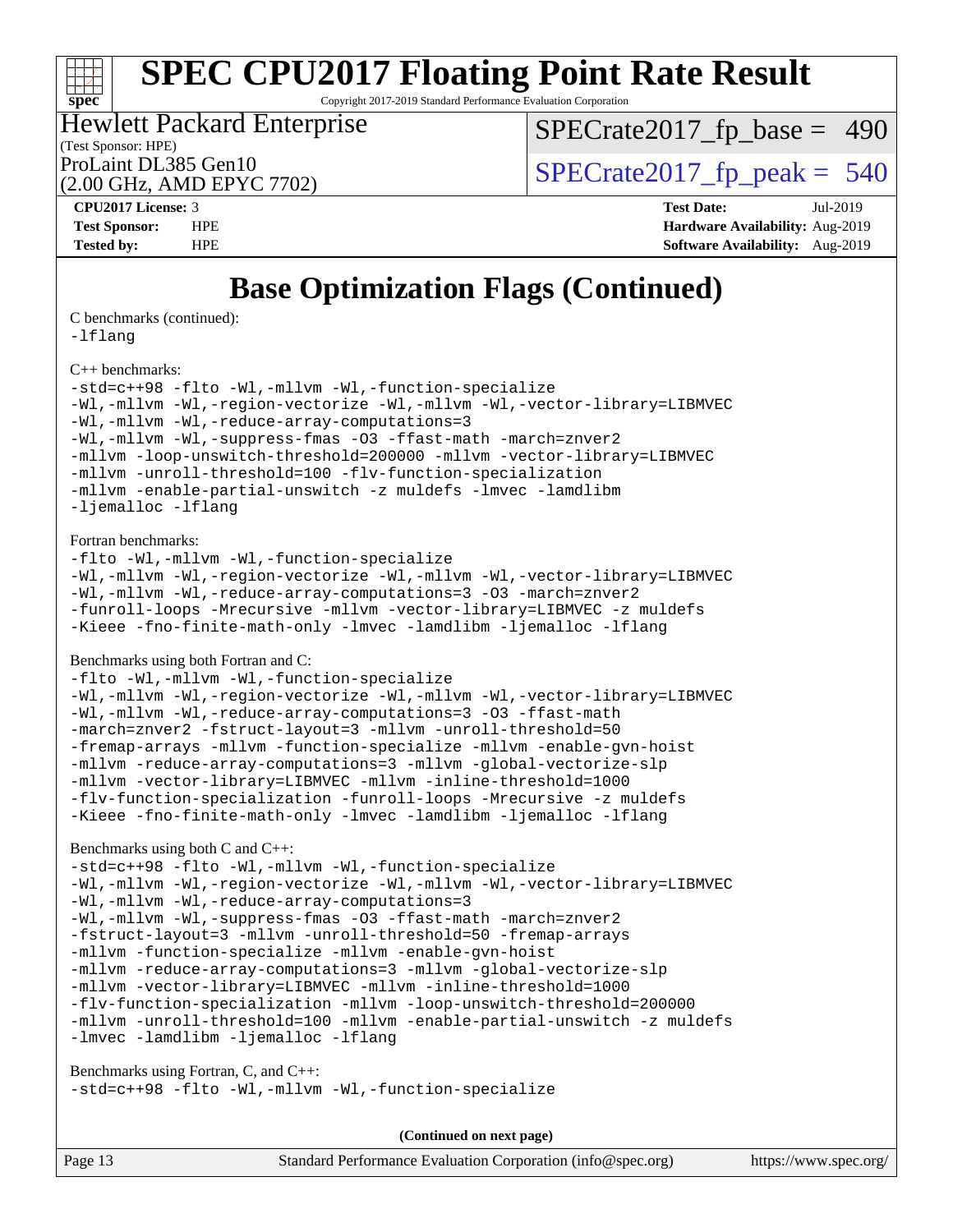#### H F **[spec](http://www.spec.org/)**

# **[SPEC CPU2017 Floating Point Rate Result](http://www.spec.org/auto/cpu2017/Docs/result-fields.html#SPECCPU2017FloatingPointRateResult)**

Copyright 2017-2019 Standard Performance Evaluation Corporation

### Hewlett Packard Enterprise

(Test Sponsor: HPE) (2.00 GHz, AMD EPYC 7702)  $SPECTate2017_fp\_base = 490$ 

ProLaint DL385 Gen10<br>(2.00 GHz, AMD EPYC 7702)  $\qquad$  [SPECrate2017\\_fp\\_peak =](http://www.spec.org/auto/cpu2017/Docs/result-fields.html#SPECrate2017fppeak) 540

**[CPU2017 License:](http://www.spec.org/auto/cpu2017/Docs/result-fields.html#CPU2017License)** 3 **[Test Date:](http://www.spec.org/auto/cpu2017/Docs/result-fields.html#TestDate)** Jul-2019 **[Test Sponsor:](http://www.spec.org/auto/cpu2017/Docs/result-fields.html#TestSponsor)** HPE **[Hardware Availability:](http://www.spec.org/auto/cpu2017/Docs/result-fields.html#HardwareAvailability)** Aug-2019 **[Tested by:](http://www.spec.org/auto/cpu2017/Docs/result-fields.html#Testedby)** HPE **[Software Availability:](http://www.spec.org/auto/cpu2017/Docs/result-fields.html#SoftwareAvailability)** Aug-2019

### **[Base Optimization Flags \(Continued\)](http://www.spec.org/auto/cpu2017/Docs/result-fields.html#BaseOptimizationFlags)**

[Benchmarks using Fortran, C, and C++](http://www.spec.org/auto/cpu2017/Docs/result-fields.html#BenchmarksusingFortranCandCXX) (continued): [-Wl,-mllvm -Wl,-region-vectorize](http://www.spec.org/cpu2017/results/res2019q3/cpu2017-20190723-16407.flags.html#user_CC_CXX_FCbase_F-region-vectorize_fb6c6b5aa293c88efc6c7c2b52b20755e943585b1fe8658c35afef78727fff56e1a56891413c30e36b8e2a6f9a71126986319243e80eb6110b78b288f533c52b) [-Wl,-mllvm -Wl,-vector-library=LIBMVEC](http://www.spec.org/cpu2017/results/res2019q3/cpu2017-20190723-16407.flags.html#user_CC_CXX_FCbase_F-use-vector-library_0a14b27fae317f283640384a31f7bfcc2bd4c1d0b5cfc618a3a430800c9b20217b00f61303eff223a3251b4f06ffbc9739dc5296db9d1fbb9ad24a3939d86d66)

[-Wl,-mllvm -Wl,-reduce-array-computations=3](http://www.spec.org/cpu2017/results/res2019q3/cpu2017-20190723-16407.flags.html#user_CC_CXX_FCbase_F-reduce-array-computations_b882aefe7a5dda4e33149f6299762b9a720dace3e498e13756f4c04e5a19edf5315c1f3993de2e61ec41e8c206231f84e05da7040e1bb5d69ba27d10a12507e4) [-Wl,-mllvm -Wl,-suppress-fmas](http://www.spec.org/cpu2017/results/res2019q3/cpu2017-20190723-16407.flags.html#user_CC_CXX_FCbase_F-suppress-fmas_f00f00630e4a059e8af9c161e9bbf420bcf19890a7f99d5933525e66aa4b0bb3ab2339d2b12d97d3a5f5d271e839fe9c109938e91fe06230fb53651590cfa1e8) [-O3](http://www.spec.org/cpu2017/results/res2019q3/cpu2017-20190723-16407.flags.html#user_CC_CXX_FCbase_F-O3) [-ffast-math](http://www.spec.org/cpu2017/results/res2019q3/cpu2017-20190723-16407.flags.html#user_CC_CXX_FCbase_aocc-ffast-math) [-march=znver2](http://www.spec.org/cpu2017/results/res2019q3/cpu2017-20190723-16407.flags.html#user_CC_CXX_FCbase_aocc-march_3e2e19cff2eeef60c5d90b059483627c9ea47eca6d66670dbd53f9185f6439e27eb5e104cf773e9e8ab18c8842ce63e461a3e948d0214bd567ef3ade411bf467) [-fstruct-layout=3](http://www.spec.org/cpu2017/results/res2019q3/cpu2017-20190723-16407.flags.html#user_CC_CXX_FCbase_F-struct-layout) [-mllvm -unroll-threshold=50](http://www.spec.org/cpu2017/results/res2019q3/cpu2017-20190723-16407.flags.html#user_CC_CXX_FCbase_F-unroll-threshold_458874500b2c105d6d5cb4d7a611c40e2b16e9e3d26b355fea72d644c3673b4de4b3932662f0ed3dbec75c491a13da2d2ca81180bd779dc531083ef1e1e549dc) [-fremap-arrays](http://www.spec.org/cpu2017/results/res2019q3/cpu2017-20190723-16407.flags.html#user_CC_CXX_FCbase_F-fremap-arrays) [-mllvm -function-specialize](http://www.spec.org/cpu2017/results/res2019q3/cpu2017-20190723-16407.flags.html#user_CC_CXX_FCbase_F-function-specialize_233b3bdba86027f1b094368157e481c5bc59f40286dc25bfadc1858dcd5745c24fd30d5f188710db7fea399bcc9f44a80b3ce3aacc70a8870250c3ae5e1f35b8) [-mllvm -enable-gvn-hoist](http://www.spec.org/cpu2017/results/res2019q3/cpu2017-20190723-16407.flags.html#user_CC_CXX_FCbase_F-enable-gvn-hoist_e5856354646dd6ca1333a0ad99b817e4cf8932b91b82809fd8fd47ceff7b22a89eba5c98fd3e3fa5200368fd772cec3dd56abc3c8f7b655a71b9f9848dddedd5) [-mllvm -reduce-array-computations=3](http://www.spec.org/cpu2017/results/res2019q3/cpu2017-20190723-16407.flags.html#user_CC_CXX_FCbase_F-reduce-array-computations_aceadb8604558b566e0e3a0d7a3c1533923dd1fa0889614e16288028922629a28d5695c24d3b3be4306b1e311c54317dfffe3a2e57fbcaabc737a1798de39145) [-mllvm -global-vectorize-slp](http://www.spec.org/cpu2017/results/res2019q3/cpu2017-20190723-16407.flags.html#user_CC_CXX_FCbase_F-global-vectorize-slp_a3935e8627af4ced727033b1ffd4db27f4d541a363d28d82bf4c2925fb3a0fd4115d6e42d13a2829f9e024d6608eb67a85cb49770f2da5c5ac8dbc737afad603) [-mllvm -vector-library=LIBMVEC](http://www.spec.org/cpu2017/results/res2019q3/cpu2017-20190723-16407.flags.html#user_CC_CXX_FCbase_F-use-vector-library_e584e20b4f7ec96aa109254b65d8e01d864f3d68580371b9d93ed7c338191d4cfce20c3c864632264effc6bbe4c7c38153d02096a342ee92501c4a53204a7871) [-mllvm -inline-threshold=1000](http://www.spec.org/cpu2017/results/res2019q3/cpu2017-20190723-16407.flags.html#user_CC_CXX_FCbase_dragonegg-llvm-inline-threshold_b7832241b0a6397e4ecdbaf0eb7defdc10f885c2a282fa3240fdc99844d543fda39cf8a4a9dccf68cf19b5438ac3b455264f478df15da0f4988afa40d8243bab) [-flv-function-specialization](http://www.spec.org/cpu2017/results/res2019q3/cpu2017-20190723-16407.flags.html#user_CC_CXX_FCbase_F-flv-function-specialization) [-mllvm -loop-unswitch-threshold=200000](http://www.spec.org/cpu2017/results/res2019q3/cpu2017-20190723-16407.flags.html#user_CC_CXX_FCbase_F-loop-unswitch-threshold_f9a82ae3270e55b5fbf79d0d96ee93606b73edbbe527d20b18b7bff1a3a146ad50cfc7454c5297978340ae9213029016a7d16221274d672d3f7f42ed25274e1d) [-mllvm -unroll-threshold=100](http://www.spec.org/cpu2017/results/res2019q3/cpu2017-20190723-16407.flags.html#user_CC_CXX_FCbase_F-unroll-threshold_2755d0c78138845d361fa1543e3a063fffa198df9b3edf0cfb856bbc88a81e1769b12ac7a550c5d35197be55360db1a3f95a8d1304df999456cabf5120c45168) [-mllvm -enable-partial-unswitch](http://www.spec.org/cpu2017/results/res2019q3/cpu2017-20190723-16407.flags.html#user_CC_CXX_FCbase_F-enable-partial-unswitch_6e1c33f981d77963b1eaf834973128a7f33ce3f8e27f54689656697a35e89dcc875281e0e6283d043e32f367dcb605ba0e307a92e830f7e326789fa6c61b35d3) [-funroll-loops](http://www.spec.org/cpu2017/results/res2019q3/cpu2017-20190723-16407.flags.html#user_CC_CXX_FCbase_aocc-unroll-loops) [-Mrecursive](http://www.spec.org/cpu2017/results/res2019q3/cpu2017-20190723-16407.flags.html#user_CC_CXX_FCbase_F-mrecursive_20a145d63f12d5750a899e17d4450b5b8b40330a9bb4af13688ca650e6fb30857bbbe44fb35cdbb895df6e5b2769de0a0d7659f51ff17acfbef6febafec4023f) [-z muldefs](http://www.spec.org/cpu2017/results/res2019q3/cpu2017-20190723-16407.flags.html#user_CC_CXX_FCbase_aocc-muldefs) [-Kieee](http://www.spec.org/cpu2017/results/res2019q3/cpu2017-20190723-16407.flags.html#user_CC_CXX_FCbase_F-kieee) [-fno-finite-math-only](http://www.spec.org/cpu2017/results/res2019q3/cpu2017-20190723-16407.flags.html#user_CC_CXX_FCbase_aocc-fno-finite-math-only)

[-lmvec](http://www.spec.org/cpu2017/results/res2019q3/cpu2017-20190723-16407.flags.html#user_CC_CXX_FCbase_F-lmvec) [-lamdlibm](http://www.spec.org/cpu2017/results/res2019q3/cpu2017-20190723-16407.flags.html#user_CC_CXX_FCbase_F-lamdlibm) [-ljemalloc](http://www.spec.org/cpu2017/results/res2019q3/cpu2017-20190723-16407.flags.html#user_CC_CXX_FCbase_jemalloc-lib) [-lflang](http://www.spec.org/cpu2017/results/res2019q3/cpu2017-20190723-16407.flags.html#user_CC_CXX_FCbase_F-lflang)

### **[Peak Compiler Invocation](http://www.spec.org/auto/cpu2017/Docs/result-fields.html#PeakCompilerInvocation)**

[C benchmarks](http://www.spec.org/auto/cpu2017/Docs/result-fields.html#Cbenchmarks): [clang](http://www.spec.org/cpu2017/results/res2019q3/cpu2017-20190723-16407.flags.html#user_CCpeak_clang-c)

[C++ benchmarks:](http://www.spec.org/auto/cpu2017/Docs/result-fields.html#CXXbenchmarks) [clang++](http://www.spec.org/cpu2017/results/res2019q3/cpu2017-20190723-16407.flags.html#user_CXXpeak_clang-cpp)

[Fortran benchmarks](http://www.spec.org/auto/cpu2017/Docs/result-fields.html#Fortranbenchmarks): [flang](http://www.spec.org/cpu2017/results/res2019q3/cpu2017-20190723-16407.flags.html#user_FCpeak_flang)

[Benchmarks using both Fortran and C](http://www.spec.org/auto/cpu2017/Docs/result-fields.html#BenchmarksusingbothFortranandC): [flang](http://www.spec.org/cpu2017/results/res2019q3/cpu2017-20190723-16407.flags.html#user_CC_FCpeak_flang) [clang](http://www.spec.org/cpu2017/results/res2019q3/cpu2017-20190723-16407.flags.html#user_CC_FCpeak_clang-c)

[Benchmarks using both C and C++](http://www.spec.org/auto/cpu2017/Docs/result-fields.html#BenchmarksusingbothCandCXX): [clang++](http://www.spec.org/cpu2017/results/res2019q3/cpu2017-20190723-16407.flags.html#user_CC_CXXpeak_clang-cpp) [clang](http://www.spec.org/cpu2017/results/res2019q3/cpu2017-20190723-16407.flags.html#user_CC_CXXpeak_clang-c)

[Benchmarks using Fortran, C, and C++:](http://www.spec.org/auto/cpu2017/Docs/result-fields.html#BenchmarksusingFortranCandCXX) [clang++](http://www.spec.org/cpu2017/results/res2019q3/cpu2017-20190723-16407.flags.html#user_CC_CXX_FCpeak_clang-cpp) [clang](http://www.spec.org/cpu2017/results/res2019q3/cpu2017-20190723-16407.flags.html#user_CC_CXX_FCpeak_clang-c) [flang](http://www.spec.org/cpu2017/results/res2019q3/cpu2017-20190723-16407.flags.html#user_CC_CXX_FCpeak_flang)

### **[Peak Portability Flags](http://www.spec.org/auto/cpu2017/Docs/result-fields.html#PeakPortabilityFlags)**

Same as Base Portability Flags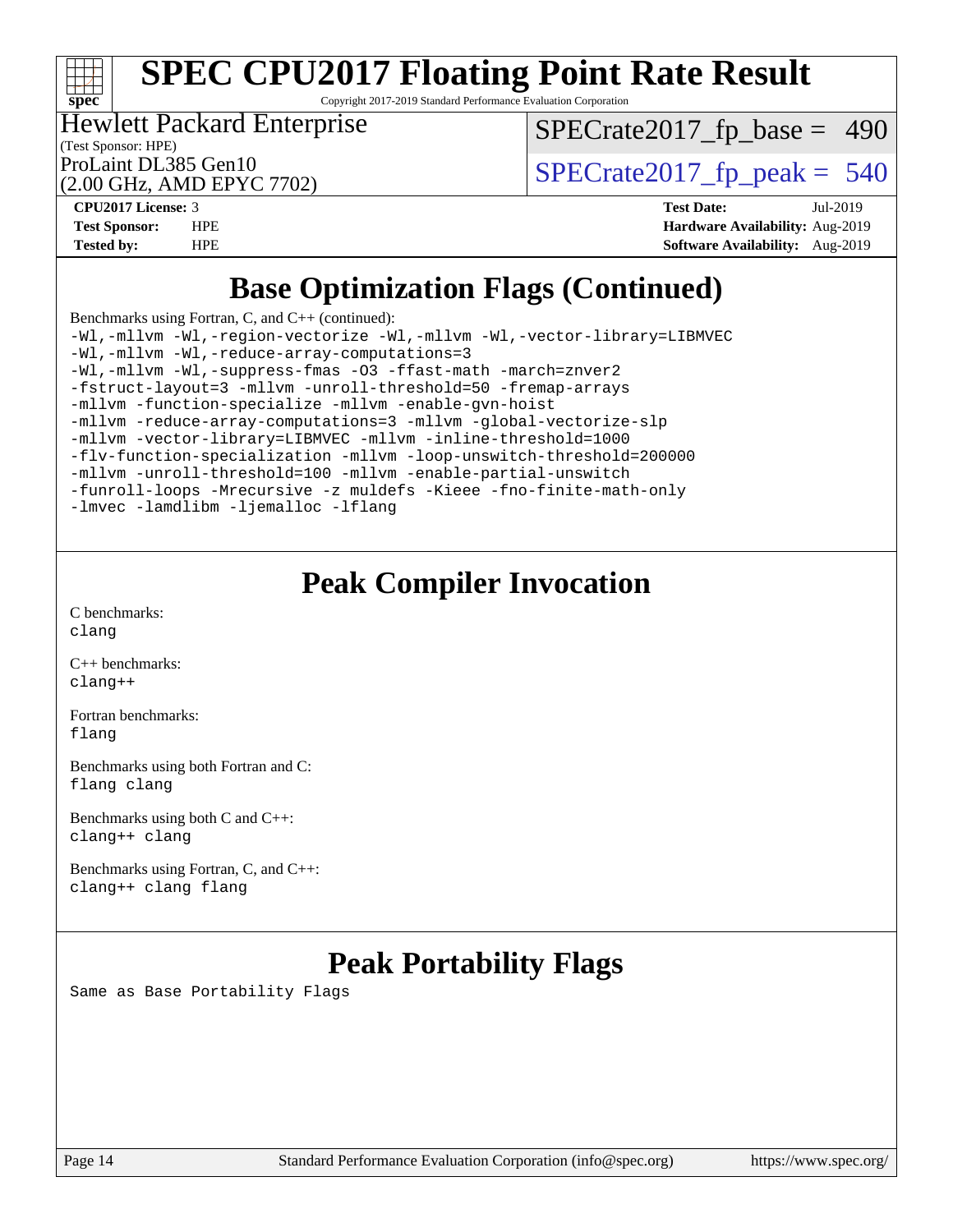Copyright 2017-2019 Standard Performance Evaluation Corporation

## Hewlett Packard Enterprise

[SPECrate2017\\_fp\\_base =](http://www.spec.org/auto/cpu2017/Docs/result-fields.html#SPECrate2017fpbase) 490

### (Test Sponsor: HPE)

(2.00 GHz, AMD EPYC 7702)

ProLaint DL385 Gen10<br>  $(2.00 \text{ GHz} \cdot \text{AMD FPVC } 7702)$  [SPECrate2017\\_fp\\_peak =](http://www.spec.org/auto/cpu2017/Docs/result-fields.html#SPECrate2017fppeak) 540

**[CPU2017 License:](http://www.spec.org/auto/cpu2017/Docs/result-fields.html#CPU2017License)** 3 **[Test Date:](http://www.spec.org/auto/cpu2017/Docs/result-fields.html#TestDate)** Jul-2019 **[Test Sponsor:](http://www.spec.org/auto/cpu2017/Docs/result-fields.html#TestSponsor)** HPE **[Hardware Availability:](http://www.spec.org/auto/cpu2017/Docs/result-fields.html#HardwareAvailability)** Aug-2019 **[Tested by:](http://www.spec.org/auto/cpu2017/Docs/result-fields.html#Testedby)** HPE **[Software Availability:](http://www.spec.org/auto/cpu2017/Docs/result-fields.html#SoftwareAvailability)** Aug-2019

### **[Peak Optimization Flags](http://www.spec.org/auto/cpu2017/Docs/result-fields.html#PeakOptimizationFlags)**

#### [C benchmarks:](http://www.spec.org/auto/cpu2017/Docs/result-fields.html#Cbenchmarks)

**[spec](http://www.spec.org/)**

```
-flto -Wl,-mllvm -Wl,-function-specialize
-Wl,-mllvm -Wl,-region-vectorize -Wl,-mllvm -Wl,-vector-library=LIBMVEC
-Wl,-mllvm -Wl,-reduce-array-computations=3 -Ofast -march=znver2
-mno-sse4a -fstruct-layout=5 -mllvm -vectorize-memory-aggressively
-mllvm -function-specialize -mllvm -enable-gvn-hoist
-mllvm -unroll-threshold=50 -fremap-arrays
-mllvm -vector-library=LIBMVEC -mllvm -reduce-array-computations=3
-mllvm -global-vectorize-slp -mllvm -inline-threshold=1000
-flv-function-specialization -lmvec -lamdlibm -ljemalloc -lflang
C++ benchmarks: 
 508.namd_r: -std=c++98 -flto -Wl,-mllvm -Wl,-function-specialize
-Wl,-mllvm -Wl,-region-vectorize
-Wl,-mllvm -Wl,-vector-library=LIBMVEC
-Wl,-mllvm -Wl,-reduce-array-computations=3 -Ofast
-march=znver2 -flv-function-specialization
-mllvm -unroll-threshold=100
-mllvm -enable-partial-unswitch
-mllvm -loop-unswitch-threshold=200000
-mllvm -vector-library=LIBMVEC
-mllvm -inline-threshold=1000 -lmvec -lamdlibm -ljemalloc
-lflang
 510.parest_r: -std=c++98 -flto -Wl,-mllvm -Wl,-function-specialize
-Wl,-mllvm -Wl,-region-vectorize
-Wl,-mllvm -Wl,-vector-library=LIBMVEC
-Wl,-mllvm -Wl,-reduce-array-computations=3
-Wl,-mllvm -Wl,-suppress-fmas -Ofast -march=znver2
-flv-function-specialization -mllvm -unroll-threshold=100
-mllvm -enable-partial-unswitch
-mllvm -loop-unswitch-threshold=200000
-mllvm -vector-library=LIBMVEC
-mllvm -inline-threshold=1000 -lmvec -lamdlibm -ljemalloc
-lflang
Fortran benchmarks: 
 503.bwaves_r: -flto -Wl,-mllvm -Wl,-function-specialize
-Wl,-mllvm -Wl,-region-vectorize
-Wl,-mllvm -Wl,-vector-library=LIBMVEC
-Wl,-mllvm -Wl,-reduce-array-computations=3 -O3
-march=znver2 -funroll-loops -Mrecursive
-mllvm -vector-library=LIBMVEC -Kieee
-fno-finite-math-only -lmvec -lamdlibm -ljemalloc
                                    (Continued on next page)
```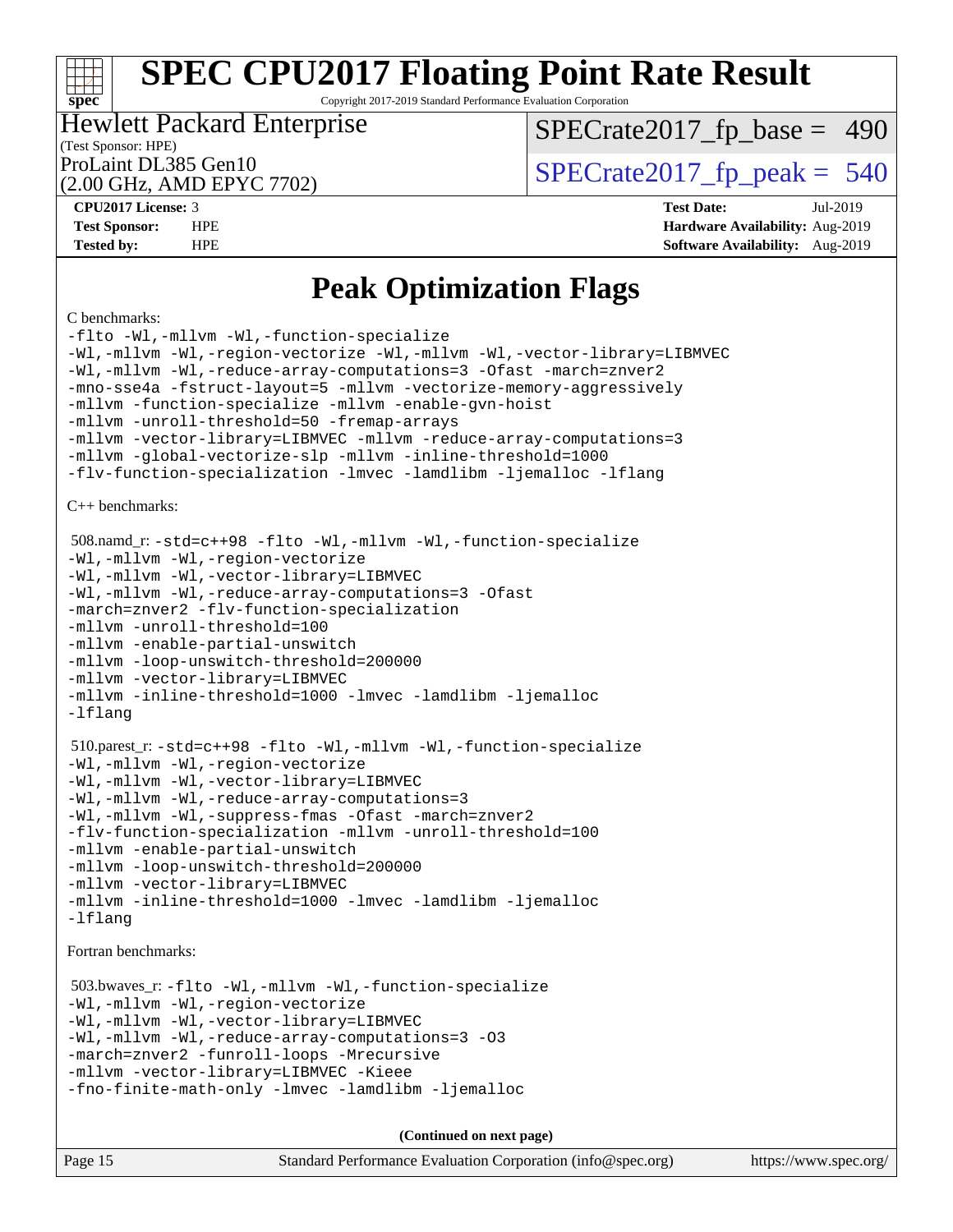Copyright 2017-2019 Standard Performance Evaluation Corporation

(Test Sponsor: HPE) Hewlett Packard Enterprise ProLaint DL385 Gen10<br>  $(2.00 \text{ GHz} \cdot \text{AMD FPVC } 7702)$  [SPECrate2017\\_fp\\_peak =](http://www.spec.org/auto/cpu2017/Docs/result-fields.html#SPECrate2017fppeak) 540

 $SPECTate2017_fp\_base = 490$ 

(2.00 GHz, AMD EPYC 7702)

**[Tested by:](http://www.spec.org/auto/cpu2017/Docs/result-fields.html#Testedby)** HPE **[Software Availability:](http://www.spec.org/auto/cpu2017/Docs/result-fields.html#SoftwareAvailability)** Aug-2019

**[spec](http://www.spec.org/)**

**[CPU2017 License:](http://www.spec.org/auto/cpu2017/Docs/result-fields.html#CPU2017License)** 3 **[Test Date:](http://www.spec.org/auto/cpu2017/Docs/result-fields.html#TestDate)** Jul-2019 **[Test Sponsor:](http://www.spec.org/auto/cpu2017/Docs/result-fields.html#TestSponsor)** HPE **[Hardware Availability:](http://www.spec.org/auto/cpu2017/Docs/result-fields.html#HardwareAvailability)** Aug-2019

### **[Peak Optimization Flags \(Continued\)](http://www.spec.org/auto/cpu2017/Docs/result-fields.html#PeakOptimizationFlags)**

```
 503.bwaves_r (continued):
-lflang
 549.fotonik3d_r: Same as 503.bwaves_r
 554.roms_r: -flto -Wl,-mllvm -Wl,-function-specialize
-Wl,-mllvm -Wl,-region-vectorize
-Wl,-mllvm -Wl,-vector-library=LIBMVEC
-Wl,-mllvm -Wl,-reduce-array-computations=3
-Wl,-mllvm -Wl,-enable-X86-prefetching -O3 -march=znver2
-funroll-loops -Mrecursive -mllvm -vector-library=LIBMVEC
-Kieee -fno-finite-math-only -lmvec -lamdlibm -ljemalloc
-lflang
Benchmarks using both Fortran and C: 
 521.wrf_r: -flto -Wl,-mllvm -Wl,-function-specialize
-Wl,-mllvm -Wl,-region-vectorize
-Wl,-mllvm -Wl,-vector-library=LIBMVEC
-Wl,-mllvm -Wl,-reduce-array-computations=3 -Ofast
-march=znver2 -mno-sse4a -fstruct-layout=5
-mllvm -vectorize-memory-aggressively
-mllvm -function-specialize -mllvm -enable-gvn-hoist
-mllvm -unroll-threshold=50 -fremap-arrays
-mllvm -vector-library=LIBMVEC
-mllvm -reduce-array-computations=3
-mllvm -global-vectorize-slp -mllvm -inline-threshold=1000
-flv-function-specialization -O3 -funroll-loops
-Mrecursive -Kieee -fno-finite-math-only -lmvec
-lamdlibm -ljemalloc -lflang
 527.cam4_r: basepeak = yes
Benchmarks using both C and C++: 
 511.povray_r: -std=c++98 -flto -Wl,-mllvm -Wl,-function-specialize
-Wl,-mllvm -Wl,-region-vectorize
-Wl,-mllvm -Wl,-vector-library=LIBMVEC
-Wl,-mllvm -Wl,-reduce-array-computations=3
-Wl,-mllvm -Wl,-x86-use-vzeroupper=false -Ofast
-march=znver2 -mno-sse4a -fstruct-layout=5
-mllvm -vectorize-memory-aggressively
-mllvm -function-specialize -mllvm -enable-gvn-hoist
-mllvm -unroll-threshold=50 -fremap-arrays
-mllvm -vector-library=LIBMVEC
-mllvm -reduce-array-computations=3
                                     (Continued on next page)
```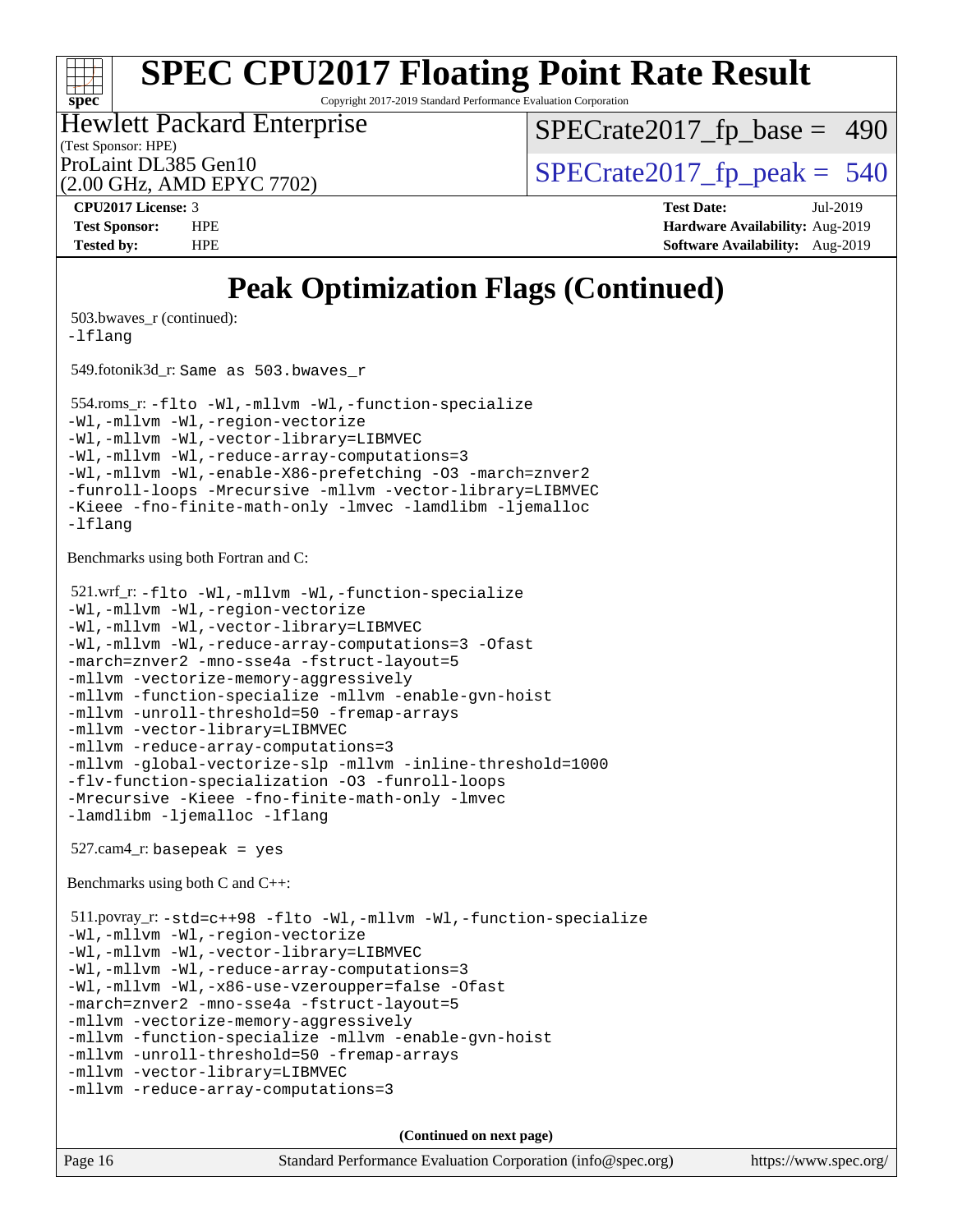Copyright 2017-2019 Standard Performance Evaluation Corporation

(Test Sponsor: HPE) Hewlett Packard Enterprise

 $SPECTate2017_fp\_base = 490$ 

(2.00 GHz, AMD EPYC 7702)

ProLaint DL385 Gen10<br>  $\text{SPECrate2017\_fp\_peak} = 540$ 

**[spec](http://www.spec.org/)**

**[CPU2017 License:](http://www.spec.org/auto/cpu2017/Docs/result-fields.html#CPU2017License)** 3 **[Test Date:](http://www.spec.org/auto/cpu2017/Docs/result-fields.html#TestDate)** Jul-2019 **[Test Sponsor:](http://www.spec.org/auto/cpu2017/Docs/result-fields.html#TestSponsor)** HPE **[Hardware Availability:](http://www.spec.org/auto/cpu2017/Docs/result-fields.html#HardwareAvailability)** Aug-2019 **[Tested by:](http://www.spec.org/auto/cpu2017/Docs/result-fields.html#Testedby)** HPE **[Software Availability:](http://www.spec.org/auto/cpu2017/Docs/result-fields.html#SoftwareAvailability)** Aug-2019

### **[Peak Optimization Flags \(Continued\)](http://www.spec.org/auto/cpu2017/Docs/result-fields.html#PeakOptimizationFlags)**

```
 511.povray_r (continued):
-mllvm -global-vectorize-slp -mllvm -inline-threshold=1000
-flv-function-specialization -mllvm -unroll-threshold=100
-mllvm -enable-partial-unswitch
-mllvm -loop-unswitch-threshold=200000 -lmvec -lamdlibm
-ljemalloc -lflang
 526.blender_r: -std=c++98 -flto -Wl,-mllvm -Wl,-function-specialize
-Wl,-mllvm -Wl,-region-vectorize
-Wl,-mllvm -Wl,-vector-library=LIBMVEC
-Wl,-mllvm -Wl,-reduce-array-computations=3 -Ofast
-march=znver2 -mno-sse4a -fstruct-layout=5
-mllvm -vectorize-memory-aggressively
-mllvm -function-specialize -mllvm -enable-gvn-hoist
-mllvm -unroll-threshold=50 -fremap-arrays
-mllvm -vector-library=LIBMVEC
-mllvm -reduce-array-computations=3
-mllvm -global-vectorize-slp -mllvm -inline-threshold=1000
-flv-function-specialization -mllvm -unroll-threshold=100
-mllvm -enable-partial-unswitch
-mllvm -loop-unswitch-threshold=200000 -lmvec -lamdlibm
-ljemalloc -lflang
Benchmarks using Fortran, C, and C++: 
-std=c++98 -flto -Wl,-mllvm -Wl,-function-specialize
-Wl,-mllvm -Wl,-region-vectorize -Wl,-mllvm -Wl,-vector-library=LIBMVEC
-Wl,-mllvm -Wl,-reduce-array-computations=3 -Ofast -march=znver2
-mno-sse4a -fstruct-layout=5 -mllvm -vectorize-memory-aggressively
-mllvm -function-specialize -mllvm -enable-gvn-hoist
-mllvm -unroll-threshold=50 -fremap-arrays
-mllvm -vector-library=LIBMVEC -mllvm -reduce-array-computations=3
-mllvm -global-vectorize-slp -mllvm -inline-threshold=1000
-flv-function-specialization -mllvm -unroll-threshold=100
-mllvm -enable-partial-unswitch -mllvm -loop-unswitch-threshold=200000
-O3 -funroll-loops -Mrecursive -Kieee -fno-finite-math-only -lmvec
-lamdlibm -ljemalloc -lflang
```
The flags files that were used to format this result can be browsed at <http://www.spec.org/cpu2017/flags/aocc200-flags-A1.html> <http://www.spec.org/cpu2017/flags/HPE-Platform-Flags-AMD-V1.2-EPYC-revE.html>

You can also download the XML flags sources by saving the following links: <http://www.spec.org/cpu2017/flags/aocc200-flags-A1.xml> <http://www.spec.org/cpu2017/flags/HPE-Platform-Flags-AMD-V1.2-EPYC-revE.xml>